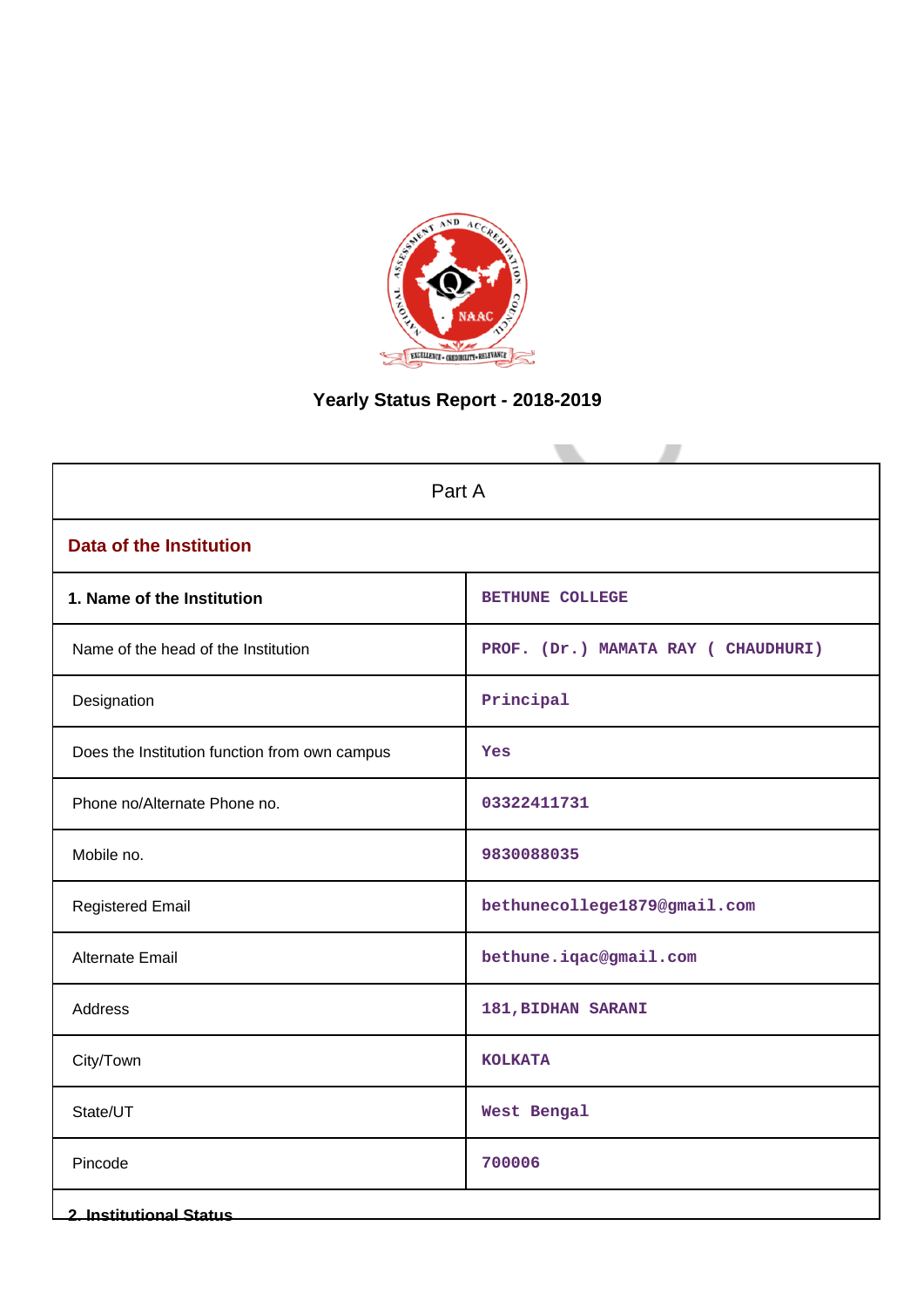| Affiliated / Constituent                                                 | Affiliated                                                                                          |
|--------------------------------------------------------------------------|-----------------------------------------------------------------------------------------------------|
| Type of Institution                                                      | Women                                                                                               |
| Location                                                                 | Urban                                                                                               |
| <b>Financial Status</b>                                                  | state                                                                                               |
| Name of the IQAC co-ordinator/Director                                   | Dr. Kamal Kanti Som                                                                                 |
| Phone no/Alternate Phone no.                                             | 03322411731                                                                                         |
| Mobile no.                                                               | 9433814748                                                                                          |
| <b>Registered Email</b>                                                  | bethune.iqac@gmail.com                                                                              |
| Alternate Email                                                          | kamalkantisom@yahoo.co.in                                                                           |
| 3. Website Address                                                       |                                                                                                     |
| Web-link of the AQAR: (Previous Academic Year)                           | http://www.bethunecollege.ac.in/IOAC/AO<br>AR/AQAR-2017-18-BethuneCollege.pdf                       |
| 4. Whether Academic Calendar prepared during<br>the year                 | Yes                                                                                                 |
| if yes, whether it is uploaded in the institutional website:<br>Weblink: | http://www.bethunecollege.ac.in/downloa<br>ds/2018/BethuneCollege-<br>AcademicCalendar2018-2019.pdf |
| <b>5. Accrediation Details</b>                                           |                                                                                                     |

| Cycle | Grade | <b>CGPA</b> | Validitv<br>Year of |                   |                          |
|-------|-------|-------------|---------------------|-------------------|--------------------------|
|       |       |             | Accrediation        | Period From       | Period To                |
|       | A     | 85.45       | 2006                | $21 - May - 2006$ | 20-May-2011              |
|       | А     | 3.08        | 2015                | $03 - Mar - 2015$ | $02 - \text{Mar} - 2020$ |

# **6. Date of Establishment of IQAC 29-Nov-2006**

## **7. Internal Quality Assurance System**

|                                                   | Quality initiatives by IQAC during the year for promoting quality culture |                                       |
|---------------------------------------------------|---------------------------------------------------------------------------|---------------------------------------|
| Item / Title of the quality initiative by<br>IQAC | Date & Duration                                                           | Number of participants/ beneficiaries |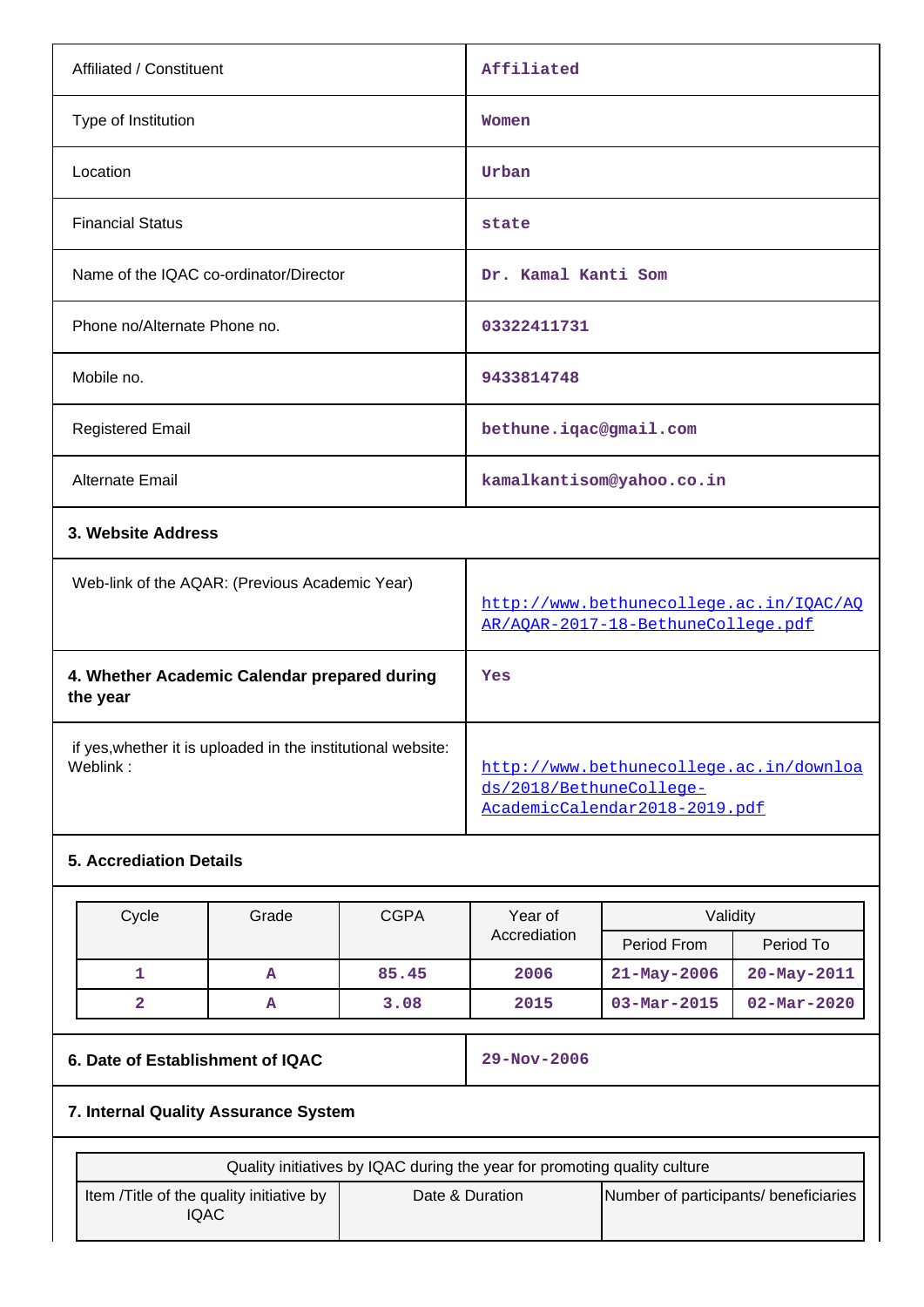| Meeting of Internal<br>Quality Assurance Cell                                                                               | $07 - Aug - 2018$<br>1        | 12   |  |  |  |
|-----------------------------------------------------------------------------------------------------------------------------|-------------------------------|------|--|--|--|
| Meeting of Internal<br>Quality Assurance Cell                                                                               | $02 - Jan - 2019$<br>1        | 6    |  |  |  |
| Meeting of Internal<br>Quality Assurance Cell                                                                               | $06 - \text{Mar} - 2019$<br>1 | 11   |  |  |  |
| Meeting of Internal<br>Quality Assurance Cell                                                                               | $09 - Appr - 2019$<br>1       | 8    |  |  |  |
| Meeting of Internal<br>Quality Assurance Cell                                                                               | $21 - May - 2019$<br>1        | 7    |  |  |  |
| Orientation Programme for<br>Freshers at the beginning<br>of Academic Year                                                  | $02 - Jul - 2018$<br>1        | 450  |  |  |  |
| Submission of<br>Institutional data to<br><b>AISHE</b>                                                                      | $19 - \text{Feb} - 2019$<br>1 | 5    |  |  |  |
| Participation in NIRF                                                                                                       | $04 - Dec - 2018$<br>1        | 6    |  |  |  |
| Observance of Sampriti<br>Saptaha                                                                                           | $11 - \text{Sep} - 2018$<br>7 | 1100 |  |  |  |
| One Day National Seminar<br>entitled 'Mathematics and<br>Applications' was<br>organised by the<br>Department of Mathematics | $21 - Jan - 2019$<br>1        | 220  |  |  |  |
|                                                                                                                             | View File                     |      |  |  |  |

## **8. Provide the list of funds by Central/ State Government- UGC/CSIR/DST/DBT/ICMR/TEQIP/World Bank/CPE of UGC etc.**

| Institution/Departmen<br>t/Faculty                                                                                 | Scheme                                             |           | <b>Funding Agency</b>      | Year of award with<br>duration | Amount    |
|--------------------------------------------------------------------------------------------------------------------|----------------------------------------------------|-----------|----------------------------|--------------------------------|-----------|
| Bethune College                                                                                                    | Development<br>Grants/<br>NonDevelopment<br>Grants |           | <b>State</b><br>Government | 2018<br>365                    | 154740064 |
|                                                                                                                    |                                                    |           | No Files Uploaded !!!      |                                |           |
| 9. Whether composition of IQAC as per latest<br><b>NAAC</b> guidelines:                                            |                                                    | Yes       |                            |                                |           |
| Upload latest notification of formation of IQAC                                                                    |                                                    | View File |                            |                                |           |
| 10. Number of IQAC meetings held during the<br>year :                                                              |                                                    | 5         |                            |                                |           |
| The minutes of IQAC meeting and compliances to the<br>decisions have been uploaded on the institutional<br>website |                                                    |           | Yes                        |                                |           |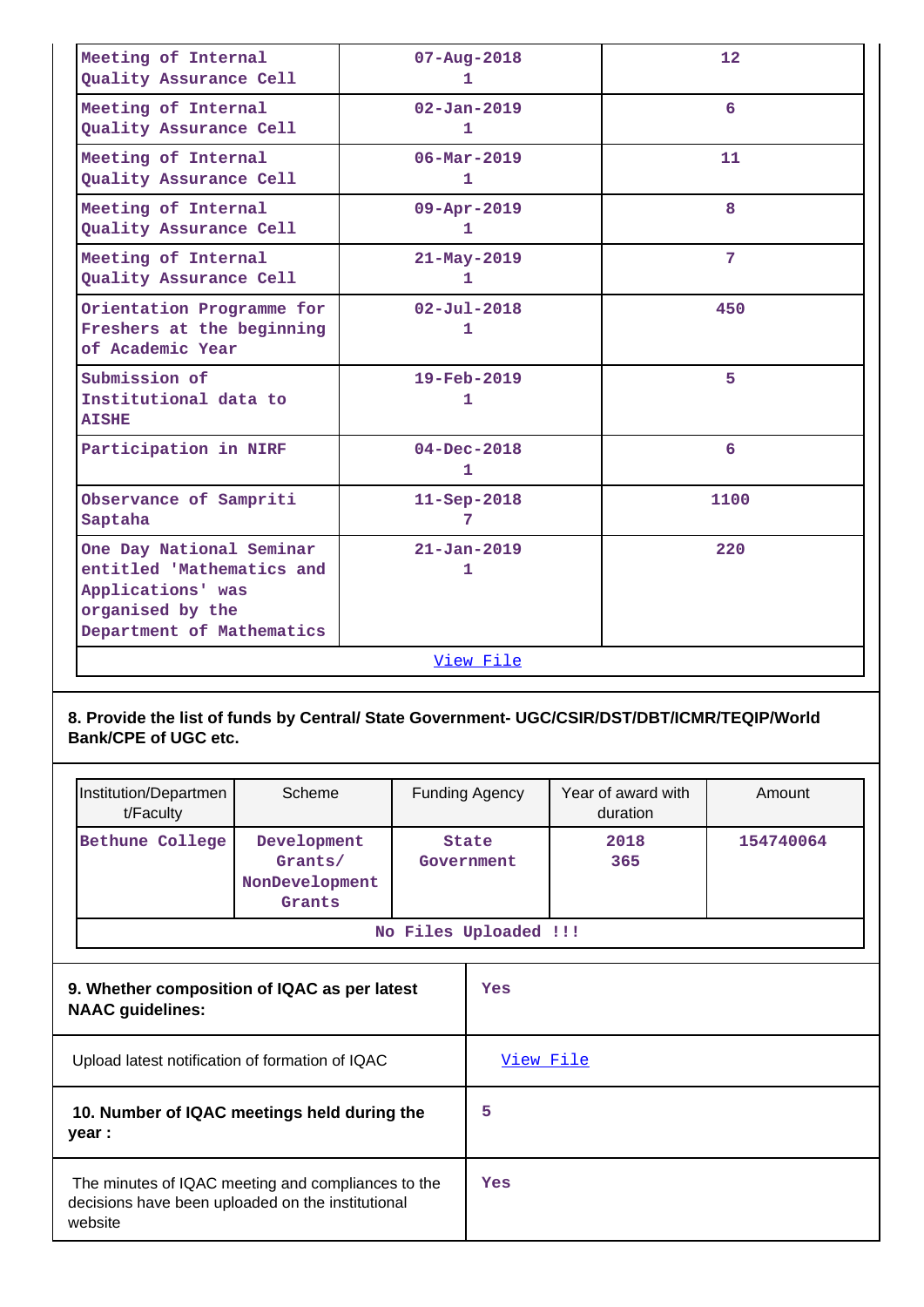**11. Whether IQAC received funding from any of the funding agency to support its activities during the year?**

**No**

## **12. Significant contributions made by IQAC during the current year(maximum five bullets)**

**• IQAC took initiative to participate in NIRF rankings for the first time and Bethune College ranked 50th in the College category. • For appropriate implementation of the CBCS curriculum, the IQAC continuously monitored the academic activities throughout the year. • Supervision and recommendation of CAS of faculty members • Huge infrastructural development like increase in capacity of power consumption, construction of lift, prayer hall, common room, class rooms, seminar room and Auditorium etc. took place for the past two to three years reaching its culmination in the current session. • The IQAC promotes all academic and cocurricular activities in the college like Seminars, Memorial lectures, Invited lectures, departmental seminars, academic trips, outreach initiative etc for knowledge dissemination and quality enhancement throughout the academic session.**

## [View File](https://assessmentonline.naac.gov.in/public/Postacc/Contribution/7424_Contribution.xlsx)

**13. Plan of action chalked out by the IQAC in the beginning of the academic year towards Quality Enhancement and outcome achieved by the end of the academic year**

| Plan of Action                                                                                                                                                             | Achivements/Outcomes                                                                                                                                                                                                                                                                                                                                                                          |
|----------------------------------------------------------------------------------------------------------------------------------------------------------------------------|-----------------------------------------------------------------------------------------------------------------------------------------------------------------------------------------------------------------------------------------------------------------------------------------------------------------------------------------------------------------------------------------------|
| IQAC proposed to participate in NIRF in<br>the current session                                                                                                             | The college had applied for assessment<br>by National Institutional Ranking<br>Framework (MHRD) and ranked 50th in the<br>College category for 2019                                                                                                                                                                                                                                           |
| The IQAC continuously takes effort in<br>offering and maintaining quality<br>education with a goal of Academic<br>excellence.                                              | Achievement is perhaps most visible in<br>the continued academic excellence<br>exhibited by our students. Thirty four<br>of our students have secured ranks at<br>the university level in the B.A. / B.<br>Sc Honours Final Examination 2018. The<br>institution received Zee 24 ghanta<br>academic excellence award from Hon'ble<br>MIC for its continued contribution<br>towards education. |
| To enhance the teaching learning<br>process, the IQAC has encouraged all<br>departments to organize seminars,<br>invites lectures and workshops in<br>various disciplines. | Several Seminars and invited lectures<br>were organized by various departments<br>including 1 National Seminar, 1 State<br>level Seminar and faculty development<br>programmes                                                                                                                                                                                                                |
| The IQAC ensured proper implementation<br>of CBCS system to be introduced from<br>this academic session.                                                                   | As directed by the University of<br>Calcutta, from the session 2018-19, the<br>college introduced the Semester-wise<br>Choice Based Credit System (CBCS) at<br>the undergraduate and postgraduate                                                                                                                                                                                             |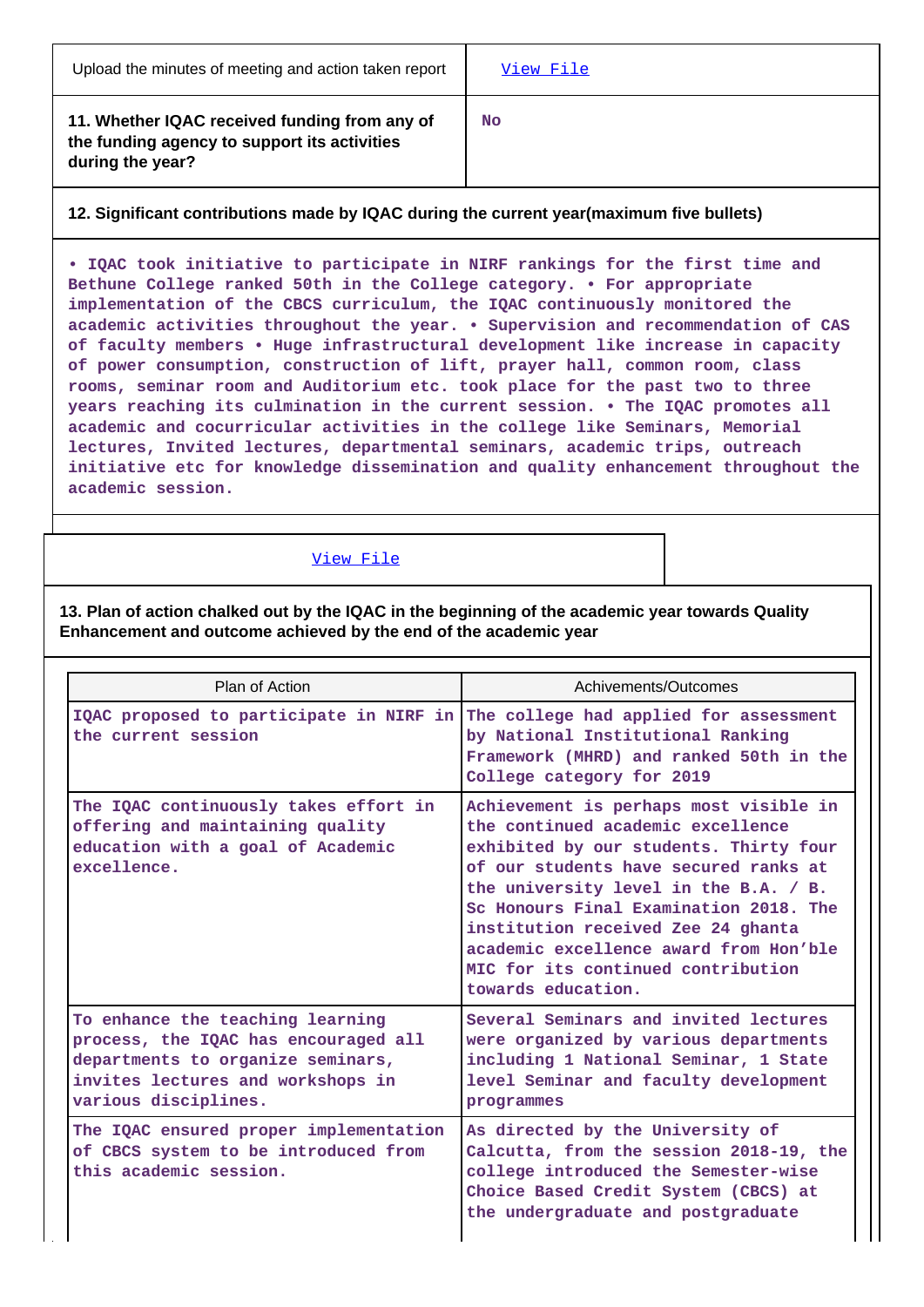|                                                                                                                                            | level.                                                                                                                                                                                                                                                                                                                                                                       |
|--------------------------------------------------------------------------------------------------------------------------------------------|------------------------------------------------------------------------------------------------------------------------------------------------------------------------------------------------------------------------------------------------------------------------------------------------------------------------------------------------------------------------------|
| The IQAC aspired for Full automation of Library is fully computerized with<br>Library                                                      | multi-user Linux-Fedora based library<br>software Libsys 7.0 Web Version.<br>Automation is enabled by RFID<br>technology since this year.                                                                                                                                                                                                                                    |
| IOAC took care for successful<br>implementation and utilization DST-<br>FIST and RUSA grant                                                | DST grant was fully utililized for<br>maintenance and up gradation of College<br>and UC was submitted. Three phases of<br>RUSA allotment was completed and UC<br>submitted.                                                                                                                                                                                                  |
| IQAC proposed an infrastructural<br>expansion and up gradation and ensured<br>that the Auditorium be functional                            | A number of infrastructural facilities<br>were inaugurated by Minister-in- Charge<br>during this academic session: Nivedita<br>Prayer hall cum classroom, lift, Girls'<br>common room, Auditorium as well as a<br>light weight vertical extension of the<br>Kadambini Bhavan accommodating 7<br>classrooms, 2 laboratories, one<br>teacher's room and washrooms.             |
| The IQAC planned for improvement of<br>Divyangjan facilities in college for<br>the Differently abled persons.                              | A ramp and lift in Kadambini Bhavan was<br>created to facilitate access to<br>Centenary Hall, Library, classrooms<br>and laboratories                                                                                                                                                                                                                                        |
| IQAC resolved to conduct Academic Audit   Academic Audit of the sessions 2014-15,<br>of the previous sessions and regularise<br>the matter | 2015-16 & 2016-17 was conducted<br>successfully                                                                                                                                                                                                                                                                                                                              |
| IQAC continuously endeavours to bring<br>out college publications.                                                                         | Three college publications were<br>released on Annual Prize day by MIC: i)<br>In the footsteps of Chandramukhi - 2nd<br>revised & reprint volume.<br>ISBN-81-90245880. ii) The 5th Volume of<br>Peer Reviewed multi disciplinary<br>Academic Journal: Heritage bearing ISSN<br>No. 2349-9583. iii) College magazine<br>Adiganta - 70 years of Independence<br>special volume |
|                                                                                                                                            | View File                                                                                                                                                                                                                                                                                                                                                                    |
| 14. Whether AQAR was placed before statutory<br>body?                                                                                      | Yes                                                                                                                                                                                                                                                                                                                                                                          |
| Name of Statutory Body                                                                                                                     | <b>Meeting Date</b>                                                                                                                                                                                                                                                                                                                                                          |
| IQAC                                                                                                                                       | 12-Sep-2020                                                                                                                                                                                                                                                                                                                                                                  |
| 15. Whether NAAC/or any other accredited<br>body(s) visited IQAC or interacted with it to<br>assess the functioning?                       | Yes                                                                                                                                                                                                                                                                                                                                                                          |
| Date of Visit                                                                                                                              | $01 - Dec - 2014$                                                                                                                                                                                                                                                                                                                                                            |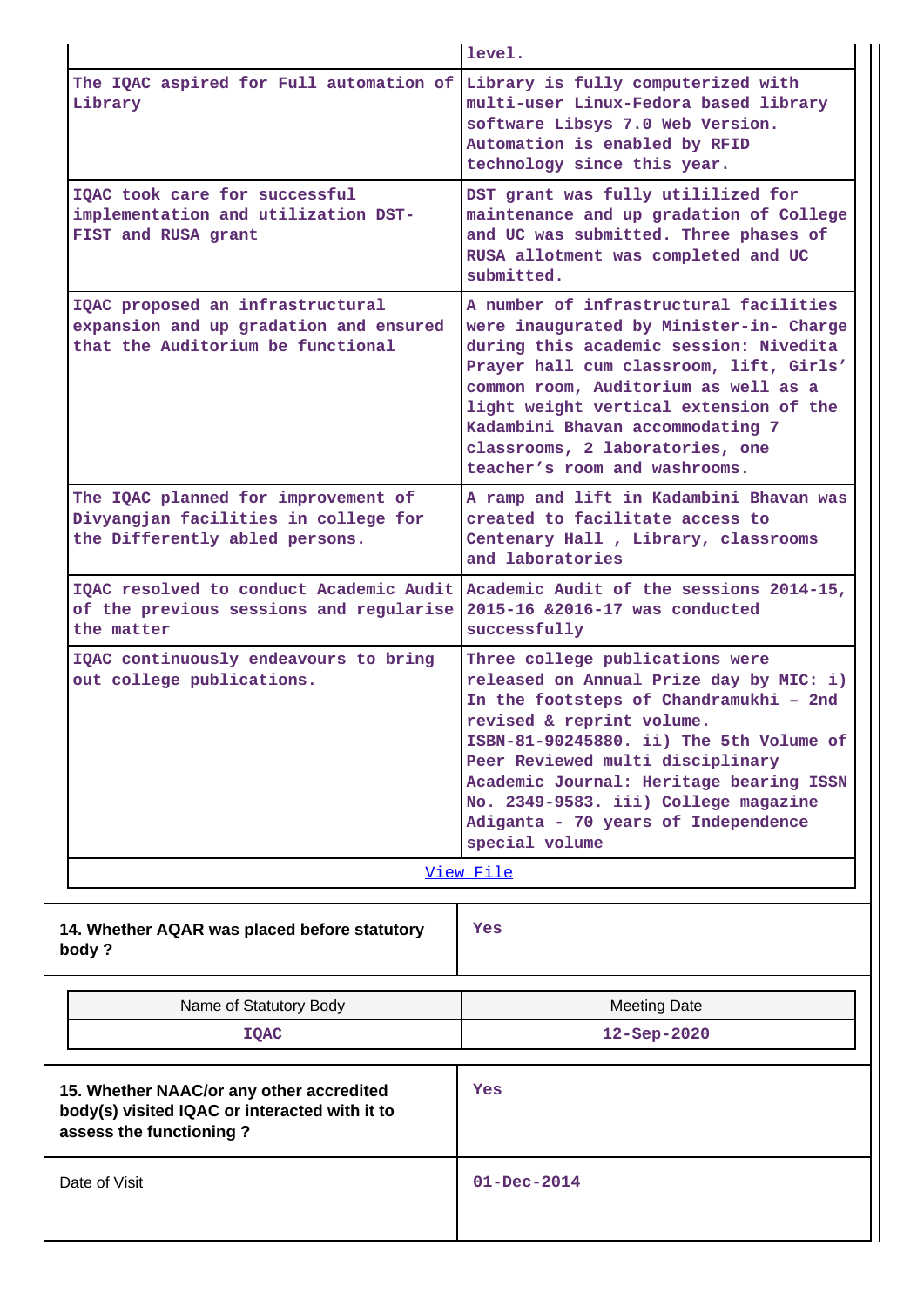| 16. Whether institutional data submitted to<br>AISHE:                                               | Yes                                                                                                                                                                                                                                                                                                                                                                                                                                                                                                                                                                                                                                                                                                                                                                                                                                                                                                                                                                                                                                                                                                                                                                                                                                                                                                                                                                                                                                                                                                                                                                                                                                                                                                                                                                                                                            |
|-----------------------------------------------------------------------------------------------------|--------------------------------------------------------------------------------------------------------------------------------------------------------------------------------------------------------------------------------------------------------------------------------------------------------------------------------------------------------------------------------------------------------------------------------------------------------------------------------------------------------------------------------------------------------------------------------------------------------------------------------------------------------------------------------------------------------------------------------------------------------------------------------------------------------------------------------------------------------------------------------------------------------------------------------------------------------------------------------------------------------------------------------------------------------------------------------------------------------------------------------------------------------------------------------------------------------------------------------------------------------------------------------------------------------------------------------------------------------------------------------------------------------------------------------------------------------------------------------------------------------------------------------------------------------------------------------------------------------------------------------------------------------------------------------------------------------------------------------------------------------------------------------------------------------------------------------|
| Year of Submission                                                                                  | 2019                                                                                                                                                                                                                                                                                                                                                                                                                                                                                                                                                                                                                                                                                                                                                                                                                                                                                                                                                                                                                                                                                                                                                                                                                                                                                                                                                                                                                                                                                                                                                                                                                                                                                                                                                                                                                           |
| Date of Submission                                                                                  | 19-Feb-2019                                                                                                                                                                                                                                                                                                                                                                                                                                                                                                                                                                                                                                                                                                                                                                                                                                                                                                                                                                                                                                                                                                                                                                                                                                                                                                                                                                                                                                                                                                                                                                                                                                                                                                                                                                                                                    |
| 17. Does the Institution have Management<br><b>Information System?</b>                              | Yes                                                                                                                                                                                                                                                                                                                                                                                                                                                                                                                                                                                                                                                                                                                                                                                                                                                                                                                                                                                                                                                                                                                                                                                                                                                                                                                                                                                                                                                                                                                                                                                                                                                                                                                                                                                                                            |
| If yes, give a brief descripiton and a list of modules<br>currently operational (maximum 500 words) | Administration, Student Admission,<br>Examination and Support . All dealings<br>of student section (including the whole<br>admission procedure, university<br>registration, and form fill up) are<br>computerized. . Students database are<br>maintained by student<br>counselling/activity cell.<br>Examination related activities, such as<br>university registration form fillup<br>etc. are computerized. . Tabulation and<br>framing of mark sheets are done<br>digitally. Examination results are also<br>preserved digitally . Faculty database<br>are also computerized. . Modules<br>currently operational are: ? Online<br>Admission System ? SMS charges ?<br>Payment Gateway / Banking ? AIMES Core<br>? Student Management ? Financial<br>Accounting Management ? HR Management<br>System ? Document Management ? Store<br>Management Teaching Learning . Teachers<br>are using softwares like Beamer, SPSS,<br>Mathematica, Oracle, irisintelispace<br>software, Microsoft Excel for<br>statistical analysis, RDBMS for<br>practical database creation of computer<br>sc etc. Finance and Accounts .<br>ebilling, epradan, COSA and HRMS module<br>of IFMS is being used for dealing of<br>financial matters and salary of staff.<br>All financial transactions related to<br>RUSA and DSTFist is carried out through<br>PFMS module. Library . Book search,<br>issue and return systems are fully<br>computerized with the help of OPAC and<br>LEASE 4.0. . Library is fully<br>computerized with multiuser LinuxFedora<br>based library software Libsys 7.0 Web<br>Version. . Automation is enabled by<br>RFID technology since this year. .<br>Library card cum Identity card of<br>Students and Teachers are digital and<br>bear barcode . INFLIBNETNLIST program<br>is used for Electronic Resource Package |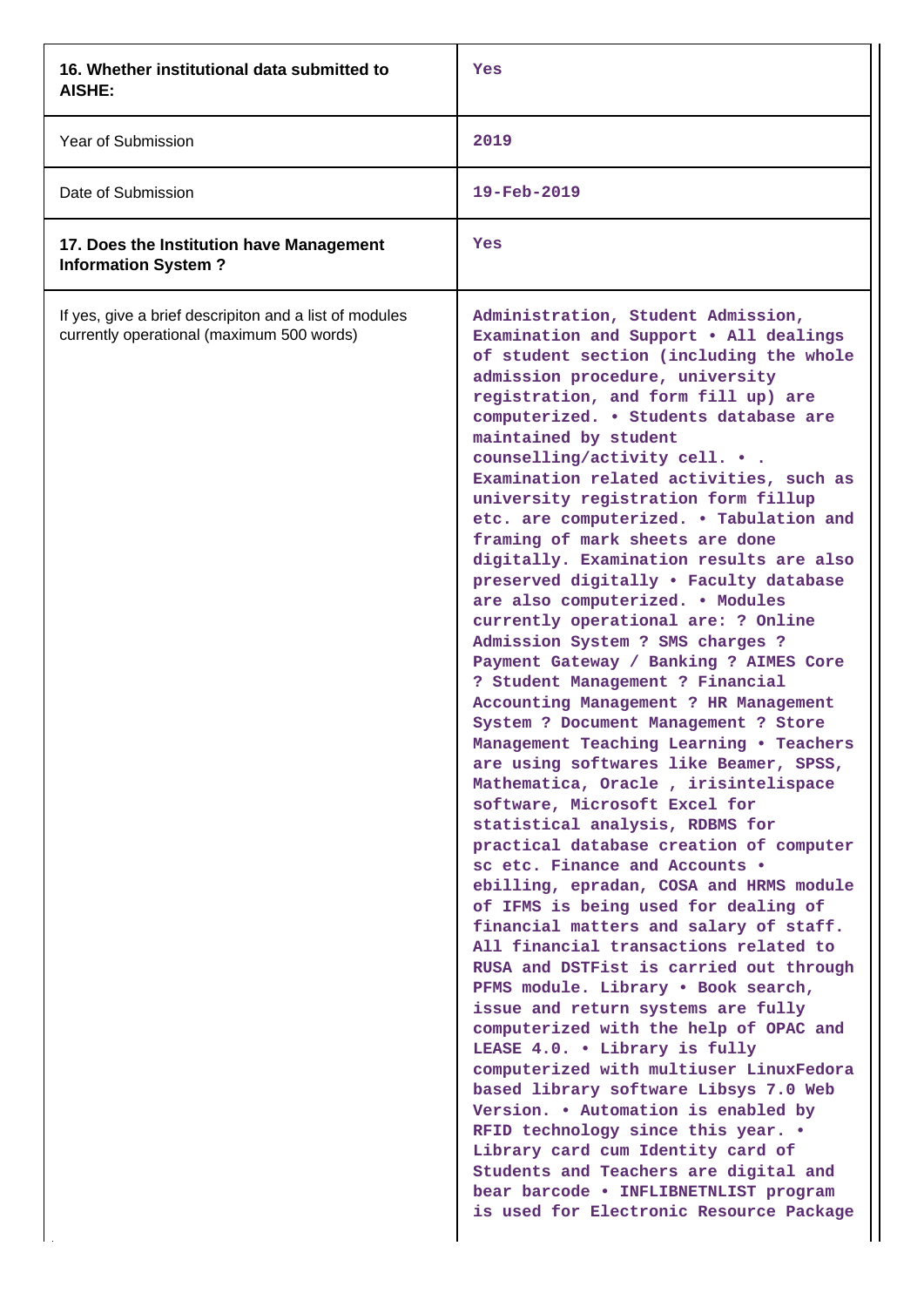**of ejournals. • Adequate number of computers with Internet Service • All the departments of the College are connected through LAN with Library software • Institutional Repository is maintained using Dspace software. • Digital Lab and Server room in Library**

# **Part B**

#### **CRITERION I – CURRICULAR ASPECTS**

#### **1.1 – Curriculum Planning and Implementation**

 1.1.1 – Institution has the mechanism for well planned curriculum delivery and documentation. Explain in 500 words

 **The prime change that characterizes the present academic session is the introduction of the Choice Based Credit System for all subjects taught at the UG and PG level. This has meant a complete overhauling of syllabus, components of marks distribution (marks for attendance, tutorials and internal assignments/assessments) and examination pattern. In order to gain proper understanding of this new system, teachers from all departments attended several workshops conducted by respective Board of Studies, both within and outside the college. This helped teachers to orient and equip themselves adequately for curriculum delivery. The College, in an attempt to explain the new system to the students conducted an overall Orientation on the CBCS for all departments and at the departmental level, teachers explained the various components of the system to students to resolve doubts. Each department was also given separate grants to ensure that books as per CBCS syllabus were available in the College and Seminar Libraries. During the academic session 2018-19, two parallel systems –one semester and one annual examination system – were running in the College. A massive change in the Teaching Learning process took place. Students were motivated by the better scope of choice they got in selecting Elective subjects. Apart from the 16 subjects taught as core and elective subjects, Women's Studies is also offered as an elective subject as part of B.A. programmes since 2012. Syllabus distribution (for both CBCS and annual system) is done at the beginning of each academic session and intimation given to students in advance. Academic modules are submitted by teachers at the beginning of each term/ semester. Record of Syllabus covered by each teacher in each term/ Semester is maintained. Regular classes (theory and practical), Tutorials and Remedial Classes are conducted for the benefit of students. Invited lectures, Memorial Lectures, Seminars and Conferences, Students' Seminars, Academic Tours and Excursions are conducted to enrich the academic quality of the College. Part time teachers, guest teachers and fellows are recruited by the college to ensure successful completion of the syllabus both at the UG and PG level. Every department has a well- stocked seminar library to cater to the needs of the students. Use of audio-visual aids, PowerPoint presentations, screening of films for effective curriculum delivery are followed by teachers for the benefit of students. Round the year evaluation of students' performance through assignments, mid-term and mid-semester examination, tutorials and test examination are conducted by all departments. The CBCS pattern involves Continuous and Comprehensive Evaluation (CCE) of students and steps were taken to ensure that adequate attention was paid to attendance of students, regular assignments were taken to help evaluate student's progress and regular meeting of Heads of the departments with the Head of the Institution are held to discuss academic discourse of the session and results of Honours as well as general subjects of a student. Academic audit is conducted by IQAC to maintain standards of curriculum delivery. All the**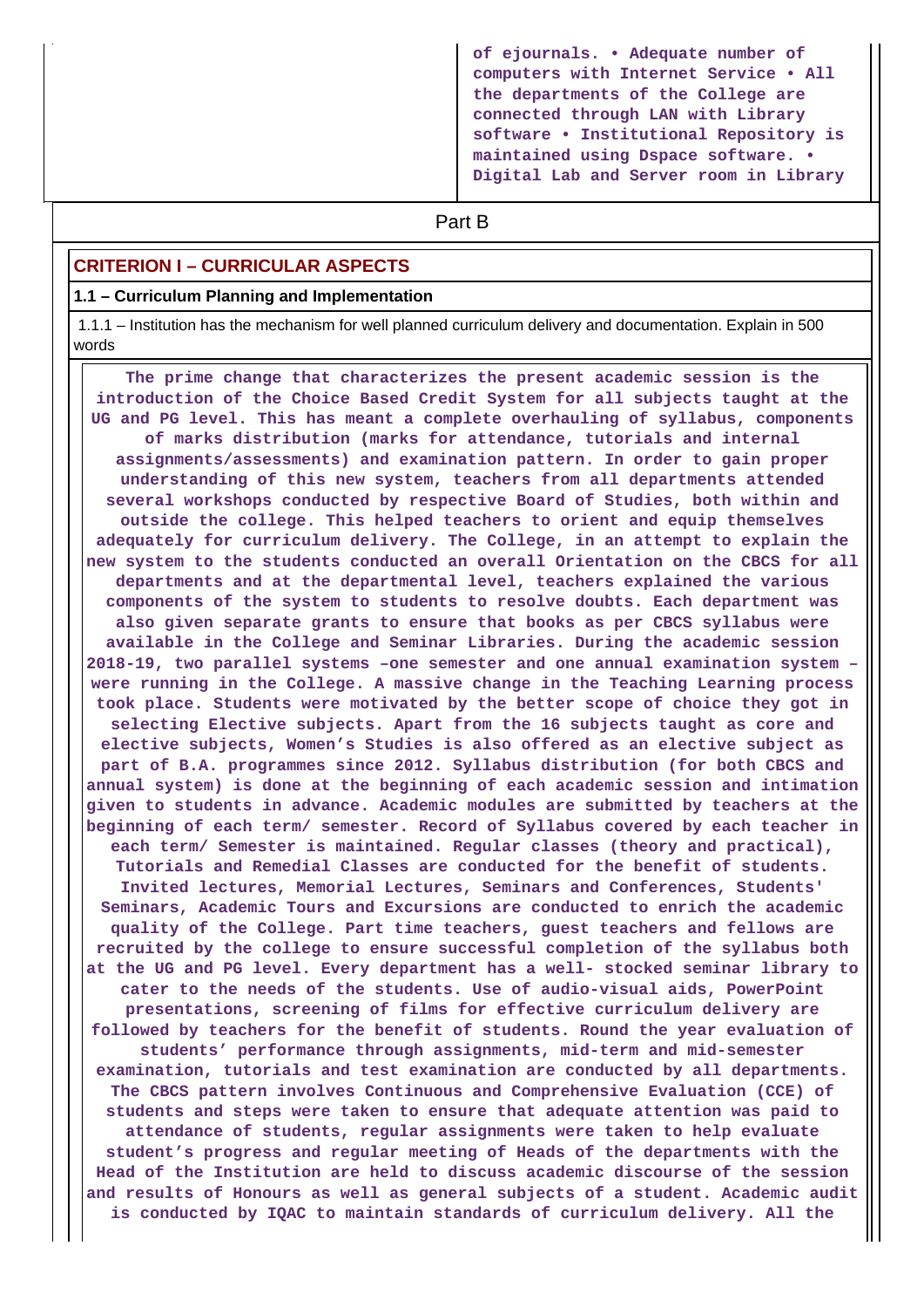| above -mentioned points are well documented at the departmental level.       |                                                                                                                  |                                                                                |  |  |
|------------------------------------------------------------------------------|------------------------------------------------------------------------------------------------------------------|--------------------------------------------------------------------------------|--|--|
| 1.1.2 - Certificate/ Diploma Courses introduced during the academic year     |                                                                                                                  |                                                                                |  |  |
| Certificate<br>Diploma Courses                                               | Dates of<br>Duration<br>Introduction                                                                             | <b>Skill</b><br>Focus on employ<br>ability/entreprene<br>Development<br>urship |  |  |
| <b>NA</b><br><b>NA</b>                                                       | 30/06/2019<br>0                                                                                                  | <b>NA</b><br><b>NA</b>                                                         |  |  |
| 1.2 - Academic Flexibility                                                   |                                                                                                                  |                                                                                |  |  |
| 1.2.1 - New programmes/courses introduced during the academic year           |                                                                                                                  |                                                                                |  |  |
| Programme/Course                                                             | Programme Specialization                                                                                         | Dates of Introduction                                                          |  |  |
| <b>BA</b>                                                                    | <b>NA</b>                                                                                                        | 30/06/2019                                                                     |  |  |
| <b>BSC</b>                                                                   | <b>NA</b>                                                                                                        | 30/06/2019                                                                     |  |  |
| <b>MA</b>                                                                    | <b>NA</b>                                                                                                        | 30/06/2019                                                                     |  |  |
| MSC                                                                          | <b>NA</b>                                                                                                        | 30/06/2019                                                                     |  |  |
|                                                                              | No file uploaded.                                                                                                |                                                                                |  |  |
| affiliated Colleges (if applicable) during the academic year.                | 1.2.2 - Programmes in which Choice Based Credit System (CBCS)/Elective course system implemented at the          |                                                                                |  |  |
| Name of programmes adopting<br><b>CBCS</b>                                   | Programme Specialization                                                                                         | Date of implementation of<br><b>CBCS/Elective Course System</b>                |  |  |
| <b>BA</b>                                                                    | Bengali, English, Hindi,<br>History, Philosophy,<br>Political Science,<br>Sanskrit, Women Studies<br>and Psychol | 02/07/2018                                                                     |  |  |
| <b>BSC</b>                                                                   | Economics, Botany,<br>Chemistry, Computer<br>Science, Mathematics,<br>Physics, Psychology and<br>Statistics      | 02/07/2018                                                                     |  |  |
| MA                                                                           | Bengali                                                                                                          | 06/09/2018                                                                     |  |  |
| <b>MA</b>                                                                    | English                                                                                                          | 06/09/2018                                                                     |  |  |
| <b>MSC</b>                                                                   | Applied Psychology                                                                                               | 24/08/2018                                                                     |  |  |
| <b>MSC</b>                                                                   | Botany                                                                                                           | 21/08/2018                                                                     |  |  |
| MSC                                                                          | Mathematics                                                                                                      | 24/08/2018                                                                     |  |  |
| MSC                                                                          | Zoology                                                                                                          | 24/08/2018                                                                     |  |  |
|                                                                              | 1.2.3 - Students enrolled in Certificate/ Diploma Courses introduced during the year                             |                                                                                |  |  |
|                                                                              | Certificate                                                                                                      | Diploma Course                                                                 |  |  |
| <b>Number of Students</b>                                                    | 0                                                                                                                | $\pmb{0}$                                                                      |  |  |
| 1.3 - Curriculum Enrichment                                                  |                                                                                                                  |                                                                                |  |  |
|                                                                              | 1.3.1 – Value-added courses imparting transferable and life skills offered during the year                       |                                                                                |  |  |
| <b>Value Added Courses</b>                                                   | Date of Introduction                                                                                             | Number of Students Enrolled                                                    |  |  |
| 1. One-year Certificate<br>Course in Ethics and<br>Value Education for first | 19/09/2018                                                                                                       | 349                                                                            |  |  |
| year students                                                                |                                                                                                                  |                                                                                |  |  |

a pr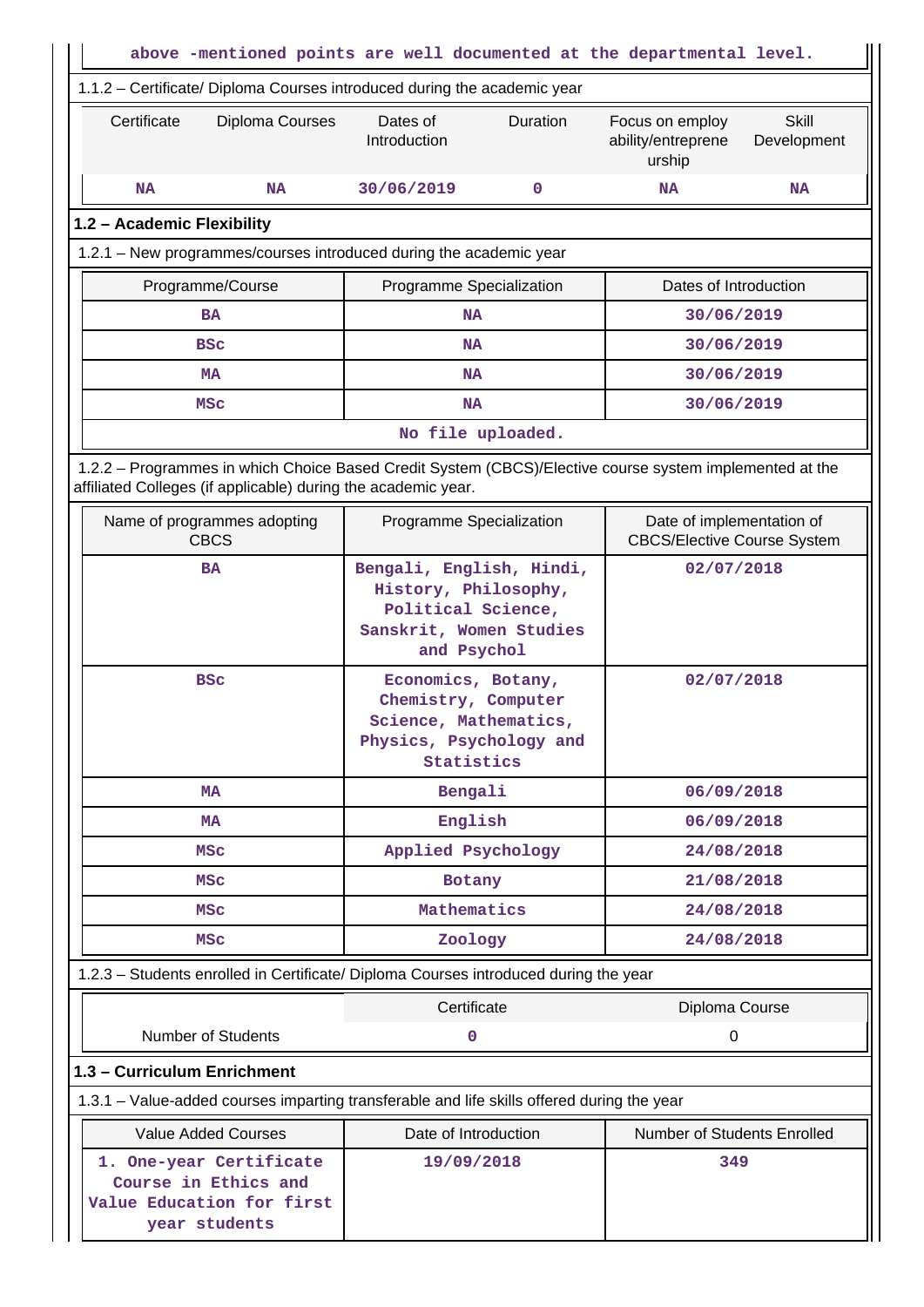| 2. Two-years Certificate<br>Course in Computer<br>Applications conducted by<br>Webel Informatics,<br>Bethune College Centre | 02/07/2018 | 140 |  |  |
|-----------------------------------------------------------------------------------------------------------------------------|------------|-----|--|--|
| View File                                                                                                                   |            |     |  |  |

# 1.3.2 – Field Projects / Internships under taken during the year

| Project/Programme Title | Programme Specialization                                                                                                                                                                                                 | No. of students enrolled for Field<br>Projects / Internships |
|-------------------------|--------------------------------------------------------------------------------------------------------------------------------------------------------------------------------------------------------------------------|--------------------------------------------------------------|
| <b>BSC</b>              | 1. "An Educational Tour<br>to Study the Plant<br>Biodiversity of Subhas<br>Sarobar and Rajarhat" by<br>Department of Botany on<br>30.08.2018                                                                             | 29                                                           |
| MSC                     | 2. "Study of Habitat and<br>Community of AJC Bose<br>Botanical Garden,<br>Shibpur" by Department of<br>Zoology on 05.10.2018                                                                                             | 21                                                           |
| <b>BSC</b>              | 3. "Study of Faunal<br>Diversity and Species<br>Richness in Different<br>Coastal Zones on the Bay<br>of Bengal" at Digha and<br>associated coastal areas<br>by Department of Zoology<br>from 29.10.2018 to<br>01.11.2018 | 27                                                           |
| <b>BSC</b>              | 4. "An Educational Tour<br>to study the Floral<br>Biodiversity of Sikkim<br>and Adjoining Areas and<br>Collection of<br>Angiosperms" by<br>Department of Botany from<br>18.11.2018 to 25.11.2018                         | 22                                                           |
| <b>BSC</b>              | 5. "An Educational Tour<br>to study the Mangrove<br>Ecosystem of Taki, North<br>24 Parganas" Department<br>of Botany on 17.12.2018                                                                                       | 94                                                           |
| <b>BSC</b>              | 6. "Educational Tour At<br>Gorumara Forest And Lava-<br>An Approach from<br>Environmental Psychology"<br>by Department of<br>Psychology in January<br>2019                                                               | 20                                                           |
| <b>BSC</b>              | 7. "An educational Tour<br>to the University of<br>Kalyani to study the<br>Cryptogam Flora,                                                                                                                              | 47                                                           |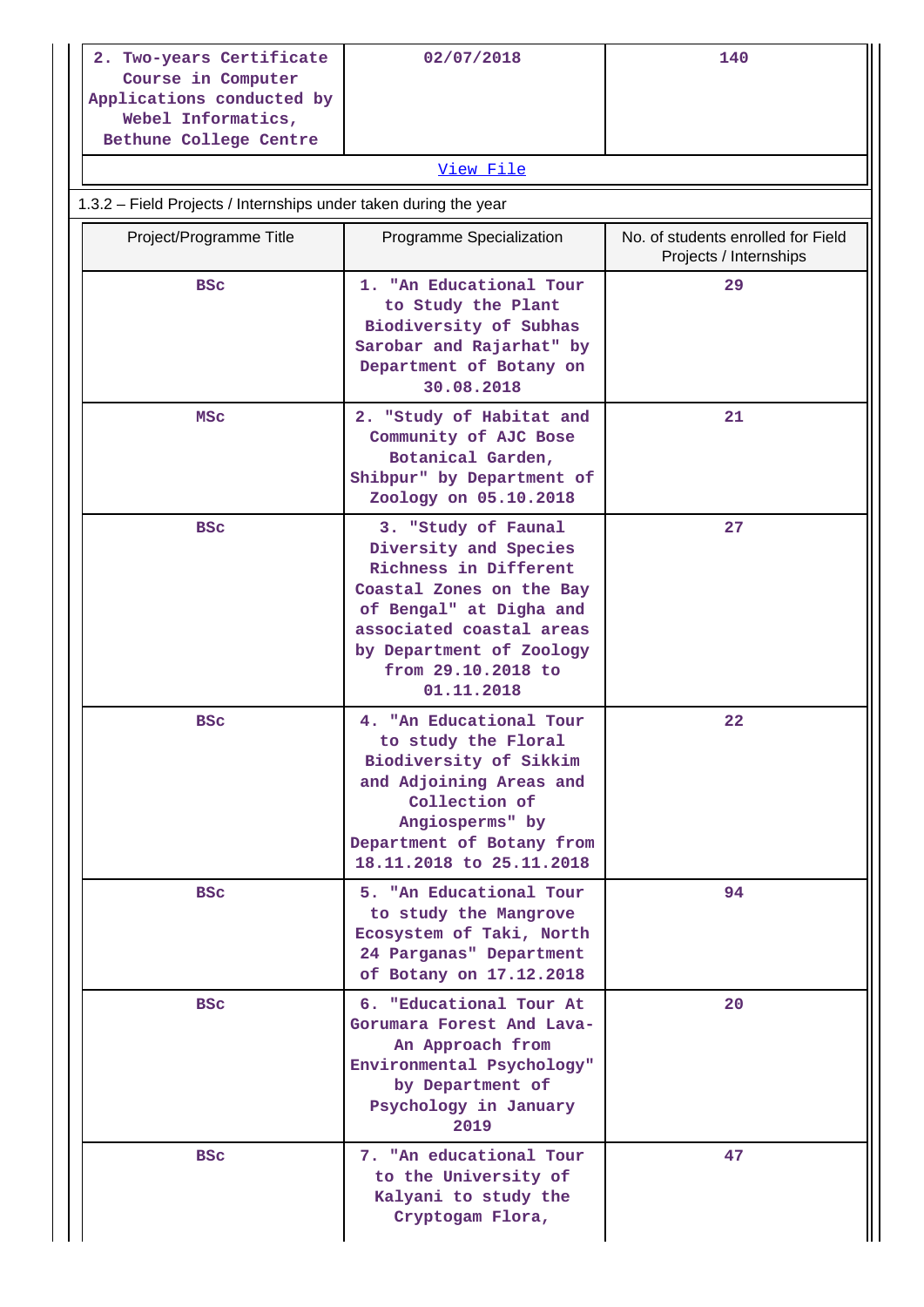|                  |                                                                         | Palaeobotany and<br>Medicinal Plants<br>maintained in their<br>Department" by Department<br>of Botany on 07.02.2019      |                          |     |  |  |
|------------------|-------------------------------------------------------------------------|--------------------------------------------------------------------------------------------------------------------------|--------------------------|-----|--|--|
|                  | <b>BSC</b>                                                              | of animals"by Department<br>of Zoology at Alipore Zoo<br>on 08.02.2019                                                   | 8. "Zoo for conservation | 27  |  |  |
|                  | <b>MSC</b>                                                              | Rearing and Management of<br>Poultry Breed" by<br>Department of Zoology at<br>PaschimBanga Poultry Mela<br>on 18.02.2019 | 9. "A Modern Approach in | 30  |  |  |
|                  | <b>BSC</b>                                                              | 10. "Study on behavior of<br>animals and adaptive<br>features"at Alipore Zoo<br>on 01.03.2019                            |                          | 30  |  |  |
|                  |                                                                         |                                                                                                                          | View File                |     |  |  |
|                  | 1.4 - Feedback System                                                   |                                                                                                                          |                          |     |  |  |
|                  | 1.4.1 – Whether structured feedback received from all the stakeholders. |                                                                                                                          |                          |     |  |  |
| <b>Students</b>  |                                                                         |                                                                                                                          |                          | Yes |  |  |
| <b>Teachers</b>  |                                                                         |                                                                                                                          | <b>No</b>                |     |  |  |
| <b>Employers</b> |                                                                         |                                                                                                                          |                          | No  |  |  |
| Alumni           |                                                                         |                                                                                                                          | No                       |     |  |  |
| Parents          |                                                                         |                                                                                                                          | Yes                      |     |  |  |

 1.4.2 – How the feedback obtained is being analyzed and utilized for overall development of the institution? (maximum 500 words)

Feedback Obtained

**Students' Feedback: During the 2018-19 session, 359 students of the outgoing third year gave their feedback on vital parameters like overall ambience and infrastructure of the College, quality of teaching at departmental level, communication with teachers both inside and outside classroom, library facilities at the Central and Departmental levels, Cultural and Sports activities, Individual Teacher Feedback, Administrative Staff and so on. Most students appreciated the natural and green environment of the College and the security arrangements herein. They were also mostly satisfied with the interaction and aid provided by teachers inside and outside the classroom regarding both academic and non-academic issues. They gave a positive feedback about the overall administration of the College. They were also appreciative of the assistance provided by the college in terms of knowing about, applying and acquiring various aids, scholarships and grants, including institutional, state and national level schemes. The Placement Cell, Student Aid Fund and such other college bodies were praised by students. About 50 of students had enrolled in the Computer Training programme run by the College in collaboration with Webel. Students also gave positive feedback regarding the One Week Long Sampriti Saptaha conducted by the College in collaboration with RKM Swami Vivekananda Ancestral Home and Cultural Centre from 11 to 17 September, 2018 to mark the 125Th Anniversary of Swami Vivekananda's Chicago Address. This week-long programme included Essay writing, Elocution, Poster painting, Quiz, Seminar**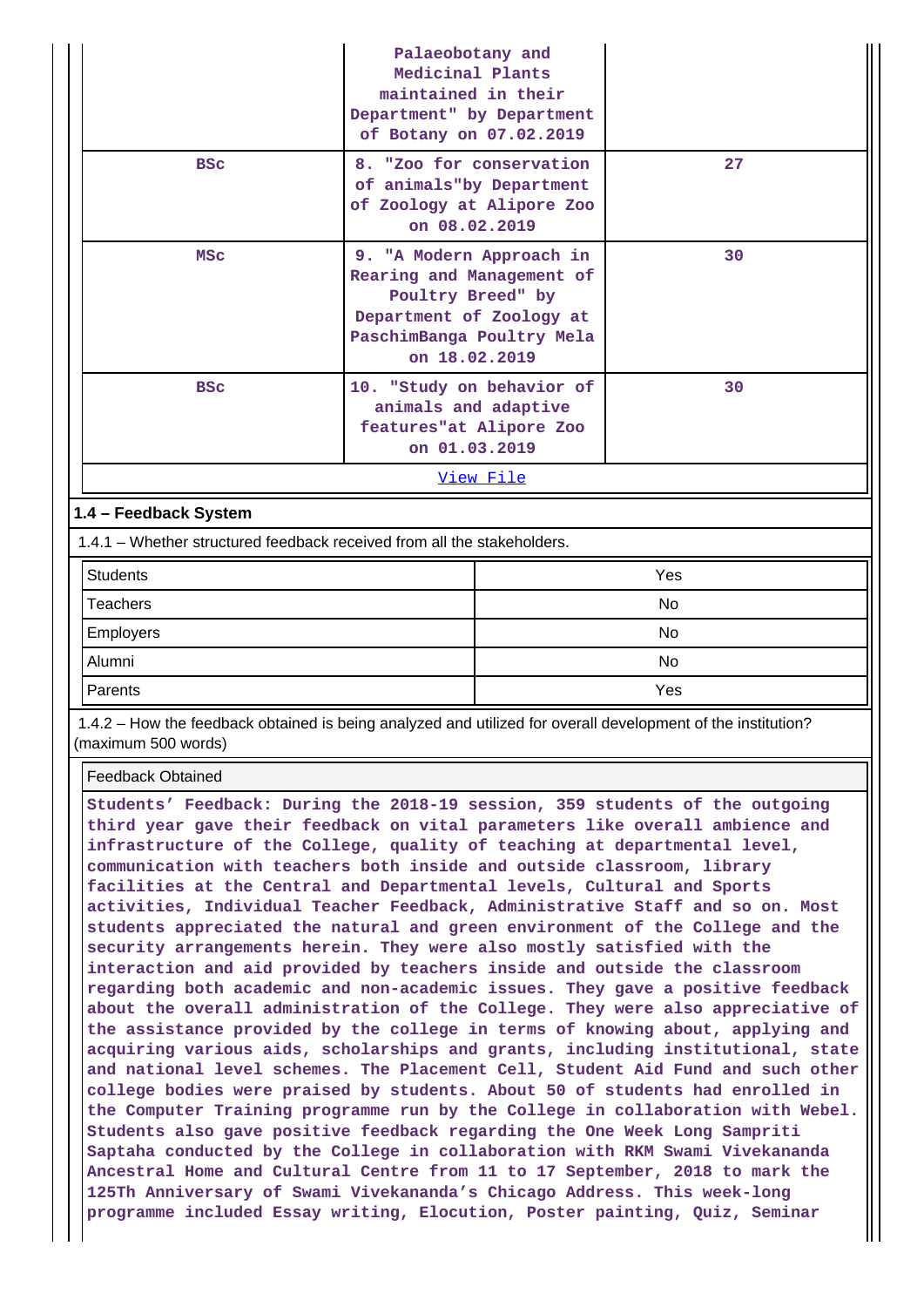**based on the theme. Students got the opportunity to participate in these events and compete with students from other colleges as well. The experience improved their knowledge about Swami Vivekananda in an enjoyable manner. Some students informed the College the need for more number of classrooms, larger and betterequipped laboratories and more number of classes dedicated to Generic Elective subjects. They also requested the need for more number of dustbins in the campus. Some students further mentioned that the Office Staff and specially the Student Section should be more approachable. The Central Library lacked adequate reading space and computer with internet facility. The need for an oncampus Psychological Counsellor was also expressed by students. Action Taken: The Principal interacted with teachers on a one-to-one basis and discussed any points that required attention as evident from Student's Feedback. The Office-Staff were also sensitized about their attitude and approachability to students by the Principal. The College already has the facility of Psychological Counselling, the students were made aware of the person to be contacted in case the need arose. The number of dustbins has been increased and cleaners instructed to clean the campus more often. Two new buildings are under construction which would, upon completion largely help in increasing the number of classrooms and the number of classes for particular papers can also be increased then. Parents Feedback: Feedback from parents has been largely positive. They were happy with regular interaction with teachers and found them approachable and concerned about the welfare of their wards. The apolitical, safe and natural environment on campus and the security arrangements were also appreciated.**

## **CRITERION II – TEACHING- LEARNING AND EVALUATION**

#### **2.1 – Student Enrolment and Profile**

| 2.1.1 - Demand Ratio during the year |  |  |  |  |
|--------------------------------------|--|--|--|--|
|--------------------------------------|--|--|--|--|

| Name of the<br>Programme                                      | Programme<br>Specialization                          |  | Number of seats<br>available                         |                                                    |     | Number of<br>Application received                  | <b>Students Enrolled</b>                  |
|---------------------------------------------------------------|------------------------------------------------------|--|------------------------------------------------------|----------------------------------------------------|-----|----------------------------------------------------|-------------------------------------------|
| <b>BA</b>                                                     | Bengali Hons.                                        |  | 36                                                   |                                                    |     | 484                                                | 36                                        |
| <b>BA</b>                                                     | English Hons.                                        |  | 46                                                   |                                                    |     | 1577                                               | 46                                        |
| <b>BA</b>                                                     | Philosophy<br>Hons.                                  |  | 36                                                   |                                                    | 169 |                                                    | 29                                        |
| <b>BA</b>                                                     | Hindi Hons.                                          |  | 20                                                   |                                                    |     | 111                                                | 20                                        |
| <b>BA</b>                                                     | History Hons.                                        |  |                                                      | 36                                                 |     | 420                                                | 27                                        |
| <b>BA</b>                                                     | Political Sc.<br>Hons.                               |  | 36                                                   |                                                    |     | 598                                                | 35                                        |
| <b>BA</b>                                                     | Sanskrit Hons.                                       |  | 40                                                   |                                                    |     | 91                                                 | 23                                        |
| <b>BA</b>                                                     | Psychology<br>Hons. $(B.A.)$                         |  | 20                                                   |                                                    |     | 669                                                | 20                                        |
| <b>BSC</b>                                                    | Psychology<br>Hons. (B.Sc.)                          |  |                                                      | 20                                                 |     | 788                                                | 19                                        |
| <b>BSC</b>                                                    | Economics Hons.                                      |  | 36                                                   |                                                    |     | 392                                                | 33                                        |
|                                                               |                                                      |  |                                                      | View File                                          |     |                                                    |                                           |
| 2.2 - Catering to Student Diversity                           |                                                      |  |                                                      |                                                    |     |                                                    |                                           |
| 2.2.1 - Student - Full time teacher ratio (current year data) |                                                      |  |                                                      |                                                    |     |                                                    |                                           |
| Year                                                          | Number of<br>students enrolled<br>in the institution |  | Number of<br>students enrolled<br>in the institution | Number of<br>fulltime teachers<br>available in the |     | Number of<br>fulltime teachers<br>available in the | Number of<br>teachers<br>teaching both UG |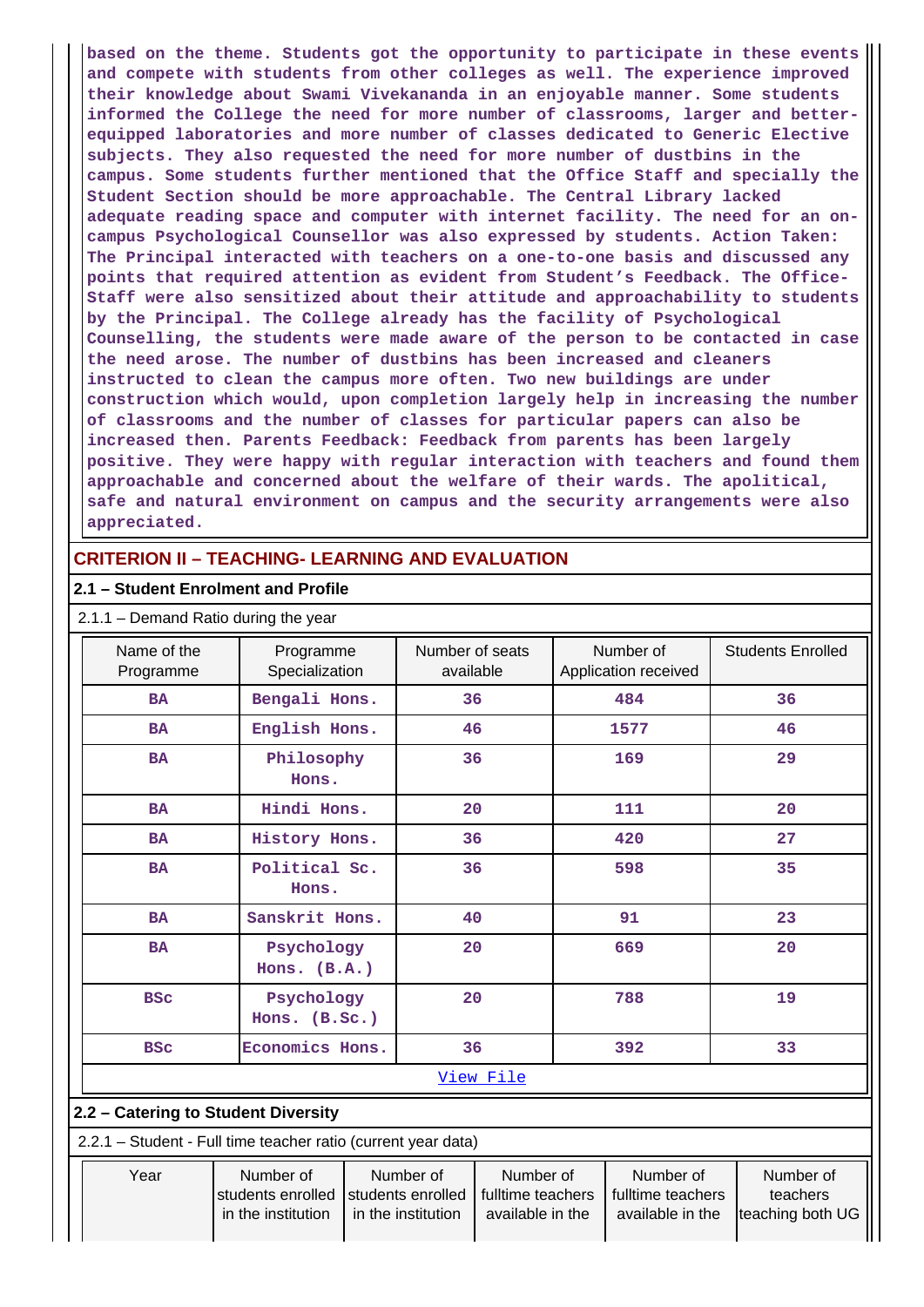|                                                                                                                                                                                                                                                                                                                                                         | (UG)                                                      | (PG)                                                                                                                                                                                                                                                                                                                                                                                                                                                                                                                                                                                                                    | institution<br>teaching only UG<br>courses |  | institution<br>teaching only PG<br>courses  | and PG courses                                                                        |
|---------------------------------------------------------------------------------------------------------------------------------------------------------------------------------------------------------------------------------------------------------------------------------------------------------------------------------------------------------|-----------------------------------------------------------|-------------------------------------------------------------------------------------------------------------------------------------------------------------------------------------------------------------------------------------------------------------------------------------------------------------------------------------------------------------------------------------------------------------------------------------------------------------------------------------------------------------------------------------------------------------------------------------------------------------------------|--------------------------------------------|--|---------------------------------------------|---------------------------------------------------------------------------------------|
| 2018                                                                                                                                                                                                                                                                                                                                                    | 1318                                                      | 195                                                                                                                                                                                                                                                                                                                                                                                                                                                                                                                                                                                                                     | 49                                         |  | 4                                           | 42                                                                                    |
| 2.3 - Teaching - Learning Process<br>2.3.1 - Percentage of teachers using ICT for effective teaching with Learning Management Systems (LMS), E-<br>learning resources etc. (current year data)                                                                                                                                                          |                                                           |                                                                                                                                                                                                                                                                                                                                                                                                                                                                                                                                                                                                                         |                                            |  |                                             |                                                                                       |
| Number of<br><b>Teachers on Roll</b>                                                                                                                                                                                                                                                                                                                    | Number of<br>teachers using<br>ICT (LMS, e-<br>Resources) | <b>ICT Tools and</b><br>resources<br>available                                                                                                                                                                                                                                                                                                                                                                                                                                                                                                                                                                          | Number of ICT<br>enabled<br>Classrooms     |  | Numberof smart<br>classrooms                | E-resources and<br>techniques used                                                    |
| 95                                                                                                                                                                                                                                                                                                                                                      | 75                                                        | 191                                                                                                                                                                                                                                                                                                                                                                                                                                                                                                                                                                                                                     | 14                                         |  | $\overline{\mathbf{2}}$                     | 14                                                                                    |
|                                                                                                                                                                                                                                                                                                                                                         |                                                           | View File of ICT Tools and resources                                                                                                                                                                                                                                                                                                                                                                                                                                                                                                                                                                                    |                                            |  |                                             |                                                                                       |
|                                                                                                                                                                                                                                                                                                                                                         |                                                           | View File of E-resources and techniques used                                                                                                                                                                                                                                                                                                                                                                                                                                                                                                                                                                            |                                            |  |                                             |                                                                                       |
| 2.3.2 - Students mentoring system available in the institution? Give details. (maximum 500 words)                                                                                                                                                                                                                                                       |                                                           |                                                                                                                                                                                                                                                                                                                                                                                                                                                                                                                                                                                                                         |                                            |  |                                             |                                                                                       |
| explained. Further teacher -mentors try to guide the students in extra -curricular matters and physical -mental<br>courses and jobs. Students also find it easier to discuss with teachers any particular doubt about their syllabus.<br>Principal addresses Freshers during Orientation Programme. Every year Principal madam confidentially interacts |                                                           | teacher maintains a record of performance and progression of the mentees and also the details of the matters<br>well being. Teachers also guide the students in case of their queries regarding the future prospect of various<br>Outside the department, students are also under continuous mentoring of teachers of Students' activity cell,<br>Career Counselling Cell, Cultural committee, Students' Aid etc. throughout their span in the College. The<br>with the final year students of each department to gain knowledge about their experience in the college and<br>problems faced, if any, and other issues. |                                            |  |                                             |                                                                                       |
| Number of students enrolled in the<br>institution                                                                                                                                                                                                                                                                                                       |                                                           | Number of fulltime teachers                                                                                                                                                                                                                                                                                                                                                                                                                                                                                                                                                                                             |                                            |  |                                             | Mentor: Mentee Ratio                                                                  |
| 1531                                                                                                                                                                                                                                                                                                                                                    |                                                           |                                                                                                                                                                                                                                                                                                                                                                                                                                                                                                                                                                                                                         | 95                                         |  |                                             | 1:16                                                                                  |
| 2.4 - Teacher Profile and Quality                                                                                                                                                                                                                                                                                                                       |                                                           |                                                                                                                                                                                                                                                                                                                                                                                                                                                                                                                                                                                                                         |                                            |  |                                             |                                                                                       |
| 2.4.1 - Number of full time teachers appointed during the year                                                                                                                                                                                                                                                                                          |                                                           |                                                                                                                                                                                                                                                                                                                                                                                                                                                                                                                                                                                                                         |                                            |  |                                             |                                                                                       |
| No. of sanctioned<br>positions                                                                                                                                                                                                                                                                                                                          | No. of filled positions                                   |                                                                                                                                                                                                                                                                                                                                                                                                                                                                                                                                                                                                                         | Vacant positions                           |  | Positions filled during<br>the current year | No. of faculty with<br>Ph.D                                                           |
| 117                                                                                                                                                                                                                                                                                                                                                     | 95                                                        |                                                                                                                                                                                                                                                                                                                                                                                                                                                                                                                                                                                                                         | 22                                         |  | 5                                           | 66                                                                                    |
| 2.4.2 - Honours and recognition received by teachers (received awards, recognition, fellowships at State, National,<br>International level from Government, recognised bodies during the year)                                                                                                                                                          |                                                           |                                                                                                                                                                                                                                                                                                                                                                                                                                                                                                                                                                                                                         |                                            |  |                                             |                                                                                       |
| Year of Award                                                                                                                                                                                                                                                                                                                                           |                                                           | Name of full time teachers<br>receiving awards from<br>state level, national level,<br>international level                                                                                                                                                                                                                                                                                                                                                                                                                                                                                                              | Designation                                |  |                                             | Name of the award,<br>fellowship, received from<br>Government or recognized<br>bodies |
| 2019                                                                                                                                                                                                                                                                                                                                                    |                                                           | Piyali Gupta                                                                                                                                                                                                                                                                                                                                                                                                                                                                                                                                                                                                            | Assistant Professor                        |  |                                             | Awarded Ph.D. from<br>C.U.                                                            |
| 2019                                                                                                                                                                                                                                                                                                                                                    |                                                           | Anasua Datta                                                                                                                                                                                                                                                                                                                                                                                                                                                                                                                                                                                                            | Associate Professor                        |  |                                             | Awarded Ph.D. from<br>J.U.                                                            |
| 2019                                                                                                                                                                                                                                                                                                                                                    |                                                           | Gopa Bhoumik                                                                                                                                                                                                                                                                                                                                                                                                                                                                                                                                                                                                            | Assistant Professor                        |  |                                             | Awarded Ph.D. from                                                                    |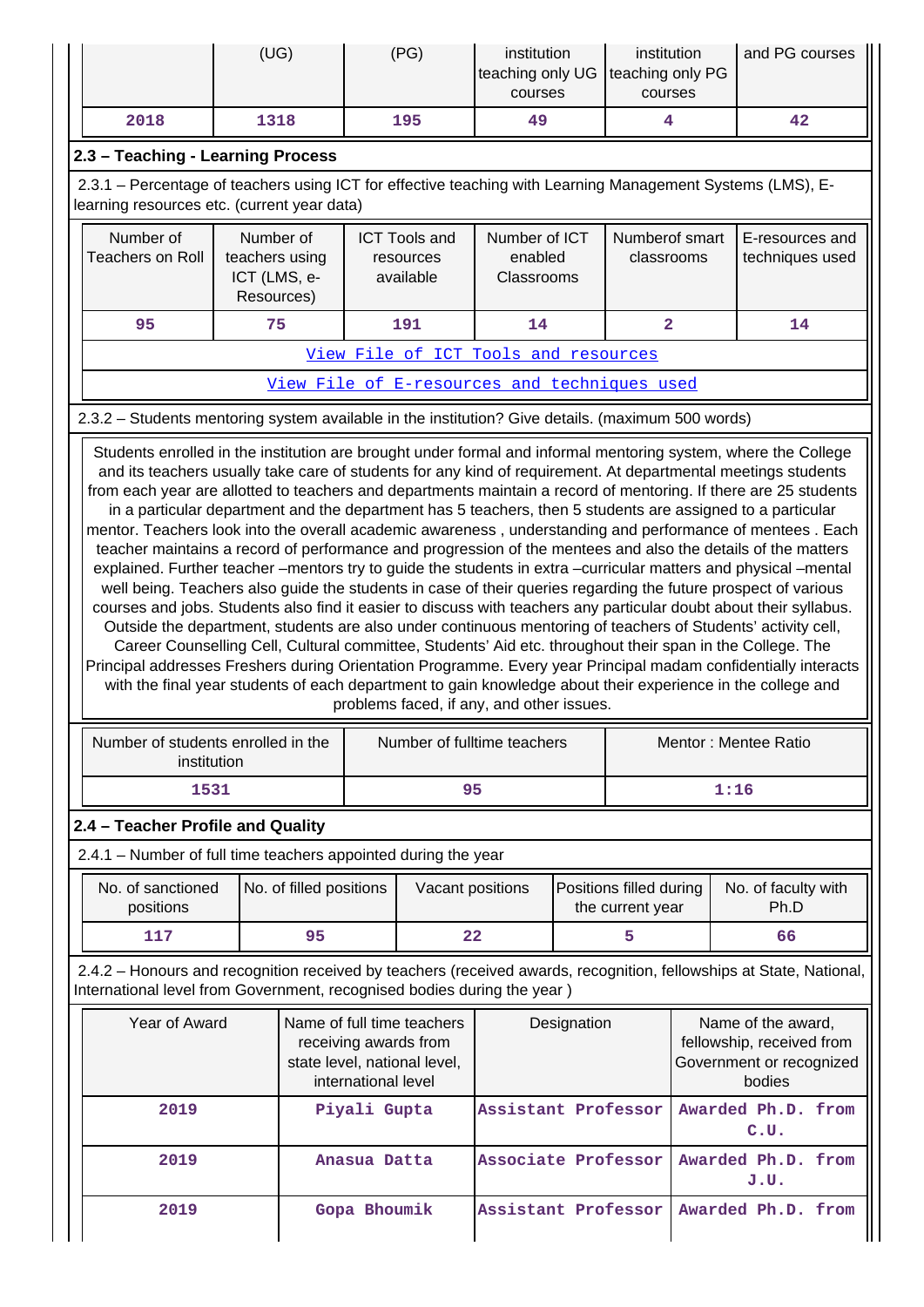|           |                                        |  |                     | J.U.                                                                                                                     |  |  |  |  |  |
|-----------|----------------------------------------|--|---------------------|--------------------------------------------------------------------------------------------------------------------------|--|--|--|--|--|
| 2019      | Debatri Ghosh                          |  | Assistant Professor | Awarded Ph.D. from<br>J.U.                                                                                               |  |  |  |  |  |
| 2018      | Dr. Maitri Ghosh                       |  |                     | Associate Professor Awarded Certificate<br>of recognition on<br>the occasion of<br>Teachers' Day,<br>2018 by Lion's Club |  |  |  |  |  |
| 2018      | Anwesha Khan                           |  | Assistant Professor | Awarded Ph.D. from<br>C.U.                                                                                               |  |  |  |  |  |
| 2018      | Debadeepa Banerjee Assistant Professor |  |                     | Awarded Ph.D. from<br>C.U.                                                                                               |  |  |  |  |  |
| View File |                                        |  |                     |                                                                                                                          |  |  |  |  |  |

### **2.5 – Evaluation Process and Reforms**

 2.5.1 – Number of days from the date of semester-end/ year- end examination till the declaration of results during the year

| Programme Name | Programme Code | Semester/year          | Last date of the last<br>semester-end/year-<br>end examination | <b>IDate of declaration of</b><br>results of semester-<br>end/year-end<br>examination |  |  |  |  |
|----------------|----------------|------------------------|----------------------------------------------------------------|---------------------------------------------------------------------------------------|--|--|--|--|
| <b>BSC</b>     | 09             | (CBCS)<br><b>SEMII</b> | 11/07/2019                                                     | 30/08/2019                                                                            |  |  |  |  |
| <b>BSC</b>     | 09             | SEMI (CBCS)            | 02/01/2019                                                     | 21/02/2019                                                                            |  |  |  |  |
| <b>BSC</b>     | 09             | UGII                   | 26/06/2019                                                     | 22/11/2019                                                                            |  |  |  |  |
| <b>BSC</b>     | 09             | UG III                 | 25/04/2019                                                     | 25/06/2019                                                                            |  |  |  |  |
| <b>BA</b>      | 08             | SEMII (CBCS)           | 11/07/2019                                                     | 30/08/2019                                                                            |  |  |  |  |
| <b>BA</b>      | 08             | SEMI (CBCS)            | 02/01/2019                                                     | 21/02/2019                                                                            |  |  |  |  |
| <b>BA</b>      | 08             | UGII                   | 26/06/2019                                                     | 22/11/2019                                                                            |  |  |  |  |
| <b>BA</b>      | 08             | UG III                 | 25/04/2019                                                     | 25/06/2019                                                                            |  |  |  |  |
| View File      |                |                        |                                                                |                                                                                       |  |  |  |  |

2.5.2 – Reforms initiated on Continuous Internal Evaluation(CIE) system at the institutional level (250 words)

 **• CBCS system introduced both UG PG level. In the new system , the evaluation is spread over the entire semester in the form of internal assessment , tutorials and end semester examinations. • Mid –semester examination has been introduced . • The outgoing PG batch continued to be evaluated in the old autonomous semester system which includes dissertations and viva –voce in the final semester. • Special Invited lectures interdisciplinary discussions are held regularly for enrichment of students . • Departmental excursion and educational tour are conducted for hands - on experience of the students. • Remedial classes, Doubt clearing classes interactive sessions are held on regular basis. • For the existing batch of annual system (UG) , mid –term , selection test before their university examinations are also conducted. • Students are encouraged for Students' Seminar, Students' Project and home assignments.**

 2.5.3 – Academic calendar prepared and adhered for conduct of Examination and other related matters (250 words)

 **For the Session 2018-19, the Academic Calendar of the college has been modified to incorporate new CBCS pattern. Like every year, the academic calendar is prepared this time also through a meeting of the Heads of the Departments, IQAC**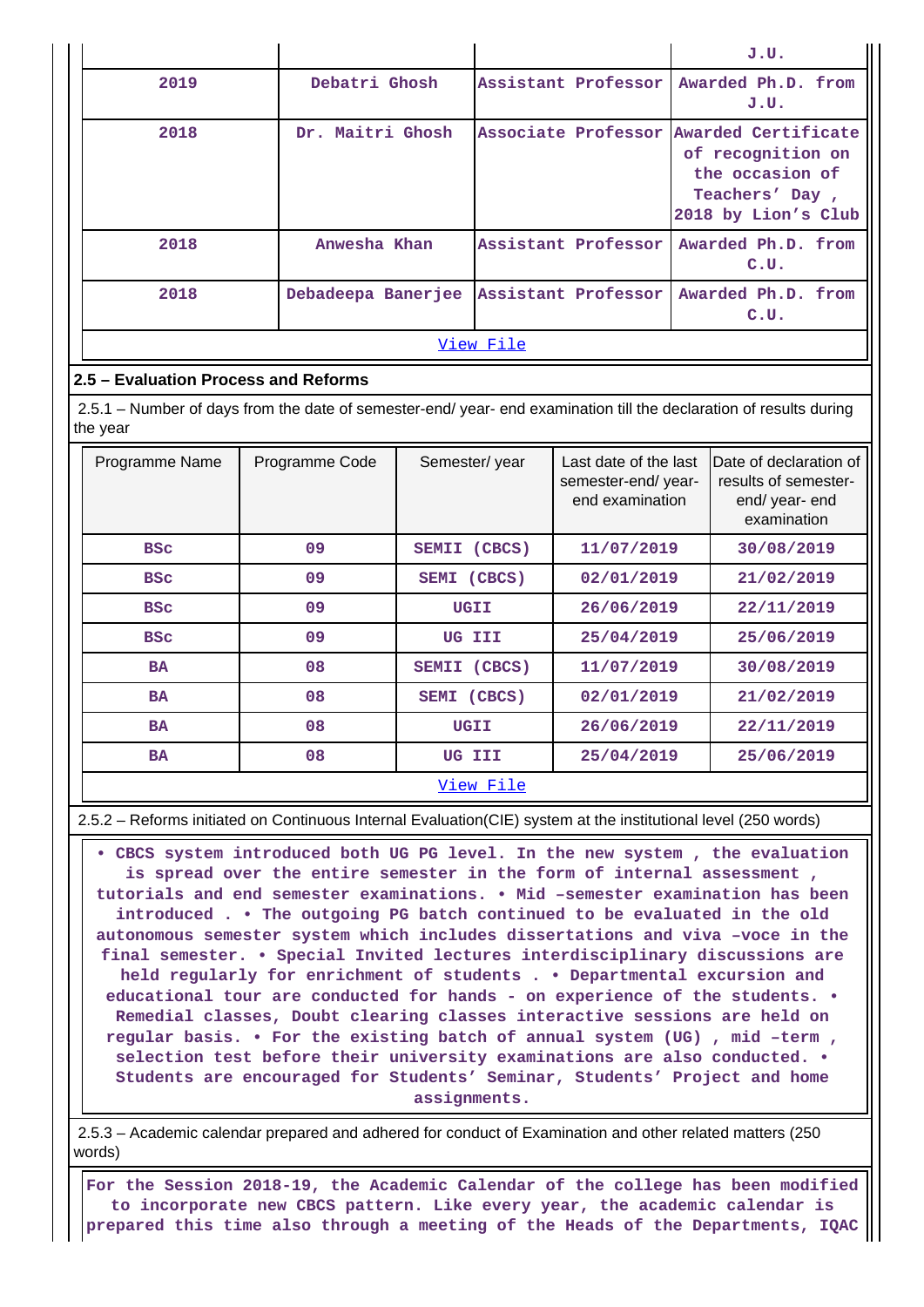**members and the Principal of the college. The academic calendar mentions clearly the commencement of UG Sem -1 and Sem-2 classes along with the 2nd yr and 3rd yr Annual system classes. Regarding the Post Graduate academic session, the calendar mentions that admission, classes and examination will be held as per the University notification. The academic calendar includes the dates of B.A./ B.Sc. semester examination, Internal Assessment ,Tutorial/ Practical , Mid –term test, Part III and Part II college test as well as the Part III and Part II University examinations . Last date of submission of marks for Selection test along with college result publication date and the tentative dates and times for parent –teacher meetings are also included in academic calendar. Students come to know about the College events like Orientation of newly admitted students, Bethune Day, Independence Day, Teachers' Day , Fresher's Welcome , Intra- College Competition, University Foundation Day , Republic Day Celebration, Bhasha Dibash Celebration ,College Reunion Day , Rabindra Jayanti, Annual Fest – Alaap, Annual Sports, Prize Distribution etc. The Academic Calendar is approved after being sent to the President of the Governing Body. Academic calendar is finally distributed among students, teachers and staff members at the beginning of the session.**

#### **2.6 – Student Performance and Learning Outcomes**

 2.6.1 – Program outcomes, program specific outcomes and course outcomes for all programs offered by the institution are stated and displayed in website of the institution (to provide the weblink)

<http://www.bethunecollege.ac.in/BethuneCollege/BethuneCollege-PO-PSO-CSO.htm>

2.6.2 – Pass percentage of students

| Programme<br>Code | Programme<br>Name | Programme<br>Specialization | Number of<br>students<br>appeared in the<br>final year<br>examination | Number of<br>students passed<br>in final year<br>examination | Pass Percentage |
|-------------------|-------------------|-----------------------------|-----------------------------------------------------------------------|--------------------------------------------------------------|-----------------|
| 09                | <b>BSC</b>        | Physics                     | 24                                                                    | 23                                                           | 96              |
| 09                | <b>BSC</b>        | Zoology                     | 27                                                                    | 27                                                           | 100             |
| 09                | <b>BSC</b>        | Botany                      | 25                                                                    | 25                                                           | 100             |
| 08                | <b>BA</b>         | Philosophy                  | 16                                                                    | 16                                                           | 100             |
| 08                | <b>BA</b>         | History                     | 28                                                                    | 28                                                           | 100             |
| 08                | <b>BA</b>         | Political<br>Science        | 14                                                                    | 14                                                           | 100             |
| 08                | <b>BA</b>         | Sanskrit                    | 21                                                                    | 20                                                           | 95              |
| 08                | BA                | Hindi                       | 6                                                                     | 6                                                            | 100             |
| 08                | <b>BA</b>         | English                     | 33                                                                    | 33                                                           | 100             |
| 08                | <b>BA</b>         | Bengali                     | 26                                                                    | 26                                                           | 100             |
|                   |                   |                             | View File                                                             |                                                              |                 |

#### **2.7 – Student Satisfaction Survey**

 2.7.1 – Student Satisfaction Survey (SSS) on overall institutional performance (Institution may design the questionnaire) (results and details be provided as weblink)

## <NA>NA PARTICIPADA E DE LA CARACTERA E DE LA CARACTERA E DE LA CARACTERA E DE LA CARACTERA E DE LA CARACTERA E D

## **CRITERION III – RESEARCH, INNOVATIONS AND EXTENSION**

**3.1 – Resource Mobilization for Research**

3.1.1 – Research funds sanctioned and received from various agencies, industry and other organisations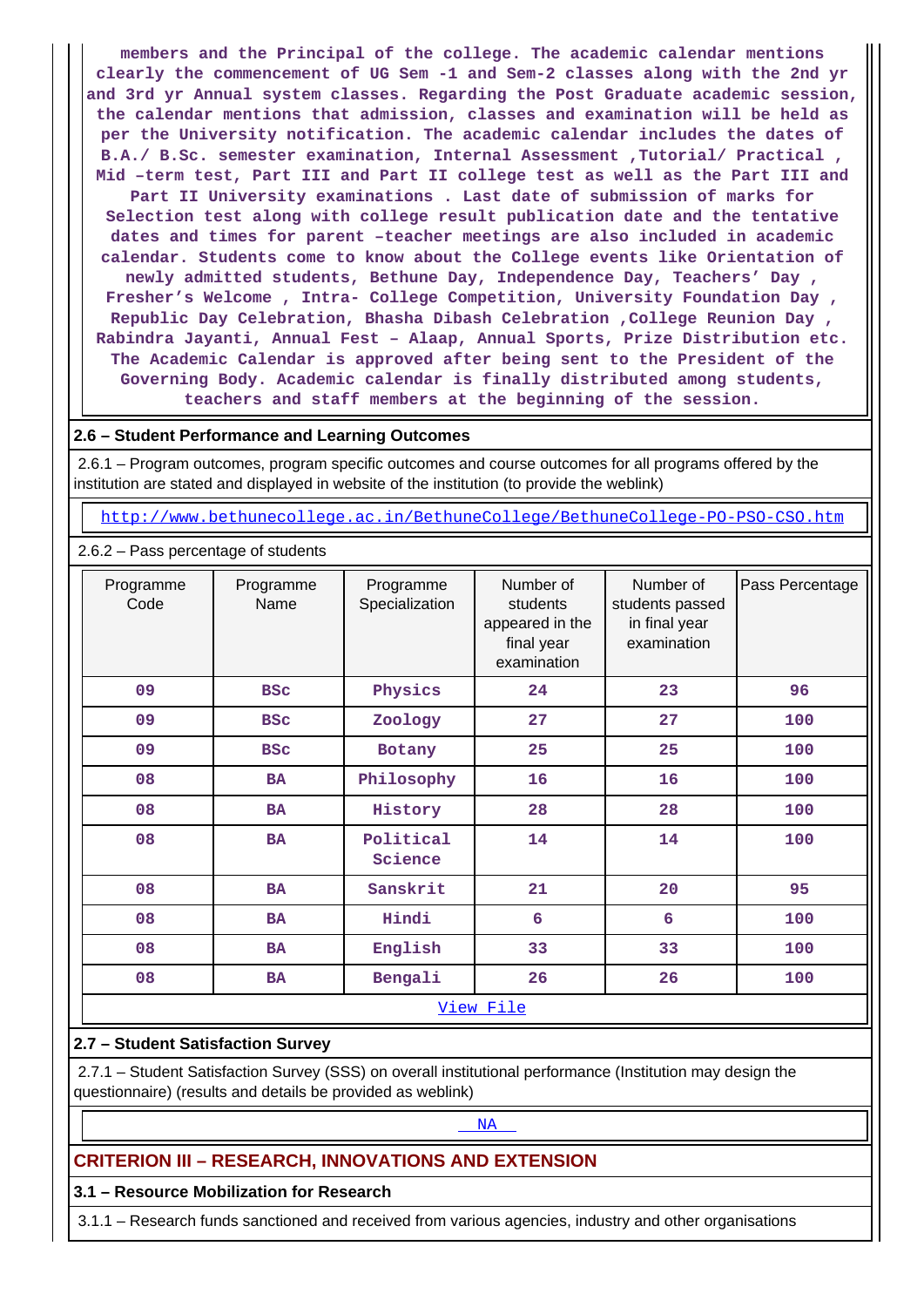| Nature of the Project                                                                                                                                                                                                                                                      | Duration                               |                         | Name of the funding<br>agency                                                                                    |  | Total grant<br>sanctioned | Amount received<br>during the year                                               |  |  |
|----------------------------------------------------------------------------------------------------------------------------------------------------------------------------------------------------------------------------------------------------------------------------|----------------------------------------|-------------------------|------------------------------------------------------------------------------------------------------------------|--|---------------------------|----------------------------------------------------------------------------------|--|--|
| Minor Projects                                                                                                                                                                                                                                                             | 1095                                   |                         | West Bengal<br>Department of<br>Higher<br>Education,<br>Science<br>Technology and<br>Biotechnology<br>(Sci Tech) |  | 475000                    | 0                                                                                |  |  |
|                                                                                                                                                                                                                                                                            |                                        |                         | No file uploaded.                                                                                                |  |                           |                                                                                  |  |  |
| 3.2 - Innovation Ecosystem                                                                                                                                                                                                                                                 |                                        |                         |                                                                                                                  |  |                           |                                                                                  |  |  |
| 3.2.1 – Workshops/Seminars Conducted on Intellectual Property Rights (IPR) and Industry-Academia Innovative<br>practices during the year                                                                                                                                   |                                        |                         |                                                                                                                  |  |                           |                                                                                  |  |  |
| Title of workshop/seminar                                                                                                                                                                                                                                                  |                                        |                         | Name of the Dept.                                                                                                |  |                           | Date                                                                             |  |  |
| Career Prospects in<br>Economics                                                                                                                                                                                                                                           |                                        |                         | The Department of<br>Economics                                                                                   |  |                           | 01/09/2018                                                                       |  |  |
| Neo-Protectionism and<br>International Trade                                                                                                                                                                                                                               |                                        |                         | The Department of<br>Economics                                                                                   |  |                           | 02/03/2019                                                                       |  |  |
| Academic seminar on<br>Theories of Investment<br>and Trade Cycles                                                                                                                                                                                                          |                                        |                         | The Department of<br>Economics                                                                                   |  | 30/04/2019                |                                                                                  |  |  |
| Issues and Prospects in<br>Management Studies after<br>Graduation                                                                                                                                                                                                          |                                        | Career Counselling Cell |                                                                                                                  |  |                           | 05/12/2018                                                                       |  |  |
| Social Science: The<br>Future of Rewarding<br>Careers                                                                                                                                                                                                                      |                                        |                         | Career Counselling Cell                                                                                          |  |                           | 29/08/2018                                                                       |  |  |
| C. K. Majumder memorial<br>workshop on Experimental<br>physics. Physics honours<br>students from different<br>colleges and universities<br>participated in various<br>Innovative experiments<br>specially designed for<br>undergraduate students<br>outside their syllabus |                                        |                         | Department of Physics                                                                                            |  |                           | 01/03/2019                                                                       |  |  |
|                                                                                                                                                                                                                                                                            |                                        |                         | 3.2.2 - Awards for Innovation won by Institution/Teachers/Research scholars/Students during the year             |  |                           |                                                                                  |  |  |
| Title of the innovation                                                                                                                                                                                                                                                    | Name of Awardee                        |                         | Awarding Agency                                                                                                  |  | Date of award             | Category                                                                         |  |  |
| Damodarshree<br>National Award<br>for Academic<br>Excellence,<br>2018                                                                                                                                                                                                      | Swarnali Sarkar<br>(Chemistry)         |                         | Saraswat Khatri<br>Pathshala<br>Society and<br>S.S. Khanna<br>Girls Degree<br>College,<br>Allahabad              |  | 02/10/2018                | All India Essay<br>Competition on<br>the topic'<br>Technology and<br>Human Mind' |  |  |
| 2nd Prize :<br>Exposition : a<br>paper                                                                                                                                                                                                                                     | Medha<br>Chatterjee,<br>Damayanti Sau, |                         | Department of<br>Economics, St.<br>Xavier's                                                                      |  | 05/10/2018                | paper<br>presentation                                                            |  |  |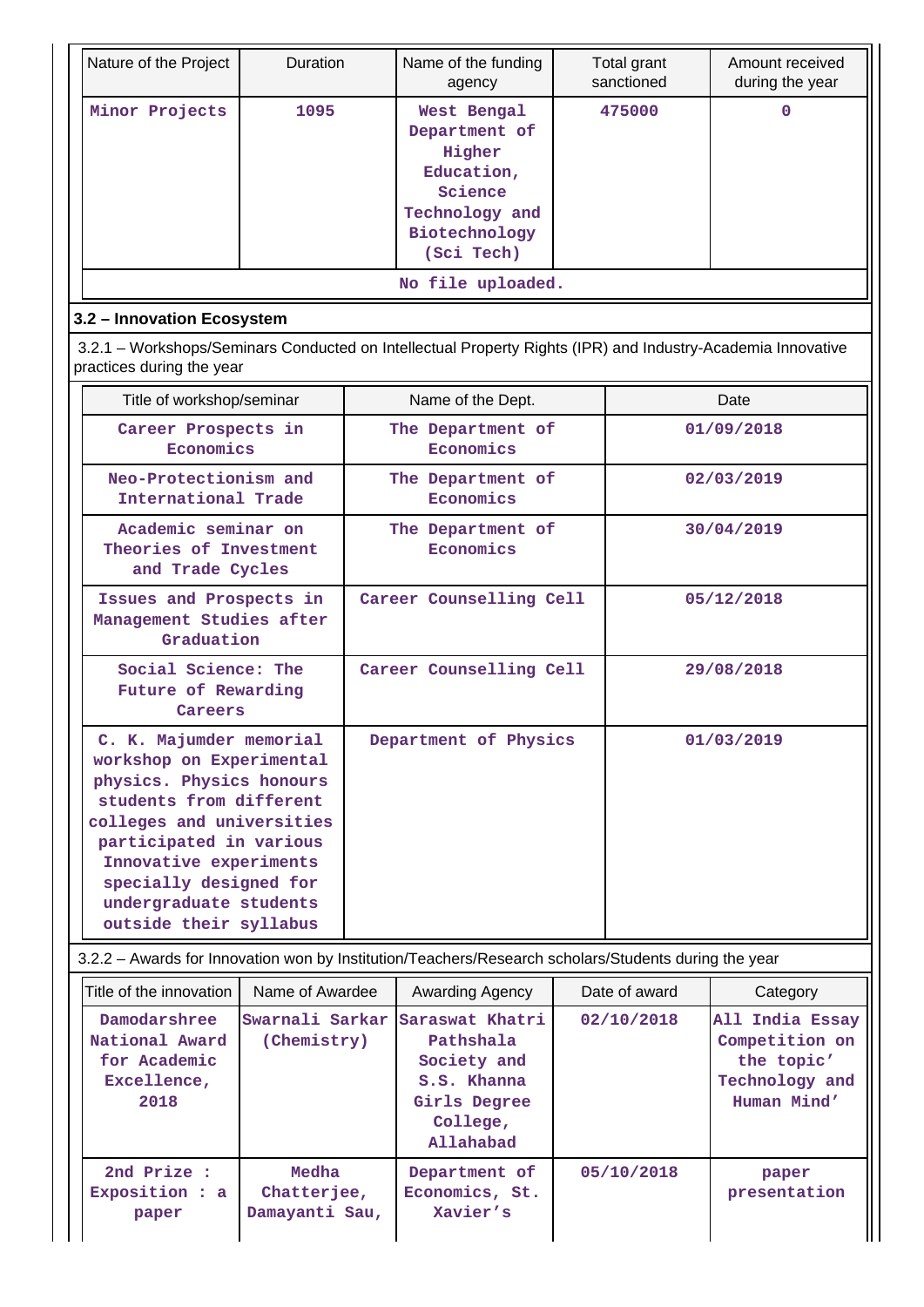| presentation<br>event at<br>Confluence<br>XIII, 2018                                                             | Rittwika Ghosh<br>and Asmita<br>Ghosh<br>(Economics) |  | College,<br>Kolkata                              |             |            |                  |                                                                                              |  |
|------------------------------------------------------------------------------------------------------------------|------------------------------------------------------|--|--------------------------------------------------|-------------|------------|------------------|----------------------------------------------------------------------------------------------|--|
| Shikhar Samman<br>Puraskar                                                                                       | Shubha Swapna<br>Mukhopadhyay                        |  | Sanskritik<br>Punarnirman<br>Mission,<br>Kolkata |             |            | 01/01/2019       | Hindi literary<br>fest:<br>Recitation                                                        |  |
| <b>Best</b><br>Sportsperson of<br>the Year award                                                                 | Priyadarsini<br><b>Das</b><br>(Philosophy)           |  | <b>Bethune College</b>                           |             | 30/01/2019 |                  | For<br>extraordinary<br>contribution<br>towards<br>national level<br>table tennis            |  |
| Nalini Das<br>Silver Medal                                                                                       | Medha<br>Chatterjee<br>(Economics)                   |  | Bethune College                                  |             |            | 30/01/2019       | For the all-<br>rounder among<br>all students in<br>Bethune College                          |  |
| Principal's<br>Award, Gold<br>Medal                                                                              | (Computer<br>Science)                                |  | Debanwita Dutta Bethune College                  |             | 30/01/2019 |                  | For obtaining<br>highest marks<br>amongst all<br>Science<br>Graduates of<br>this College.    |  |
| P.C. Chandra<br>Award of<br>Excellence,<br>2019, Gold<br>Medal                                                   | Puja Guha<br>(Philosophy)                            |  | P.C.Chandra<br>Group                             |             | 30/01/2019 |                  | For obtaining<br>highest marks<br>amongst all<br>Humanities<br>Graduates of<br>this College. |  |
| Critical<br>edition of<br>select Sanskrit<br>works on<br>renovation<br>(Jirnoddhara) a<br>historical<br>approach | Debatri Ghosh                                        |  | Jadavpur<br>University                           |             |            | 17/04/2019       | Research                                                                                     |  |
| Academic<br>Excellence<br>Award                                                                                  | Bethune College                                      |  | Zee, 24 hours                                    |             |            | 26/06/2019       | Academic<br>Excellence                                                                       |  |
| All India<br>Rankings                                                                                            | Bethune College                                      |  | NIRF, MHRD                                       |             |            | 08/04/2019       | 50th in College<br>category                                                                  |  |
|                                                                                                                  |                                                      |  |                                                  | View File   |            |                  |                                                                                              |  |
| 3.2.3 – No. of Incubation centre created, start-ups incubated on campus during the year<br>Incubation            | Name                                                 |  | Sponsered By                                     | Name of the |            | Nature of Start- | Date of                                                                                      |  |
| Center                                                                                                           |                                                      |  |                                                  | Start-up    |            | <b>up</b>        | Commencement                                                                                 |  |
| $\mathbf 0$                                                                                                      | <b>NA</b>                                            |  | <b>NA</b>                                        | <b>NA</b>   |            | <b>NA</b>        | 30/06/2019                                                                                   |  |
|                                                                                                                  | No file uploaded.                                    |  |                                                  |             |            |                  |                                                                                              |  |
| 3.3 - Research Publications and Awards<br>3.3.1 - Incentive to the teachers who receive recognition/awards       |                                                      |  |                                                  |             |            |                  |                                                                                              |  |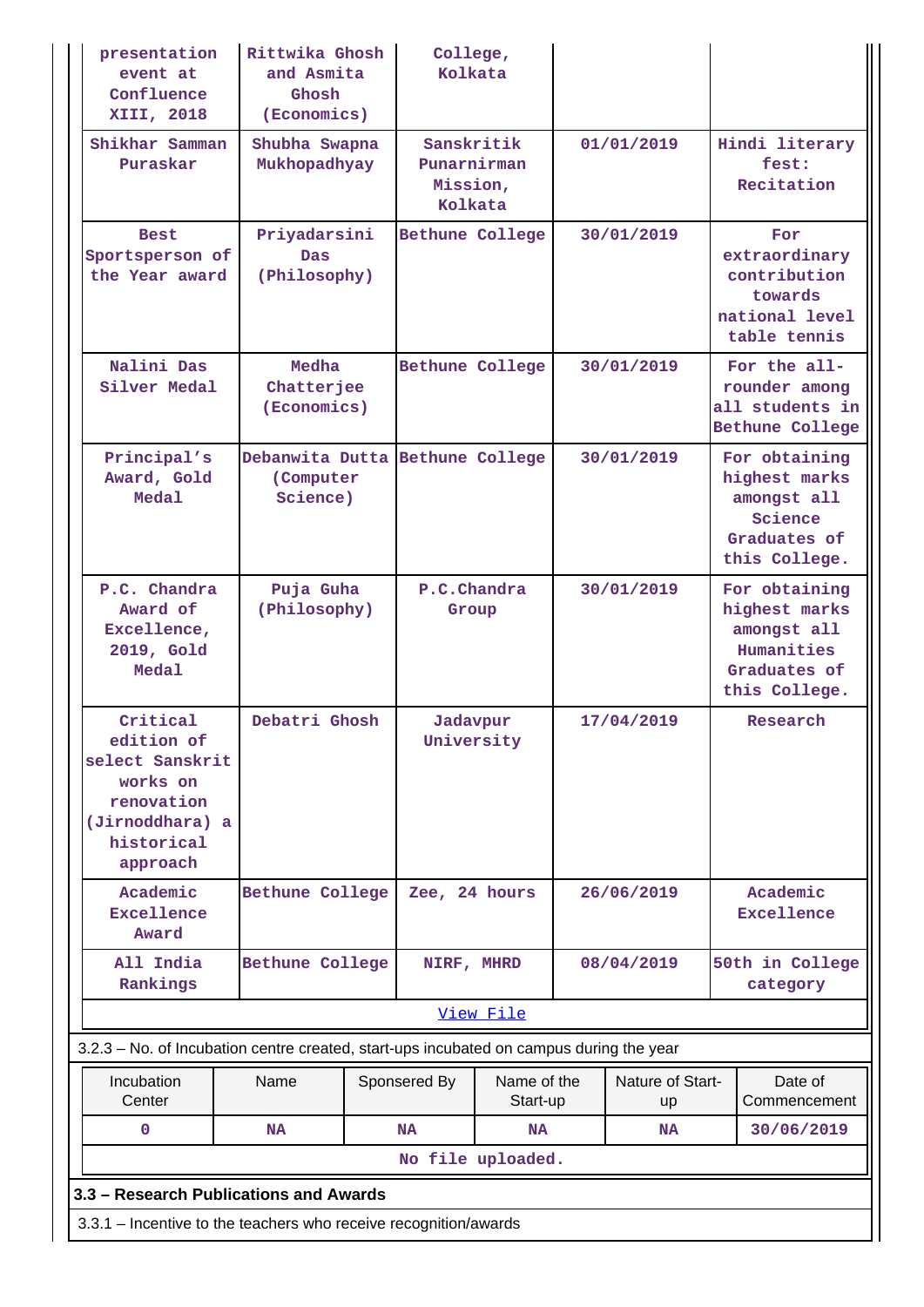|                                                                                                                                                                       | <b>State</b>                                                                     |                        |                                                                                                              | National               |           |                       | International |                                                                    |   |                                                                    |
|-----------------------------------------------------------------------------------------------------------------------------------------------------------------------|----------------------------------------------------------------------------------|------------------------|--------------------------------------------------------------------------------------------------------------|------------------------|-----------|-----------------------|---------------|--------------------------------------------------------------------|---|--------------------------------------------------------------------|
|                                                                                                                                                                       | 0                                                                                |                        |                                                                                                              | 0                      |           |                       |               | 0                                                                  |   |                                                                    |
| 3.3.2 - Ph. Ds awarded during the year (applicable for PG College, Research Center)                                                                                   |                                                                                  |                        |                                                                                                              |                        |           |                       |               |                                                                    |   |                                                                    |
|                                                                                                                                                                       |                                                                                  | Name of the Department |                                                                                                              |                        |           |                       |               | Number of PhD's Awarded                                            |   |                                                                    |
|                                                                                                                                                                       |                                                                                  | <b>NA</b>              |                                                                                                              |                        |           |                       |               | 0                                                                  |   |                                                                    |
| 3.3.3 - Research Publications in the Journals notified on UGC website during the year                                                                                 |                                                                                  |                        |                                                                                                              |                        |           |                       |               |                                                                    |   |                                                                    |
| <b>Type</b>                                                                                                                                                           |                                                                                  |                        | Department                                                                                                   |                        |           | Number of Publication |               |                                                                    |   | Average Impact Factor (if<br>any)                                  |
| National                                                                                                                                                              |                                                                                  |                        | English, Sanskrit,<br>Psychology                                                                             |                        |           | 9                     |               |                                                                    |   | 0                                                                  |
| International                                                                                                                                                         |                                                                                  |                        | Economics,<br>Mathematics,<br>Physics,<br>Psychology,<br>Statistics, Botany,<br>Computer Science,<br>Zoology |                        |           | 23                    |               |                                                                    |   | $\mathbf 0$                                                        |
|                                                                                                                                                                       |                                                                                  |                        |                                                                                                              |                        | View File |                       |               |                                                                    |   |                                                                    |
| 3.3.4 – Books and Chapters in edited Volumes / Books published, and papers in National/International Conference<br>Proceedings per Teacher during the year            |                                                                                  |                        |                                                                                                              |                        |           |                       |               |                                                                    |   |                                                                    |
|                                                                                                                                                                       |                                                                                  | Department             |                                                                                                              |                        |           |                       |               | Number of Publication                                              |   |                                                                    |
|                                                                                                                                                                       | Bengali, Economics, History,<br>Psychology, Computer sc., English,<br>Philosophy |                        |                                                                                                              |                        |           |                       |               | 11                                                                 |   |                                                                    |
|                                                                                                                                                                       |                                                                                  |                        |                                                                                                              |                        | View File |                       |               |                                                                    |   |                                                                    |
| 3.3.5 - Bibliometrics of the publications during the last Academic year based on average citation index in Scopus/<br>Web of Science or PubMed/ Indian Citation Index |                                                                                  |                        |                                                                                                              |                        |           |                       |               |                                                                    |   |                                                                    |
| Title of the<br>Paper                                                                                                                                                 | Name of<br>Author                                                                |                        | Title of journal                                                                                             | Year of<br>publication |           | <b>Citation Index</b> |               | Institutional<br>affiliation as<br>mentioned in<br>the publication |   | Number of<br>citations<br>excluding self<br>citation               |
| <b>NA</b>                                                                                                                                                             | <b>NA</b>                                                                        |                        | <b>NA</b>                                                                                                    | 2018                   |           | $\mathbf 0$           |               | <b>NA</b>                                                          |   | $\mathbf 0$                                                        |
|                                                                                                                                                                       |                                                                                  |                        |                                                                                                              | No file uploaded.      |           |                       |               |                                                                    |   |                                                                    |
| 3.3.6 - h-Index of the Institutional Publications during the year. (based on Scopus/ Web of science)                                                                  |                                                                                  |                        |                                                                                                              |                        |           |                       |               |                                                                    |   |                                                                    |
| Title of the<br>Paper                                                                                                                                                 | Name of<br>Author                                                                |                        | Title of journal                                                                                             | Year of<br>publication |           | h-index               |               | Number of<br>citations<br>excluding self<br>citation               |   | Institutional<br>affiliation as<br>mentioned in<br>the publication |
| <b>NA</b>                                                                                                                                                             | N A                                                                              |                        | <b>NA</b>                                                                                                    | 2019                   |           | $\mathbf 0$           |               | $\mathbf 0$                                                        |   | NA                                                                 |
|                                                                                                                                                                       |                                                                                  |                        |                                                                                                              | No file uploaded.      |           |                       |               |                                                                    |   |                                                                    |
| 3.3.7 - Faculty participation in Seminars/Conferences and Symposia during the year:                                                                                   |                                                                                  |                        |                                                                                                              |                        |           |                       |               |                                                                    |   |                                                                    |
| Number of Faculty                                                                                                                                                     |                                                                                  | International          |                                                                                                              | National               |           |                       | <b>State</b>  |                                                                    |   | Local                                                              |
| Attended/Semina<br>rs/Workshops                                                                                                                                       |                                                                                  | 8                      |                                                                                                              | 14                     |           |                       | 17            |                                                                    | 7 |                                                                    |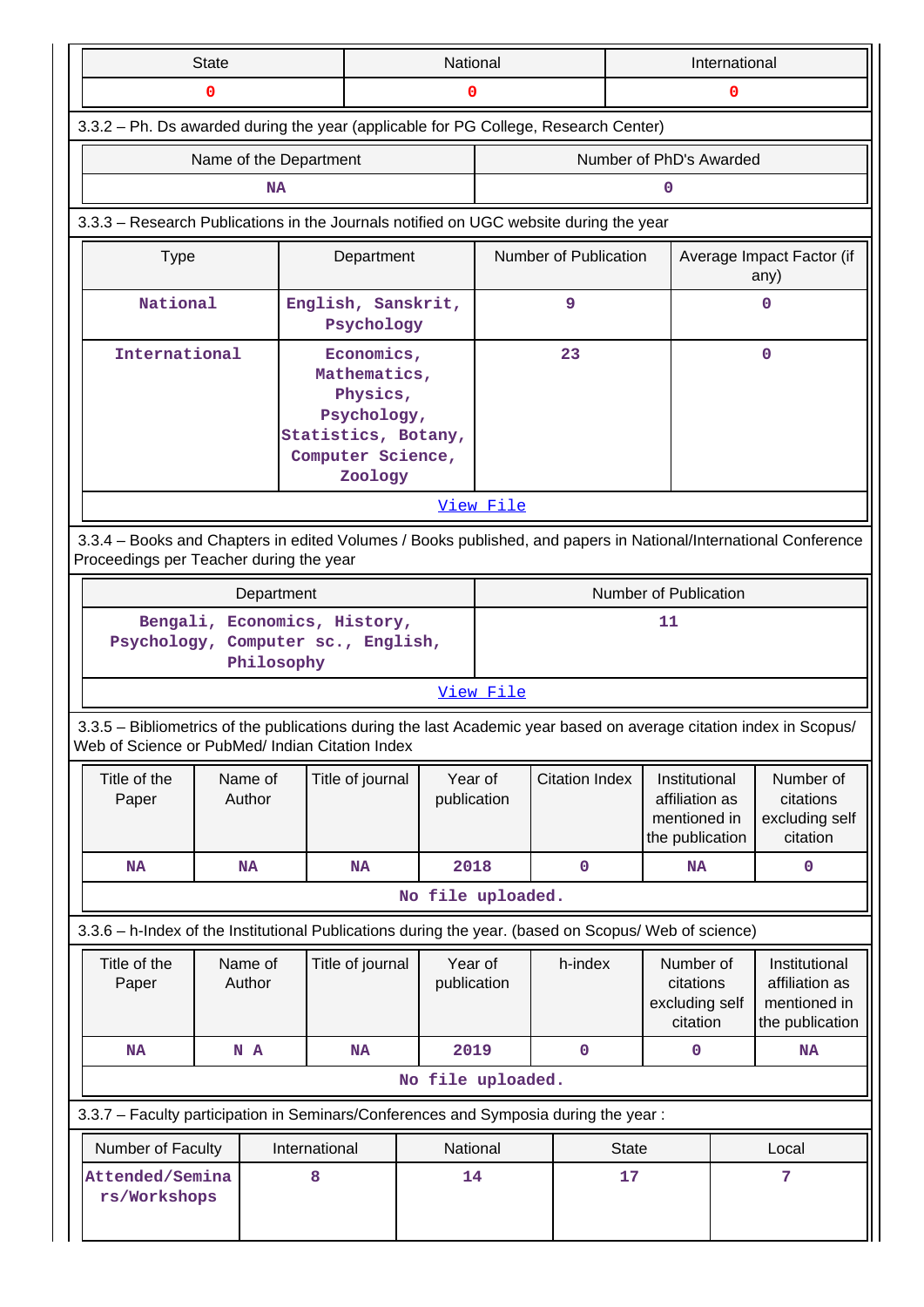| Presented<br>papers                                                                                                                                                                                                                            | 12                                                                                                     | 12 |                                                          | $\mathbf 0$                                              |     | $\mathbf{0}$ |  |  |
|------------------------------------------------------------------------------------------------------------------------------------------------------------------------------------------------------------------------------------------------|--------------------------------------------------------------------------------------------------------|----|----------------------------------------------------------|----------------------------------------------------------|-----|--------------|--|--|
| Resource<br>persons                                                                                                                                                                                                                            | $\overline{2}$                                                                                         | 4  |                                                          | 1                                                        |     | 12           |  |  |
| View File                                                                                                                                                                                                                                      |                                                                                                        |    |                                                          |                                                          |     |              |  |  |
| 3.4 - Extension Activities                                                                                                                                                                                                                     |                                                                                                        |    |                                                          |                                                          |     |              |  |  |
| 3.4.1 - Number of extension and outreach programmes conducted in collaboration with industry, community and<br>Non- Government Organisations through NSS/NCC/Red cross/Youth Red Cross (YRC) etc., during the year                             |                                                                                                        |    |                                                          |                                                          |     |              |  |  |
| Title of the activities                                                                                                                                                                                                                        | Organising unit/agency/<br>collaborating agency                                                        |    | Number of teachers<br>participated in such<br>activities | Number of students<br>participated in such<br>activities |     |              |  |  |
| Observance of<br>Independence Day on<br>15/08/2018: Flag<br>hoisting, March<br>past, Drill, and<br>Cultural programme                                                                                                                          | Students' Activity<br>Cell, Bethune<br>College and NSS<br>unit, Bethune<br>College                     |    |                                                          | 47                                                       | 211 |              |  |  |
| Exhibition on the<br>occasion of Bethune<br>Day and<br>Independence Day<br>from 12/08/2018 to<br>19/08/2018:<br>Students of<br>different clubs<br>organised the<br>exhibition on the<br>theme 'Water:<br>Creation, Crises<br>and Conservation' | Students' Activity<br>Cell, Bethune<br>College                                                         |    |                                                          | 18                                                       |     | 45           |  |  |
| Visit to grave of<br>John Drinkwater<br>Bethune on his<br>Death Anniversary<br>on 12/08/2018:<br>Students and<br>teachers went to<br>the cemetery and<br>paid homage                                                                           | Bethune Day<br>Committee, Bethune<br>College                                                           |    |                                                          | 5                                                        |     | 6            |  |  |
| Swapnabhor', an<br>interactive session<br>with the chief<br>minister, 3.8.2018                                                                                                                                                                 | Students' Activity<br>Cell, Bethune<br>College and Zee 24<br>Ghonta TV Channel                         |    |                                                          | 6                                                        |     | 113          |  |  |
| Awareness meet on<br><b>JBNST Scholarship</b><br>given by Department<br>of Higher<br>Education, Govt of<br>WB on 25.07.2018:<br>Meeting of students<br>with<br>representatives of<br>Department of                                             | Students' Activity<br>Cell, Bethune<br>College and<br>Department of<br>Higher Education,<br>Govt of WB |    |                                                          | 8                                                        |     | 157          |  |  |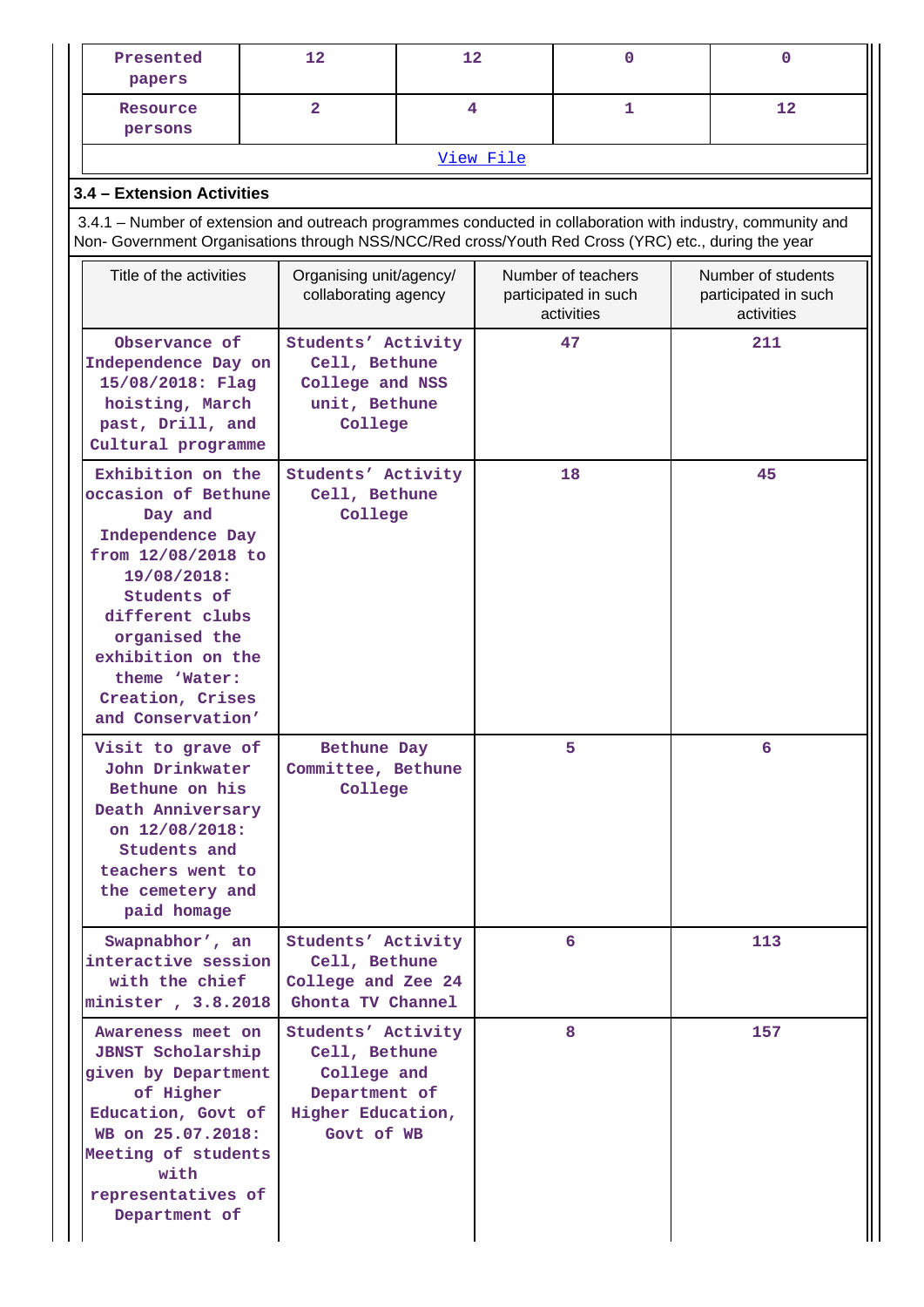| <b>Higher Education</b><br>regarding awareness<br>on JBNST<br>Scholarship                                                          |                                                |    |    |  |  |  |  |
|------------------------------------------------------------------------------------------------------------------------------------|------------------------------------------------|----|----|--|--|--|--|
| Tree plantation on<br>29/08/2018: NSS<br>volunteers and<br>members of NSS Unit<br>participated in<br>tree plantation<br>programme. | N.S.S. Unit,<br>Bethune College                | 4  | 10 |  |  |  |  |
| Fund collection by<br>Kerala Flood Relief<br>Committee on<br>30/08/2018                                                            | Students' Activity<br>Cell, Bethune<br>College | 16 | 16 |  |  |  |  |
| Campus cleaning<br>activity on<br>27/09/2018                                                                                       | N.S.S. Unit,<br>Bethune College                | 5  | 14 |  |  |  |  |
| Distribution of old<br>clothes among the<br>Slum dwellers on<br>13/12/2018:                                                        | N.S.S. Unit,<br>Bethune College                | 6  | 13 |  |  |  |  |
| View File                                                                                                                          |                                                |    |    |  |  |  |  |

 3.4.2 – Awards and recognition received for extension activities from Government and other recognized bodies during the year

| Name of the activity                                                                                                                                                                                             | Award/Recognition           | <b>Awarding Bodies</b>                                                                        | Number of students<br><b>Benefited</b> |
|------------------------------------------------------------------------------------------------------------------------------------------------------------------------------------------------------------------|-----------------------------|-----------------------------------------------------------------------------------------------|----------------------------------------|
| Inter College<br>Debate Competition<br>on International<br>Day of Persons with<br>Disabilities<br>(Divyangan)<br>organized by<br>Department of PWD,<br>Ministry of Women<br>and Child Welfare,<br>Govt. of India | Third Prize                 | Department of PWD,<br>Ministry of Women<br>and Child Welfare,<br>Govt. of India               | $\mathbf{1}$                           |
| Inter-college Essay<br>Writing Competition<br>titled Agami<br>Nirmaan                                                                                                                                            | First Prize                 | Ramakrishna Mission                                                                           | 1                                      |
| All India Essay<br>Writing Event                                                                                                                                                                                 | 2nd Prize(Silver<br>Medal). | Shree Ramchandra<br>Mission United<br>Nation Information<br>Center for India<br><b>Bhutan</b> | 18                                     |
| Spot Acting                                                                                                                                                                                                      | 2nd Prize(Silver<br>Medal)  | Presidency<br>University                                                                      | 3                                      |
| Drama Competition                                                                                                                                                                                                | 1st Position                | Presidency<br>University                                                                      | $\mathbf{1}$                           |
|                                                                                                                                                                                                                  |                             | View File                                                                                     |                                        |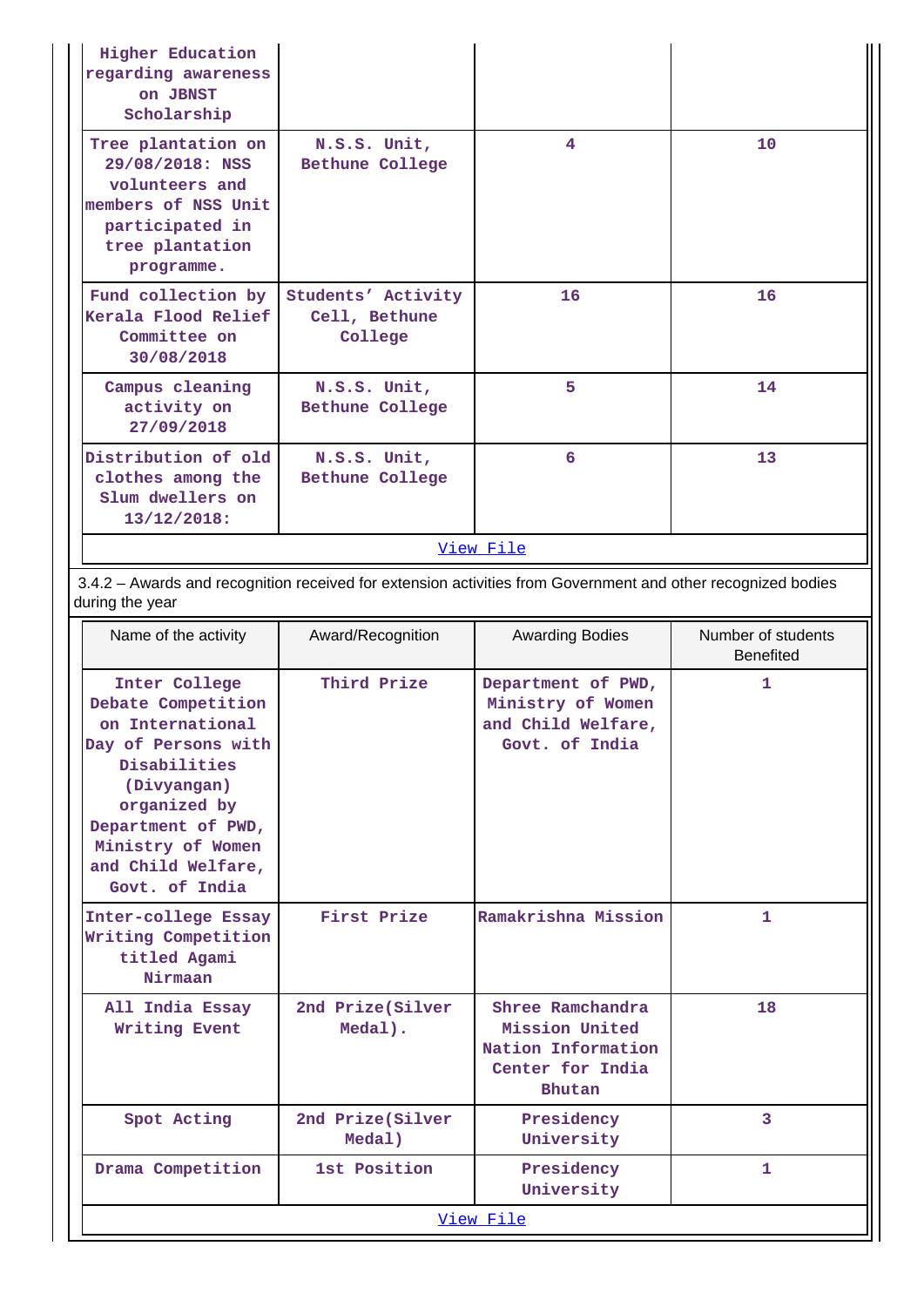| 3.4.3 - Students participating in extension activities with Government Organisations, Non-Government<br>Organisations and programmes such as Swachh Bharat, Aids Awareness, Gender Issue, etc. during the year |                                                    |                                                                                                                                                                                                                                                                                         |                                                         |                                                         |  |  |  |
|----------------------------------------------------------------------------------------------------------------------------------------------------------------------------------------------------------------|----------------------------------------------------|-----------------------------------------------------------------------------------------------------------------------------------------------------------------------------------------------------------------------------------------------------------------------------------------|---------------------------------------------------------|---------------------------------------------------------|--|--|--|
| Name of the scheme                                                                                                                                                                                             | Organising unit/Agen<br>cy/collaborating<br>agency | Name of the activity                                                                                                                                                                                                                                                                    | Number of teachers<br>participated in such<br>activites | Number of students<br>participated in such<br>activites |  |  |  |
| N.S.S. Activity                                                                                                                                                                                                | N.S.S. Unit,<br>Bethune College                    | Dengue<br>Chikungunya<br>awareness<br>programme on<br>28/09/2018: A<br>dengue<br>awareness<br>programme was<br>organized by<br>the NSS Unit<br>Bethune College<br>Kolkata                                                                                                               | 11                                                      | 32                                                      |  |  |  |
| N.S.S. Activity                                                                                                                                                                                                | N.S.S. Unit,<br>Bethune College                    | Campus cleaning<br>activity on<br>27/09/2018: The<br>NSS volunteers,<br>members of the<br>NSS sub-<br>committee,<br>teachers,<br>students and<br>Staff of<br><b>Bethune College</b><br>inaugurated<br>Campus cleaning<br>activity in<br><b>Bethune College</b><br>Campus at<br>12.30pm. | 5                                                       | 14                                                      |  |  |  |
| N.S.S. Activity                                                                                                                                                                                                | N.S.S. Unit,<br>Bethune College                    | The NSS<br>volunteers of<br>Bethune College<br>visited<br>different<br>Departments<br>visit for<br>spreading<br>bleaching<br>powder to<br>control the<br>breeding of<br>mosquito's<br>population on<br>25/09/2018 at<br>$12:30$ pm.                                                     | $\overline{4}$                                          | 8                                                       |  |  |  |
| N.S.S. Activity                                                                                                                                                                                                | N.S.S. Unit,<br>Bethune College                    | Tree plantation<br>on 29/08/2018:<br>NSS volunteers<br>and members of<br>NSS Unit<br>participated in                                                                                                                                                                                    | $\overline{4}$                                          | 10                                                      |  |  |  |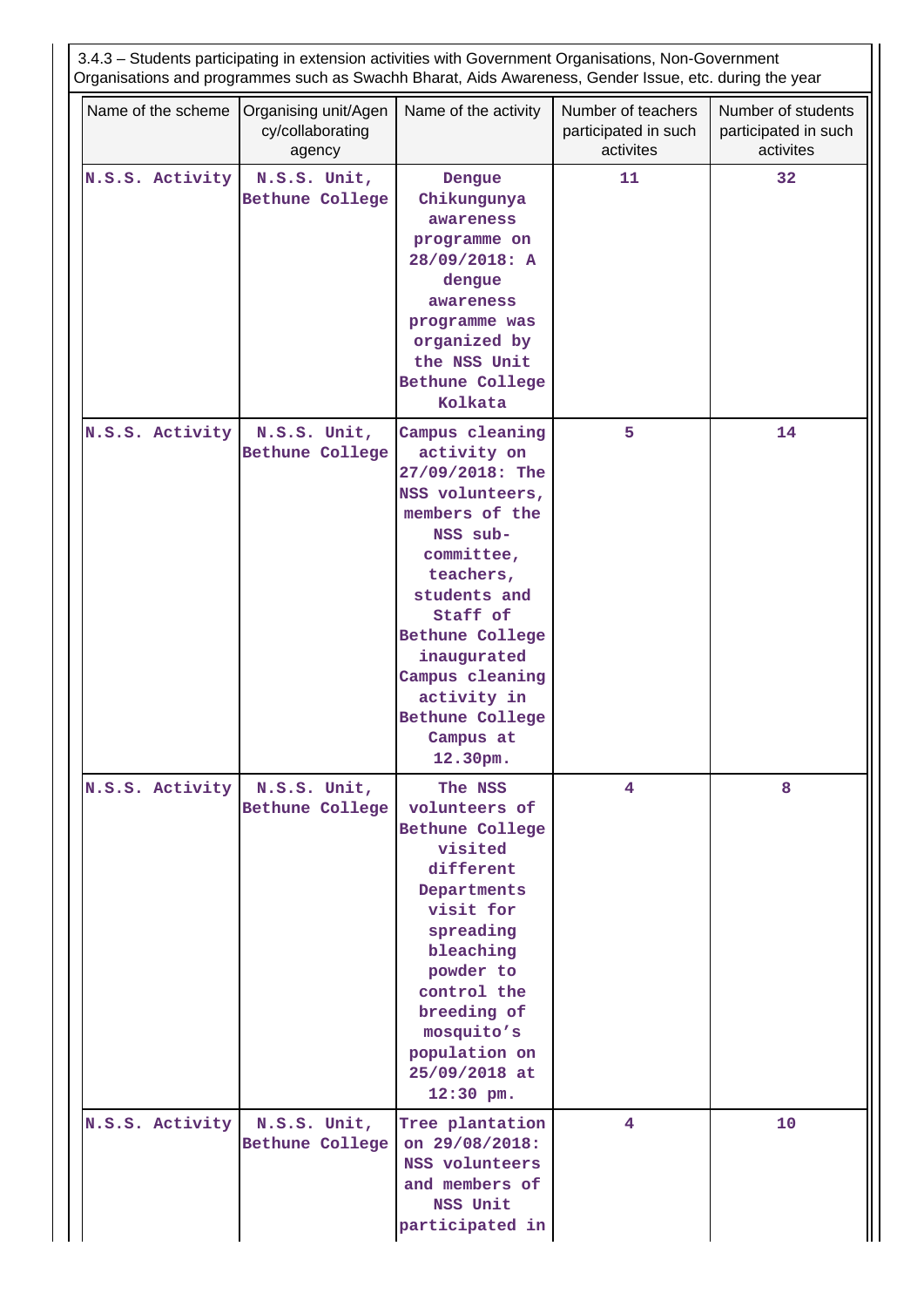|                                                                                                                                                                                                                                                                                                         |                                        | programme.                                                                                                                                                                         | tree plantation |                                                                        |          |  |
|---------------------------------------------------------------------------------------------------------------------------------------------------------------------------------------------------------------------------------------------------------------------------------------------------------|----------------------------------------|------------------------------------------------------------------------------------------------------------------------------------------------------------------------------------|-----------------|------------------------------------------------------------------------|----------|--|
| N.S.S. Activity                                                                                                                                                                                                                                                                                         | N.S.S. Unit,<br><b>Bethune College</b> | N.S.S<br>orientation<br>programme on<br>18/08/2018: NSS<br>volunteers and<br>members of NSS<br>Unit<br>participated<br>orientation<br>programme at<br>Centenary Hall<br>at 1.30pm. |                 | 5                                                                      | 34       |  |
|                                                                                                                                                                                                                                                                                                         |                                        |                                                                                                                                                                                    | View File       |                                                                        |          |  |
| 3.5 - Collaborations<br>3.5.1 – Number of Collaborative activities for research, faculty exchange, student exchange during the year                                                                                                                                                                     |                                        |                                                                                                                                                                                    |                 |                                                                        |          |  |
| Nature of activity                                                                                                                                                                                                                                                                                      | Participant                            |                                                                                                                                                                                    |                 | Source of financial support                                            | Duration |  |
| A seminar on<br>Celluloid 0<br>Swadhinata : The<br>Department of<br>History, Bethune<br>College in<br>collaboration with<br>Biplabtirtha<br>Chattogram Smriti<br>Sangstha                                                                                                                               | 78                                     |                                                                                                                                                                                    |                 | Biplabtirtha<br>Chattogram Smriti<br>Sangstha                          | 1.       |  |
| C. K. Majumder<br>memorial workshop<br>on Experimental<br>physics was<br>organized by the<br>Department of<br>Physics. 1st year<br>Physics honours<br>students from<br>different colleges<br>and universities<br>participated in<br>various Innovative<br>experiments<br>specially designed<br>for unde | 62                                     |                                                                                                                                                                                    |                 | Bethune College and<br>Indian Association<br>of Physics Teachers       | 3        |  |
| Observance of<br>"Sampriti Saptaha"<br>to commemorate the<br>125th Anniversary<br>of Chicago Address<br>delivered by Swami<br>Vivekananda:<br>Bethune College RKM<br>Swami Vivekananda's<br>Ancestral Home and                                                                                          | 11                                     |                                                                                                                                                                                    |                 | <b>Higher Education</b><br>department,<br>Government of West<br>Bengal | 7        |  |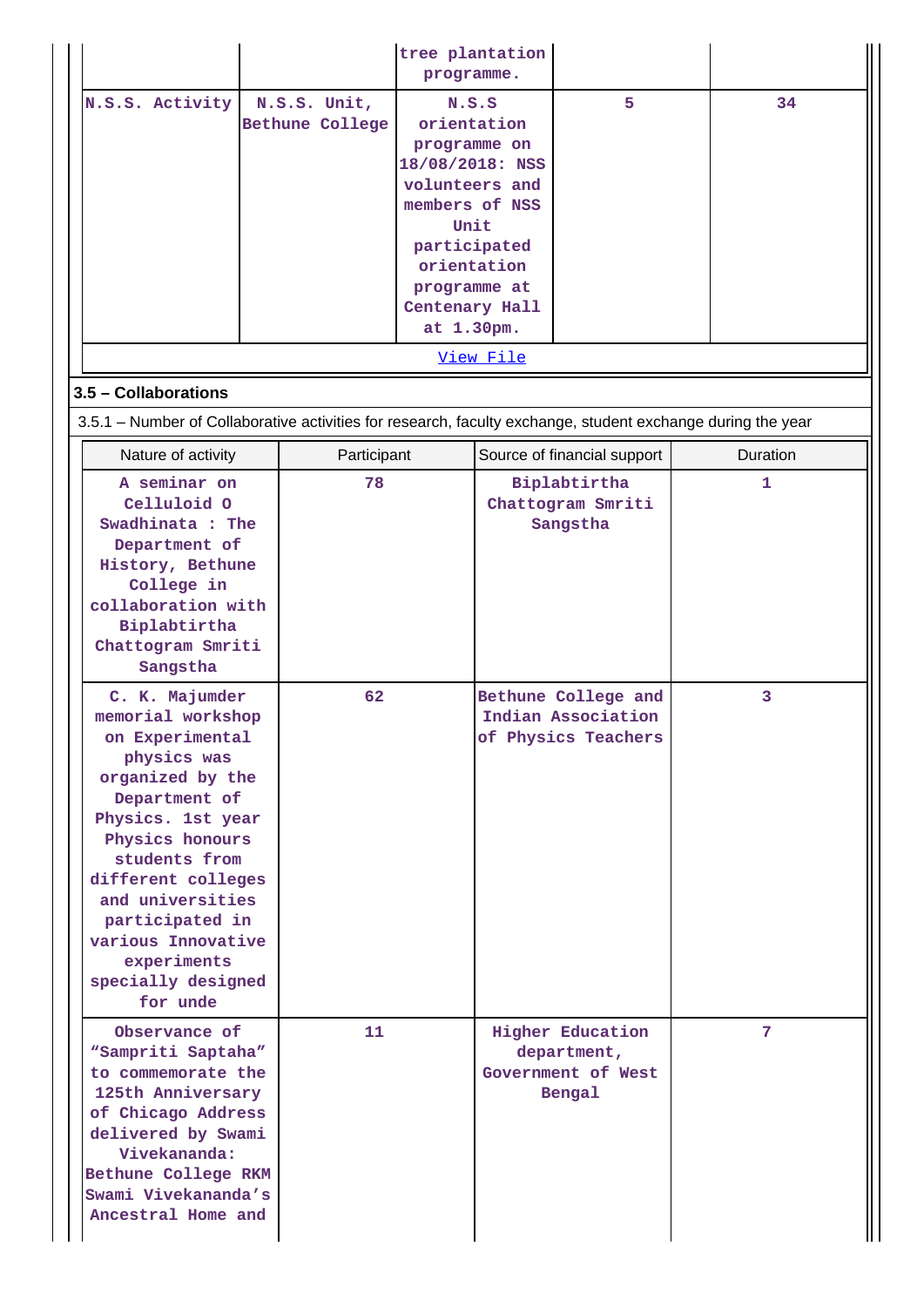| Cultural Centre                                                                                       |                                                                                      |    |                                                                                                                                                                                                                                                                                                                                             |                                                                                 |                    |                |             |
|-------------------------------------------------------------------------------------------------------|--------------------------------------------------------------------------------------|----|---------------------------------------------------------------------------------------------------------------------------------------------------------------------------------------------------------------------------------------------------------------------------------------------------------------------------------------------|---------------------------------------------------------------------------------|--------------------|----------------|-------------|
| Workshop on<br>Innovative<br>Computational<br>Experiments for UG<br><b>Teachers:</b><br>Department of |                                                                                      | 30 |                                                                                                                                                                                                                                                                                                                                             | UGC-DAE Consortium<br>for Scientific<br>Research, Kolkata<br>Centre             |                    | $\overline{2}$ |             |
| Physics Computer<br>Science, Bethune                                                                  |                                                                                      |    |                                                                                                                                                                                                                                                                                                                                             |                                                                                 |                    |                |             |
| College                                                                                               |                                                                                      |    |                                                                                                                                                                                                                                                                                                                                             |                                                                                 |                    |                |             |
|                                                                                                       |                                                                                      |    |                                                                                                                                                                                                                                                                                                                                             | No file uploaded.                                                               |                    |                |             |
| facilities etc. during the year                                                                       |                                                                                      |    | 3.5.2 - Linkages with institutions/industries for internship, on-the- job training, project work, sharing of research                                                                                                                                                                                                                       |                                                                                 |                    |                |             |
| Nature of linkage                                                                                     | Title of the<br>linkage                                                              |    | Name of the<br>partnering<br>institution/<br>industry<br>/research lab<br>with contact<br>details                                                                                                                                                                                                                                           | <b>Duration From</b>                                                            | <b>Duration To</b> |                | Participant |
| Computer<br>Training                                                                                  | 2-year on-<br>campus certi<br>fication<br>course,<br>Diploma in<br>PC<br>Application |    | <b>WEBEL</b><br>Informatics<br>Ltd., under<br>the<br>Department<br>of<br>Information<br>Technology,<br>Govt. of<br>West Bengal<br>in collabora<br>tion with<br><b>Bethune</b><br>College<br>offers a<br>2-year on-<br>campus certi<br>fication<br>course,<br>Diploma in<br>PC<br>Application<br>Contact no.<br>90380 72890/<br>89810/ 10702 | 02/07/2018                                                                      | 30/06/2019         |                | 140         |
|                                                                                                       |                                                                                      |    |                                                                                                                                                                                                                                                                                                                                             | No file uploaded.                                                               |                    |                |             |
| houses etc. during the year                                                                           |                                                                                      |    | 3.5.3 - MoUs signed with institutions of national, international importance, other universities, industries, corporate                                                                                                                                                                                                                      |                                                                                 |                    |                |             |
| Organisation                                                                                          |                                                                                      |    | Date of MoU signed                                                                                                                                                                                                                                                                                                                          | Purpose/Activities<br>Number of<br>students/teachers<br>participated under MoUs |                    |                |             |
| <b>NA</b>                                                                                             |                                                                                      |    | 30/06/2019                                                                                                                                                                                                                                                                                                                                  | <b>NA</b>                                                                       |                    |                | 0           |
| No file uploaded.                                                                                     |                                                                                      |    |                                                                                                                                                                                                                                                                                                                                             |                                                                                 |                    |                |             |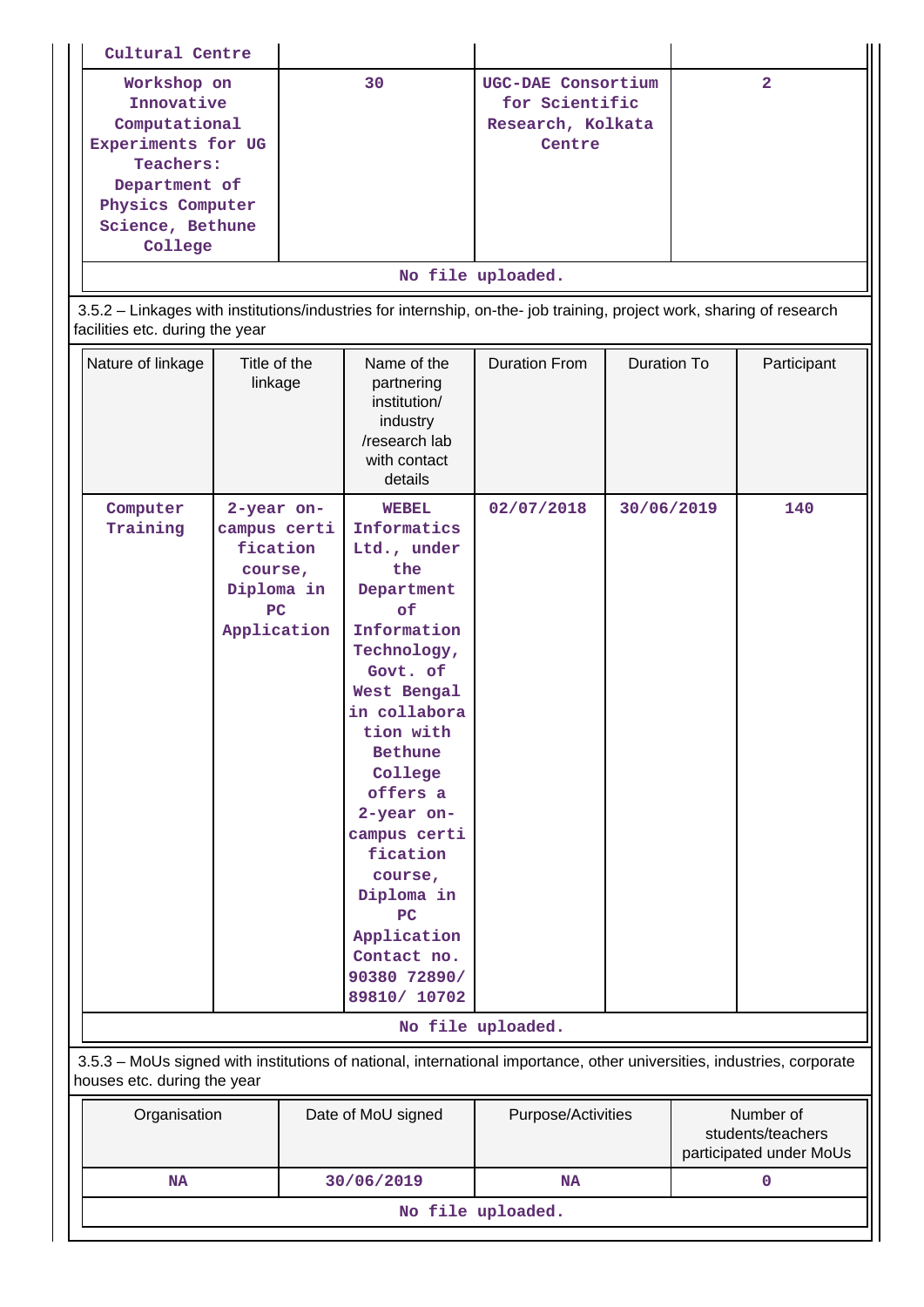| <b>CRITERION IV - INFRASTRUCTURE AND LEARNING RESOURCES</b>                                                                                                                                                                                             |                                                                              |                   |           |                                                  |  |                            |                                                  |  |                                                |                                                   |                   |                                 |       |
|---------------------------------------------------------------------------------------------------------------------------------------------------------------------------------------------------------------------------------------------------------|------------------------------------------------------------------------------|-------------------|-----------|--------------------------------------------------|--|----------------------------|--------------------------------------------------|--|------------------------------------------------|---------------------------------------------------|-------------------|---------------------------------|-------|
| 4.1 - Physical Facilities                                                                                                                                                                                                                               |                                                                              |                   |           |                                                  |  |                            |                                                  |  |                                                |                                                   |                   |                                 |       |
| 4.1.1 - Budget allocation, excluding salary for infrastructure augmentation during the year                                                                                                                                                             |                                                                              |                   |           |                                                  |  |                            |                                                  |  |                                                |                                                   |                   |                                 |       |
|                                                                                                                                                                                                                                                         |                                                                              |                   |           | Budget allocated for infrastructure augmentation |  |                            |                                                  |  | Budget utilized for infrastructure development |                                                   |                   |                                 |       |
|                                                                                                                                                                                                                                                         | 25542064<br>25542064                                                         |                   |           |                                                  |  |                            |                                                  |  |                                                |                                                   |                   |                                 |       |
|                                                                                                                                                                                                                                                         | 4.1.2 - Details of augmentation in infrastructure facilities during the year |                   |           |                                                  |  |                            |                                                  |  |                                                |                                                   |                   |                                 |       |
|                                                                                                                                                                                                                                                         |                                                                              | <b>Facilities</b> |           |                                                  |  |                            |                                                  |  | <b>Existing or Newly Added</b>                 |                                                   |                   |                                 |       |
|                                                                                                                                                                                                                                                         |                                                                              |                   | Others    |                                                  |  |                            |                                                  |  |                                                | Newly Added                                       |                   |                                 |       |
|                                                                                                                                                                                                                                                         |                                                                              | Laboratories      |           |                                                  |  |                            |                                                  |  |                                                | Newly Added                                       |                   |                                 |       |
|                                                                                                                                                                                                                                                         |                                                                              | Class rooms       |           |                                                  |  |                            |                                                  |  |                                                | Newly Added                                       |                   |                                 |       |
|                                                                                                                                                                                                                                                         |                                                                              |                   |           |                                                  |  |                            | View File                                        |  |                                                |                                                   |                   |                                 |       |
| 4.2 - Library as a Learning Resource                                                                                                                                                                                                                    |                                                                              |                   |           |                                                  |  |                            |                                                  |  |                                                |                                                   |                   |                                 |       |
| 4.2.1 - Library is automated {Integrated Library Management System (ILMS)}                                                                                                                                                                              |                                                                              |                   |           |                                                  |  |                            |                                                  |  |                                                |                                                   |                   |                                 |       |
|                                                                                                                                                                                                                                                         | Name of the ILMS<br>software                                                 |                   |           | Nature of automation (fully<br>or patially)      |  |                            |                                                  |  | Version                                        |                                                   |                   | Year of automation              |       |
|                                                                                                                                                                                                                                                         | <b>LIBSYS</b>                                                                |                   |           | Fully                                            |  |                            |                                                  |  | 7.0 (web Version)                              |                                                   |                   | 2019                            |       |
| 4.2.2 - Library Services                                                                                                                                                                                                                                |                                                                              |                   |           |                                                  |  |                            |                                                  |  |                                                |                                                   |                   |                                 |       |
| Library<br>Service Type                                                                                                                                                                                                                                 |                                                                              |                   | Existing  |                                                  |  |                            | Newly Added                                      |  |                                                |                                                   |                   | Total                           |       |
| Text Books                                                                                                                                                                                                                                              |                                                                              | 101247            |           | 6982932                                          |  | 1070                       |                                                  |  | 525000                                         |                                                   | 7507932<br>102317 |                                 |       |
| Journals                                                                                                                                                                                                                                                |                                                                              | 12                |           | 31000                                            |  | $\mathbf 0$                |                                                  |  | $\mathbf 0$                                    |                                                   | 12                |                                 | 31000 |
| CD & Video                                                                                                                                                                                                                                              |                                                                              | 350               |           | 23000                                            |  | $\mathbf 0$                |                                                  |  | $\mathbf 0$                                    |                                                   | 350               |                                 | 23000 |
|                                                                                                                                                                                                                                                         |                                                                              |                   |           |                                                  |  |                            | View File                                        |  |                                                |                                                   |                   |                                 |       |
| 4.2.3 - E-content developed by teachers such as: e-PG- Pathshala, CEC (under e-PG- Pathshala CEC (Under<br>Graduate) SWAYAM other MOOCs platform NPTEL/NMEICT/any other Government initiatives & institutional<br>(Learning Management System (LMS) etc |                                                                              |                   |           |                                                  |  |                            |                                                  |  |                                                |                                                   |                   |                                 |       |
| Name of the Teacher                                                                                                                                                                                                                                     |                                                                              |                   |           | Name of the Module                               |  |                            |                                                  |  | Platform on which module<br>is developed       |                                                   |                   | Date of launching e-<br>content |       |
| <b>NA</b>                                                                                                                                                                                                                                               |                                                                              |                   | <b>NA</b> |                                                  |  |                            | <b>NA</b>                                        |  |                                                |                                                   |                   | 30/06/2019                      |       |
|                                                                                                                                                                                                                                                         |                                                                              |                   |           |                                                  |  |                            | No file uploaded.                                |  |                                                |                                                   |                   |                                 |       |
| 4.3 - IT Infrastructure                                                                                                                                                                                                                                 |                                                                              |                   |           |                                                  |  |                            |                                                  |  |                                                |                                                   |                   |                                 |       |
| 4.3.1 - Technology Upgradation (overall)                                                                                                                                                                                                                |                                                                              |                   |           |                                                  |  |                            |                                                  |  |                                                |                                                   |                   |                                 |       |
| <b>Type</b>                                                                                                                                                                                                                                             | <b>Total Co</b><br>mputers                                                   | Computer<br>Lab   |           | Internet                                         |  | <b>Browsing</b><br>centers | Office<br>Computer<br>Departme<br>Centers<br>nts |  |                                                | Available<br><b>Bandwidt</b><br>h (MBPS/<br>GBPS) | <b>Others</b>     |                                 |       |
| Existin<br>g                                                                                                                                                                                                                                            | 144                                                                          | 5                 |           | 97                                               |  | 4                          | 5                                                |  | 10                                             | 32                                                |                   | 32                              | 106   |
| Added                                                                                                                                                                                                                                                   | $\overline{2}$                                                               | $\mathbf 0$       |           | $12 \overline{ }$                                |  | $\mathbf 0$                | $\mathbf{O}$                                     |  | 4                                              | 0                                                 |                   | 8                               | 10    |
| Total                                                                                                                                                                                                                                                   | 146                                                                          | 5                 |           | 109                                              |  | 4                          | 5                                                |  | 14                                             | 32                                                |                   | 40                              | 116   |
| 4.3.2 - Bandwidth available of internet connection in the Institution (Leased line)                                                                                                                                                                     |                                                                              |                   |           |                                                  |  |                            |                                                  |  |                                                |                                                   |                   |                                 |       |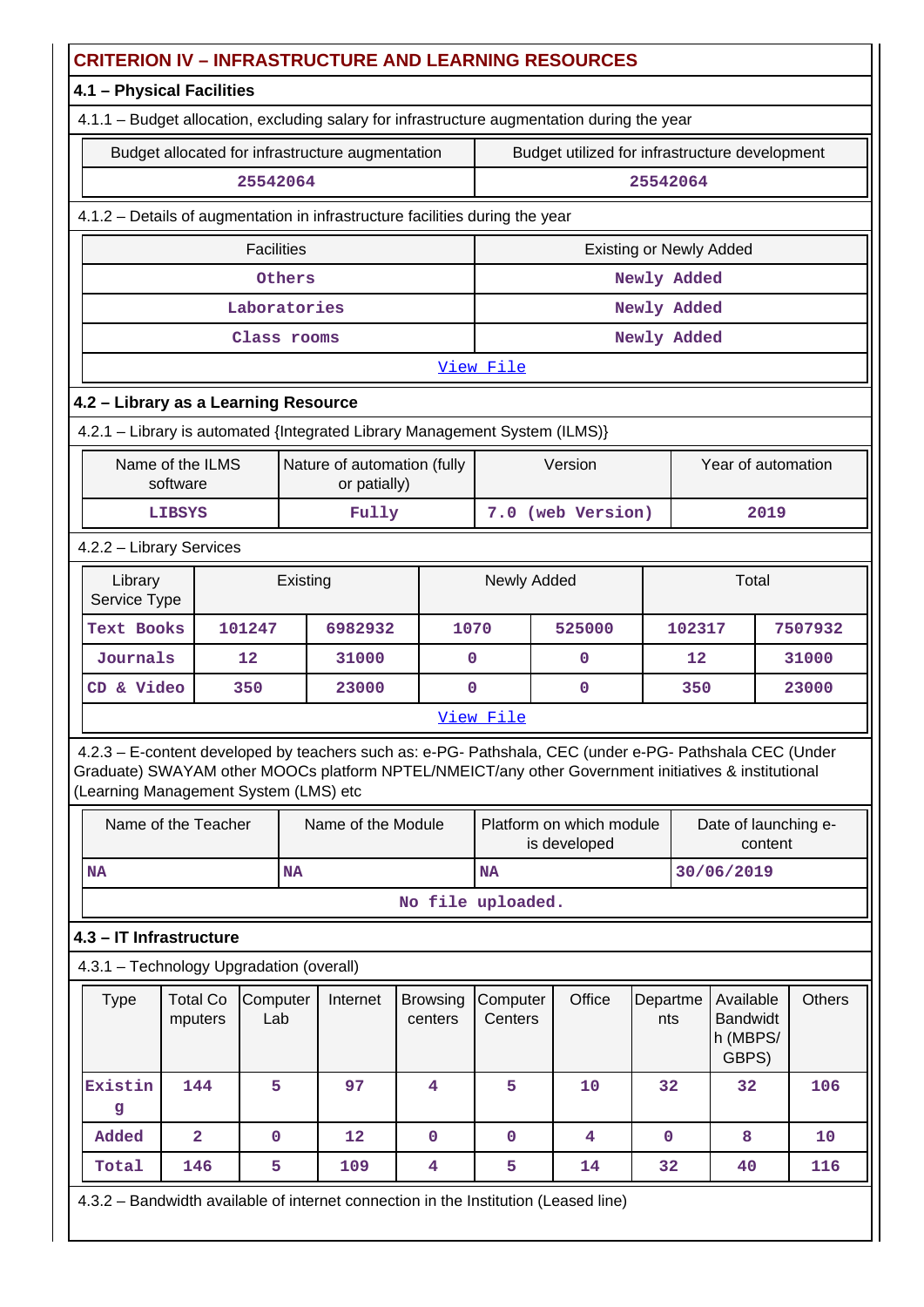| 40 MBPS/ GBPS                                                                                                           |                                                                                                                      |  |  |  |  |  |  |  |
|-------------------------------------------------------------------------------------------------------------------------|----------------------------------------------------------------------------------------------------------------------|--|--|--|--|--|--|--|
| $4.3.3 -$ Facility for e-content                                                                                        |                                                                                                                      |  |  |  |  |  |  |  |
| Provide the link of the videos and media centre and<br>Name of the e-content development facility<br>recording facility |                                                                                                                      |  |  |  |  |  |  |  |
| NA                                                                                                                      | <u>NA</u>                                                                                                            |  |  |  |  |  |  |  |
| 4.4 - Maintenance of Campus Infrastructure                                                                              |                                                                                                                      |  |  |  |  |  |  |  |
|                                                                                                                         | 4.4.1 – Expenditure incurred on maintenance of physical facilities and academic support facilities, excluding salary |  |  |  |  |  |  |  |

| Assigned Budget on<br>academic facilities | Expenditure incurred on<br>maintenance of academic<br><b>facilities</b> | Assigned budget on<br>physical facilities | Expenditure incurredon<br>maintenance of physical<br>facilites |
|-------------------------------------------|-------------------------------------------------------------------------|-------------------------------------------|----------------------------------------------------------------|
| 13137408                                  | 13137408                                                                | 12404656                                  | 12404656                                                       |

component, during the year

 4.4.2 – Procedures and policies for maintaining and utilizing physical, academic and support facilities - laboratory, library, sports complex, computers, classrooms etc. (maximum 500 words) (information to be available in institutional Website, provide link)

 **With a futuristic view of nurturing quality students, Bethune College provides the best possible infrastructural support to the stakeholders. Grants received from the Government of West Bengal, RUSA and DST-FIST has been utilised for campus up-gradation, maintenance as well as procurement of equipments, books and journals and e-resources. Several committees comprising of teaching and nonteaching staff are deployed for maintenance of the physical, academic and support facilities at the best. Multi Facility Centres for Arts and Science were set up to facilitate higher studies and research activities among students. The DST-FIST sponsored Multi-facility Centre for Science incorporates cutting edge instrumental facilities for research both at doctoral and postgraduate levels in bioscience. Libraries are Open access and fully computerized with multi-user Linux-Fedora based library software Libsys 7.0 Web Version. Library Automation is enabled by RFID technology since 2019. Departmental Libraries are enabled to access OPAC with the LAN. Internet connection facilitates OPAC Searching for students. E-books and e-journals are accessed through INFLIBNET - N-LIST consortium. There is a digital lab, server room and fumigation room. The Library maintains an Archive section which is a rich reservoir of valuable, rare, old documents. The formation of a single storied building with three storied foundation as extension of Chandramukhi Bhawan is going on from the third phase allotment of RUSA. The college has a vision to create an archive cum library building here. The Nivedita Prayer Hall cum classroom and the lift in Kadambini Bhavan whose construction was initiated from the 2nd instalment of RUSA, as well as the Auditorium was inaugurated by Minister-in- Charge during this academic session. An existing room at the ground level of Nivedita Prayer Hall was upgraded to Girls' Common Room. Addressing the age-old demand of the students and also as recommended by NAAC, construction of Ladies Hostel is in progress to facilitate the teaching learning process for students staying far away from the college. Light weight vertical extension of Kadambini Bhawan with all state of the art modern amenities harbouring three smart classrooms has been done for proper distribution of classes according to the daily academic routine. To ensure good food for the students and staff, there is a single storied College Canteen near the main gate where food can be bought at a subsidized rate. It is run by an organization that functions during the working hours of the College. The College authority provides furniture, refrigerator, gas, purified water electric supply to the organization. As per UGC guidelines, the College has implemented a ban on junk food in the college canteen. Student support: Students can avail and get benefit from financial support in the form of**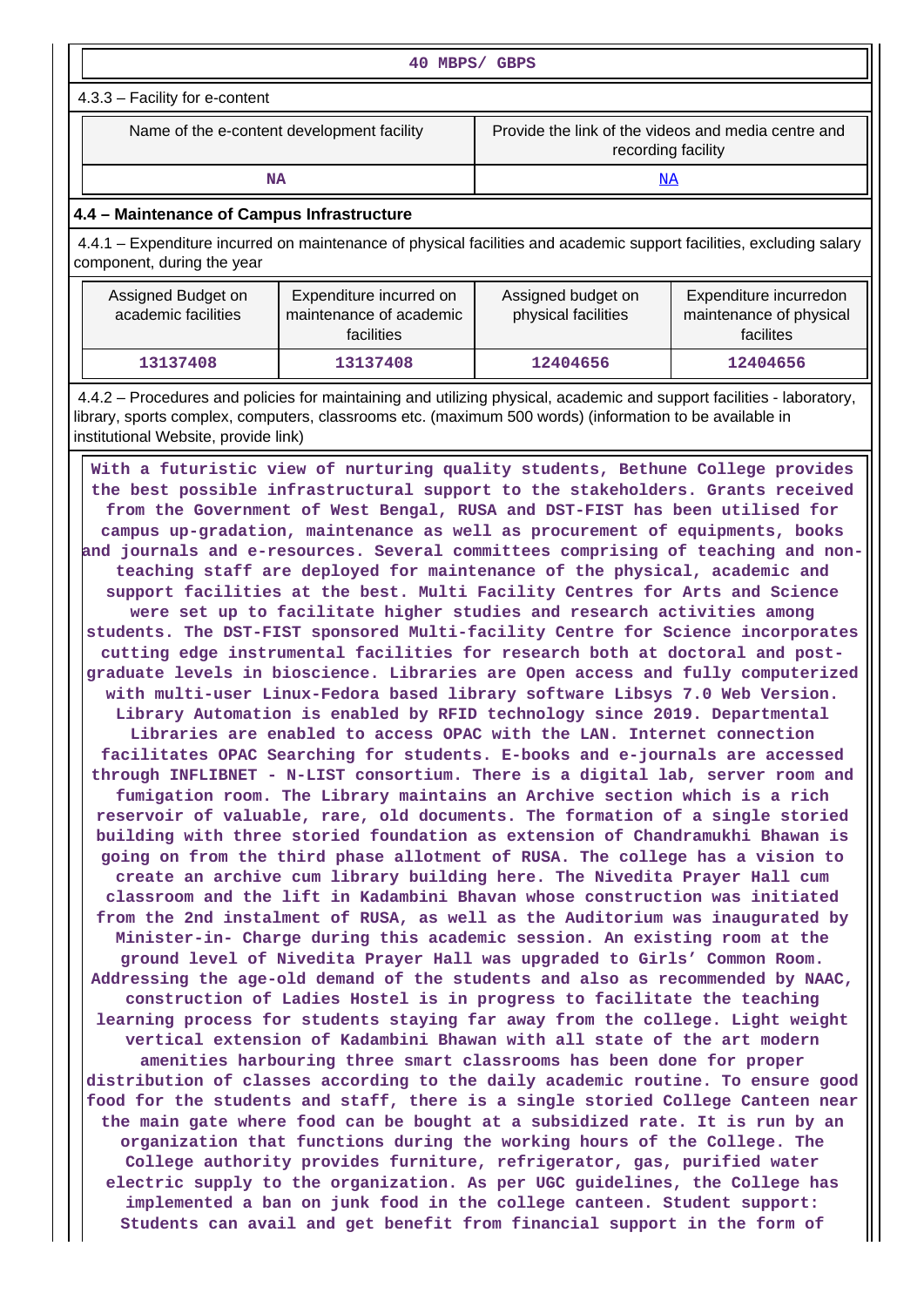**scholarship, stipend, free studentship etc., from various government and nongovernment sources and the College's own student aid fund. A Career Counselling Cell is proactive enough to guide the students about various career opportunities helping them to proceed towards future career path.**

[http://www.bethunecollege.ac.in/IQAC/campusMaintenance/AQAR-4\\_4\\_2-Campus-Maintenance-and-](http://www.bethunecollege.ac.in/IQAC/campusMaintenance/AQAR-4_4_2-Campus-Maintenance-and-Support-2018-2019.pdf)[Support-2018-2019.pdf](http://www.bethunecollege.ac.in/IQAC/campusMaintenance/AQAR-4_4_2-Campus-Maintenance-and-Support-2018-2019.pdf)

## **CRITERION V – STUDENT SUPPORT AND PROGRESSION**

## **5.1 – Student Support**

### 5.1.1 – Scholarships and Financial Support

|                                                                                                                                                                                                                 | Name/Title of the scheme                                                                                                                                                                                                                                           | Number of students             | Amount in Rupees  |
|-----------------------------------------------------------------------------------------------------------------------------------------------------------------------------------------------------------------|--------------------------------------------------------------------------------------------------------------------------------------------------------------------------------------------------------------------------------------------------------------------|--------------------------------|-------------------|
| Financial Support<br>from institution                                                                                                                                                                           | StudentsAid Fund :<br>Half Tuition Fee<br>Free Book Grant<br>Exam Fees, Yuthika<br>Ghosh memorial<br>scholarship,<br>Nilmoni Mukherjee<br>Scholarship and<br>Mathematics<br>(Binapani Biman<br>Behari Chowdhury<br>fellowship)                                     | 91                             | 103185            |
| Financial Support<br>from Other Sources                                                                                                                                                                         |                                                                                                                                                                                                                                                                    |                                |                   |
| a) National                                                                                                                                                                                                     | INSPIRE, Post<br>Matric Scholarship<br>to SC/ST/OBC<br>students,<br>Kanyashree<br>Scholarship, SVMCM,<br>Jagadis Bose<br>National Science<br>Talent Search<br>(JBNSTS)<br>Scholarship, Half<br>Tuition Fee Free<br>and Sitaram Jindal<br>Foundation<br>Scholarship | 404                            | 7849860           |
| b) International                                                                                                                                                                                                | <b>NA</b>                                                                                                                                                                                                                                                          | $\mathbf 0$                    | $\mathbf{O}$      |
|                                                                                                                                                                                                                 |                                                                                                                                                                                                                                                                    | View File                      |                   |
| 5.1.2 - Number of capability enhancement and development schemes such as Soft skill development, Remedial<br>coaching, Language lab, Bridge courses, Yoga, Meditation, Personal Counselling and Mentoring etc., |                                                                                                                                                                                                                                                                    |                                |                   |
| Name of the capability<br>enhancement scheme                                                                                                                                                                    | Date of implemetation                                                                                                                                                                                                                                              | Number of students<br>enrolled | Agencies involved |

| enhancement scheme                                            |            | enrolled |                                                |
|---------------------------------------------------------------|------------|----------|------------------------------------------------|
| Orientation<br>programme regarding<br>Career<br>opportunities | 01/08/2018 | 183      | Career Counselling<br>Cell, Bethune<br>college |
| Career Counselling<br>Seminar                                 | 29/08/2018 | 79       | Catalyst Learning<br>Services, Kolkata         |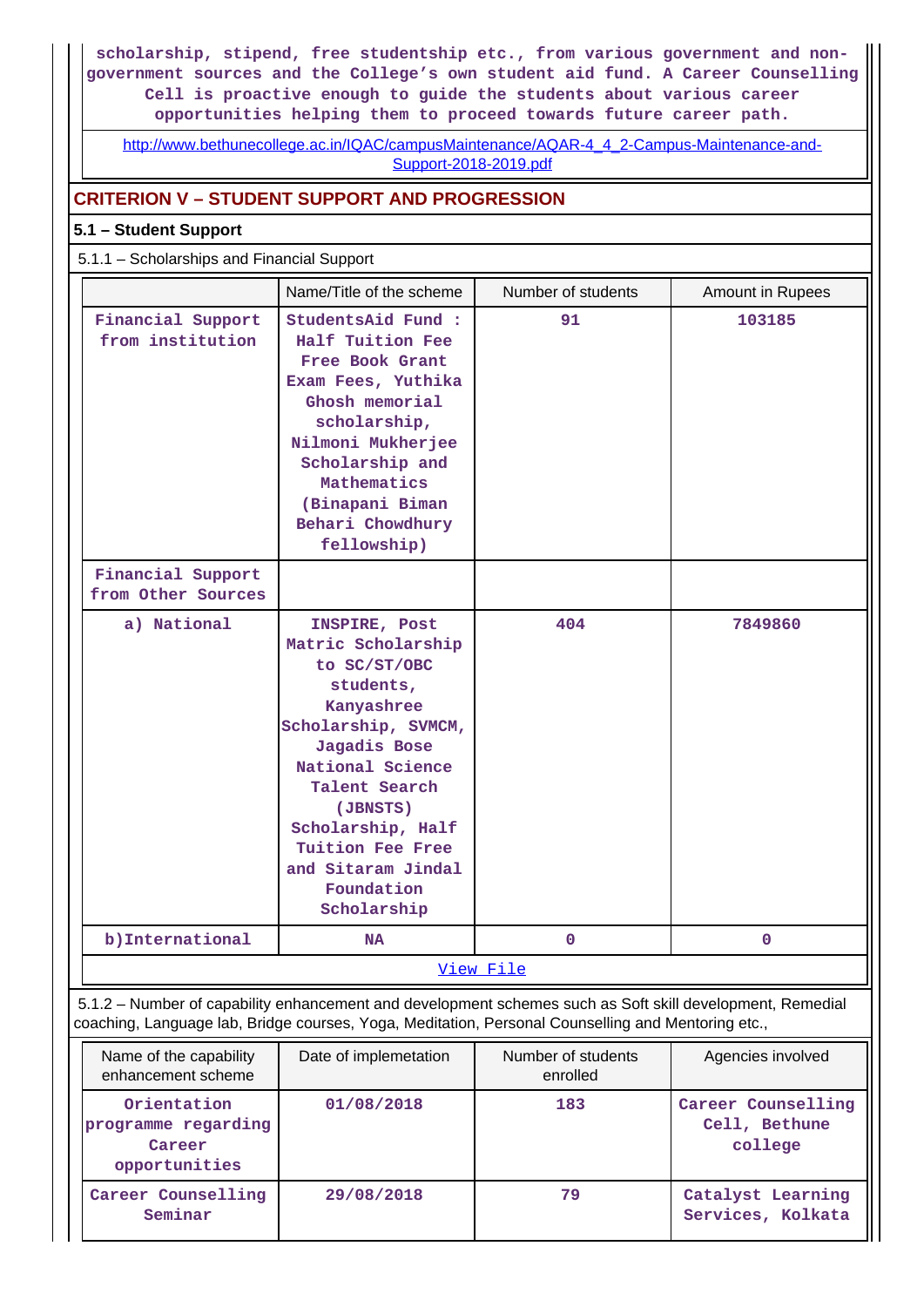| Career Counselling<br>Seminar                                                                                                                                  |                           |  | 57<br>05/12/2018                                                     |                                                                             |                                                              |                                                         | Calcutta Business<br>School, Kolkata                                                    |
|----------------------------------------------------------------------------------------------------------------------------------------------------------------|---------------------------|--|----------------------------------------------------------------------|-----------------------------------------------------------------------------|--------------------------------------------------------------|---------------------------------------------------------|-----------------------------------------------------------------------------------------|
| Career Counselling<br>Seminar                                                                                                                                  |                           |  | 12/12/2018                                                           | 112                                                                         |                                                              |                                                         | TATA Consultancy<br>Services                                                            |
| Ethics and Value<br>Education<br>Certification<br>Course for all 1st<br>year students is<br>held for moral<br>guidance                                         |                           |  | 19/09/2018                                                           | 349                                                                         |                                                              |                                                         | Ethics and Value<br>Education<br>Committee, Bethune<br>College.                         |
| The department of<br>Psychology runs a<br>Psychological<br>Counselling Cell<br>which provides<br>support to the<br>students and staff<br>of our college        |                           |  | 02/07/2018                                                           | 10                                                                          |                                                              |                                                         | Psychological<br>Counselling Cell,<br>Bethune College (10<br>cases with 28<br>sessions) |
| WEBEL - A two year<br>diploma certificate<br>course in computer<br>applications runs<br>in the college for<br>the UG-I and UG-II<br>students                   |                           |  | 02/07/2018                                                           | 140                                                                         |                                                              | Webel Informatics<br>Limited, Bethune<br>College Centre |                                                                                         |
|                                                                                                                                                                |                           |  |                                                                      | View File                                                                   |                                                              |                                                         |                                                                                         |
| 5.1.3 – Students benefited by guidance for competitive examinations and career counselling offered by the<br>institution during the year                       |                           |  |                                                                      |                                                                             |                                                              |                                                         |                                                                                         |
| Year                                                                                                                                                           | Name of the<br>scheme     |  | Number of<br>benefited<br>students for<br>competitive<br>examination | Number of<br>benefited<br>students by<br>career<br>counseling<br>activities | Number of<br>students who<br>have passedin<br>the comp. exam |                                                         | Number of<br>studentsp placed                                                           |
| 2019<br>Career<br>Counselling<br>related<br>orientation,<br>workshop,<br>seminar and<br>pre-<br>selection<br>drive                                             |                           |  | 248                                                                  | 431                                                                         | 80                                                           |                                                         | 25                                                                                      |
|                                                                                                                                                                |                           |  |                                                                      | No file uploaded.                                                           |                                                              |                                                         |                                                                                         |
| 5.1.4 - Institutional mechanism for transparency, timely redressal of student grievances, Prevention of sexual<br>harassment and ragging cases during the year |                           |  |                                                                      |                                                                             |                                                              |                                                         |                                                                                         |
| Total grievances received                                                                                                                                      |                           |  | Number of grievances redressed                                       |                                                                             | Avg. number of days for grievance<br>redressal               |                                                         |                                                                                         |
| $\mathbf 0$                                                                                                                                                    |                           |  | 0                                                                    |                                                                             |                                                              | 0                                                       |                                                                                         |
|                                                                                                                                                                | 5.2 - Student Progression |  |                                                                      |                                                                             |                                                              |                                                         |                                                                                         |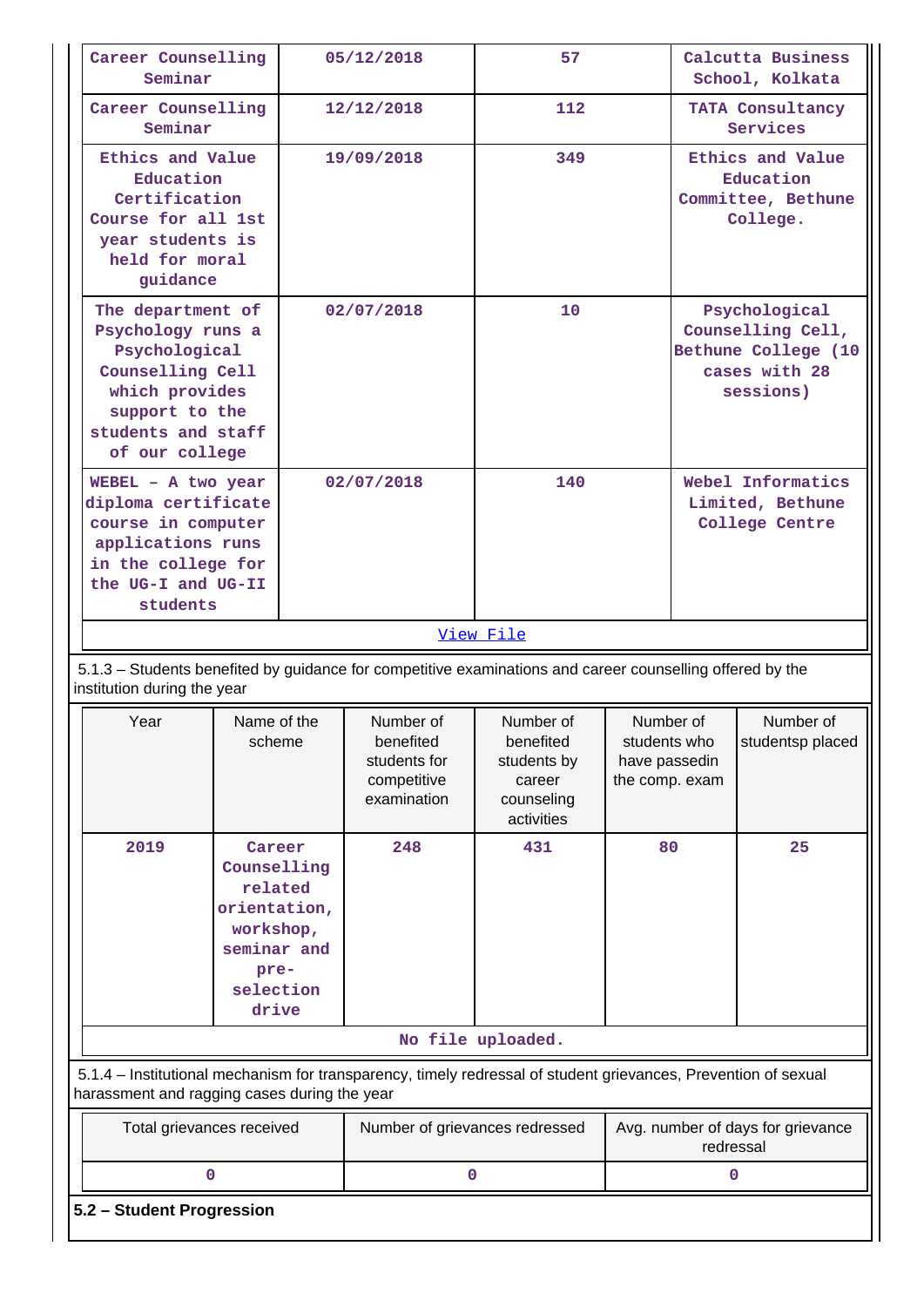|                                                                               | On campus                                                   |                              |                                    | Off campus                                                                                                                                                                                                                    |                                                                            |  |  |  |  |  |
|-------------------------------------------------------------------------------|-------------------------------------------------------------|------------------------------|------------------------------------|-------------------------------------------------------------------------------------------------------------------------------------------------------------------------------------------------------------------------------|----------------------------------------------------------------------------|--|--|--|--|--|
| Nameof<br>organizations<br>visited                                            | Number of<br>students<br>participated                       | Number of<br>stduents placed | Nameof<br>organizations<br>visited | Number of<br>students<br>participated                                                                                                                                                                                         | Number of<br>stduents placed                                               |  |  |  |  |  |
| TCS and<br>COGNIZANT                                                          | 109                                                         | 25                           | <b>NA</b>                          | 0                                                                                                                                                                                                                             | 0                                                                          |  |  |  |  |  |
| No file uploaded.                                                             |                                                             |                              |                                    |                                                                                                                                                                                                                               |                                                                            |  |  |  |  |  |
| 5.2.2 - Student progression to higher education in percentage during the year |                                                             |                              |                                    |                                                                                                                                                                                                                               |                                                                            |  |  |  |  |  |
| Year                                                                          | Number of<br>students<br>enrolling into<br>higher education | Programme<br>graduated from  | Depratment<br>graduated from       | Name of<br>institution joined                                                                                                                                                                                                 | Name of<br>programme<br>admitted to                                        |  |  |  |  |  |
| 2019                                                                          | 11                                                          | B.SC.<br>(Hons.)             | Computer<br>Science                | Calcutta<br>University<br>Technology<br>Campus, St.<br>Xavier's,<br><b>Benaras</b><br>Hindu<br>University,<br>IITM-K,<br>Pondicherry<br>University,<br>Jadavpur<br>University,<br>Jamshedpur<br>NIT,<br>Heritage<br>Institute | M.Sc. in<br>Computer<br>Science,<br>Masters of<br>Computer<br>Applications |  |  |  |  |  |
| 2019                                                                          | 5                                                           | B.SC.<br>(Hons.)             | Mathematics                        | University<br>of Calcutta                                                                                                                                                                                                     | M.Sc. in<br>Pure<br>Mathematics,<br>M.Sc. in<br>Applied<br>Mathematics     |  |  |  |  |  |
| 2019                                                                          | 11                                                          | B.SC.<br>(Hons.)             | Statistics                         | University<br>of Calcutta,<br>National<br>University<br>of<br>Singapore,<br>University<br>of Kalyani,<br>Visva<br>Bharati<br>University,<br>Amity<br>University,<br>Kolkata                                                   | M.Sc. in<br>Statistics                                                     |  |  |  |  |  |
| 2019                                                                          | 11                                                          | $B.A.$ (Hons.)               | Philosophy                         | University<br>of Calcutta,<br>Rabindra                                                                                                                                                                                        | M.A. in<br>Philosophy                                                      |  |  |  |  |  |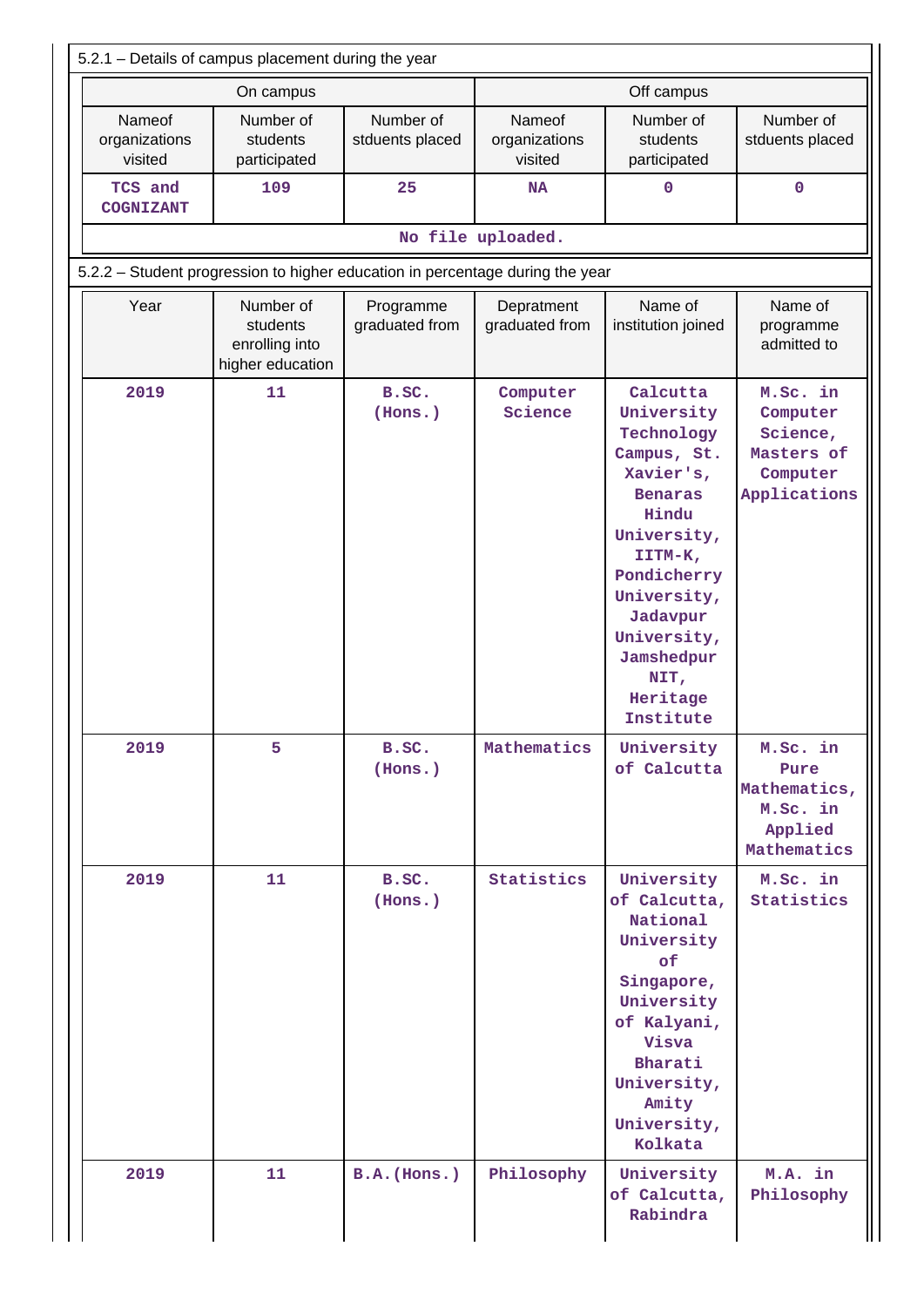|      |                |                |                      | Bharati<br>University,<br>Presidency<br>University                                                                                                                                                                                                                               |                                                     |
|------|----------------|----------------|----------------------|----------------------------------------------------------------------------------------------------------------------------------------------------------------------------------------------------------------------------------------------------------------------------------|-----------------------------------------------------|
| 2019 | 18             | B.A. (Hons.)   | Sanskrit             | University<br>of Calcutta,<br>Rabindra<br>Bharati<br>University,<br>Rabindra<br>Bharati<br>University<br>$(DSE)$ ,<br>Sanskrit<br>College<br>University,<br><b>WBUT</b>                                                                                                          | M.A. in<br>Sanskrit,<br><b>MBA</b>                  |
| 2019 | 15             | $B.A.$ (Hons.) | History              | University<br>of Calcutta,<br>Jadavpur<br>University,<br>University<br>of Delhi,<br>Jawaharlal<br>Nehru<br>University                                                                                                                                                            | M.A in<br>History                                   |
| 2019 | 23             | $B.A.$ (Hons.) | Bengali              | Bethune<br>College,<br>Bagbazar<br>Women's<br>College,<br>Universirty<br>of Calcutta,<br>Jadavpur<br>University,<br>Rabindra<br>Bharati<br>University,<br>Presidency<br>University,<br>Sanskrit<br>University,<br>National<br><b>Skill</b><br>Training<br>Institute<br>for Women | M.A. in<br>Bengali                                  |
| 2019 | $\overline{2}$ | B.A. (Hons.)   | Hindi                | University<br>of Calcutta,<br>Rabindra<br>Bharati<br>University                                                                                                                                                                                                                  | M.A. in<br>Hindi                                    |
| 2019 | 8              | B.A. (Hons.)   | Political<br>Science | Presidency<br>University,<br>University<br>of Calcutta,                                                                                                                                                                                                                          | M.A in<br>Political<br>Science, M.A<br>in Political |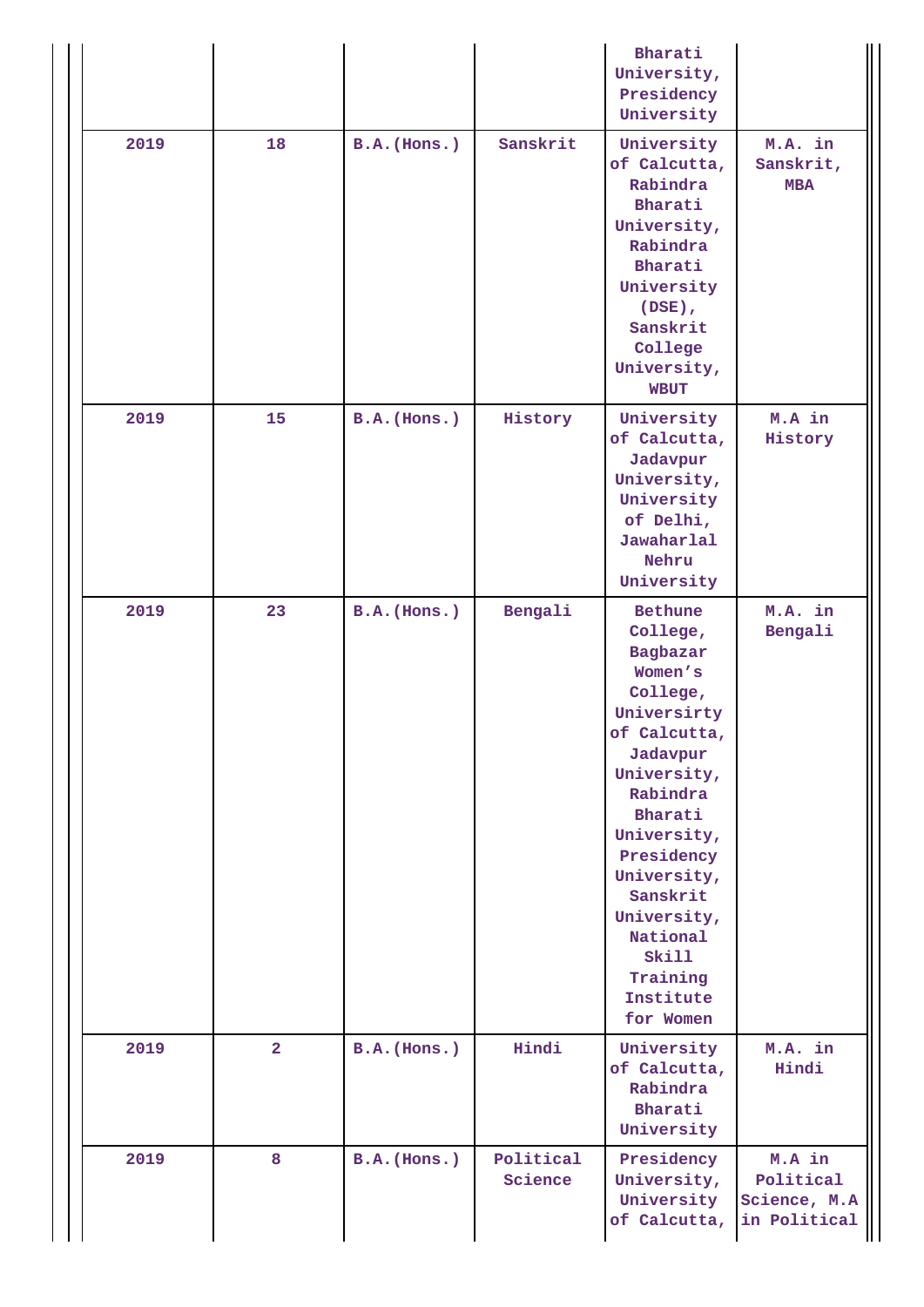|                                                                                                                                                                                        |                                                         |             |                 | Rabindra<br>Bharati<br>University,<br>Jadavpur<br>University                                                                                                                                                                                                                                                                                         | Science with<br>Internationa<br>1 Relations                                                                                                                                                                               |  |
|----------------------------------------------------------------------------------------------------------------------------------------------------------------------------------------|---------------------------------------------------------|-------------|-----------------|------------------------------------------------------------------------------------------------------------------------------------------------------------------------------------------------------------------------------------------------------------------------------------------------------------------------------------------------------|---------------------------------------------------------------------------------------------------------------------------------------------------------------------------------------------------------------------------|--|
| 2019                                                                                                                                                                                   | 27                                                      | B.A.(Hons.) | English         | University<br>of Calcutta,<br>Coochbehar<br>Panchanan<br><b>Barma</b><br>University,<br>University<br>of Delhi,<br>Savitribai<br>Phule Pune<br>University,<br>West Bengal<br>State<br>University,<br>Loreto<br>college<br>$(CU)$ ,<br>Bhairab<br>Ganguly<br>College<br>(WBSU),<br>Bagbazaar<br>Womens<br>College<br>$(CU)$ ,<br>Jadavpur<br>Universi | M.A. in<br>English,<br>M.A. in CIL,<br>M.A. in<br>Linguistics,<br>M.A. in<br>comparative<br>literature,<br>LLB, PG in<br>Print<br>Journalism,<br>Diploma in<br>Film<br>Direction,<br>MA in Women<br>and Gender<br>Studies |  |
|                                                                                                                                                                                        |                                                         |             | View File       |                                                                                                                                                                                                                                                                                                                                                      |                                                                                                                                                                                                                           |  |
| 5.2.3 - Students qualifying in state/ national/ international level examinations during the year<br>(eg:NET/SET/SLET/GATE/GMAT/CAT/GRE/TOFEL/Civil Services/State Government Services) |                                                         |             |                 |                                                                                                                                                                                                                                                                                                                                                      |                                                                                                                                                                                                                           |  |
|                                                                                                                                                                                        | Items                                                   |             |                 | Number of students selected/ qualifying                                                                                                                                                                                                                                                                                                              |                                                                                                                                                                                                                           |  |
|                                                                                                                                                                                        | <b>NET</b>                                              |             |                 | 51                                                                                                                                                                                                                                                                                                                                                   |                                                                                                                                                                                                                           |  |
|                                                                                                                                                                                        | SET                                                     |             | 7               |                                                                                                                                                                                                                                                                                                                                                      |                                                                                                                                                                                                                           |  |
|                                                                                                                                                                                        | <b>GATE</b><br>Any Other                                |             | 22              |                                                                                                                                                                                                                                                                                                                                                      |                                                                                                                                                                                                                           |  |
|                                                                                                                                                                                        |                                                         |             | 40<br>View File |                                                                                                                                                                                                                                                                                                                                                      |                                                                                                                                                                                                                           |  |
| 5.2.4 - Sports and cultural activities / competitions organised at the institution level during the year                                                                               |                                                         |             |                 |                                                                                                                                                                                                                                                                                                                                                      |                                                                                                                                                                                                                           |  |
| Activity                                                                                                                                                                               |                                                         |             | Level           | Number of Participants                                                                                                                                                                                                                                                                                                                               |                                                                                                                                                                                                                           |  |
|                                                                                                                                                                                        | International Language<br>UG and PG<br>Day (21/02/19)   |             |                 | 150                                                                                                                                                                                                                                                                                                                                                  |                                                                                                                                                                                                                           |  |
| Republic Day Celebration.<br>UG and PG<br>(26/01/19)                                                                                                                                   |                                                         |             | 200             |                                                                                                                                                                                                                                                                                                                                                      |                                                                                                                                                                                                                           |  |
|                                                                                                                                                                                        | Annual Fest "AALAP"<br>UG and PG<br>(21/12/18 22/12/18) |             | 390             |                                                                                                                                                                                                                                                                                                                                                      |                                                                                                                                                                                                                           |  |
| Annual Sports. (18/01/19<br>$19/01/19$ )                                                                                                                                               |                                                         | UG and PG   |                 | 390                                                                                                                                                                                                                                                                                                                                                  |                                                                                                                                                                                                                           |  |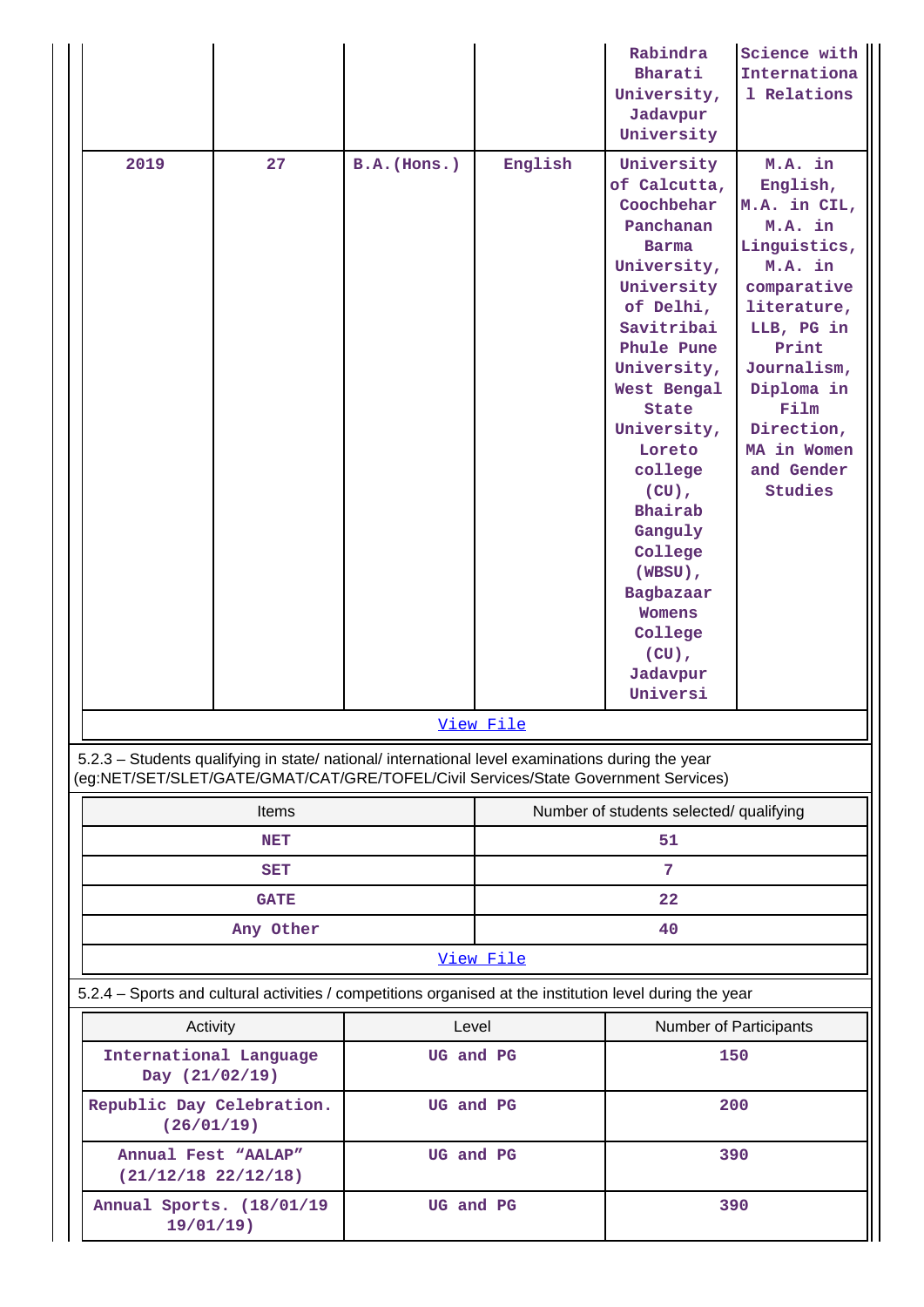|                                                            | Intra College Competition<br>(05/10/18, 06/10/18)<br>$12/11/18$ ).                                                                                                                      |                           | UG and PG                         |                                     | 369                                                                                                                 |                        |
|------------------------------------------------------------|-----------------------------------------------------------------------------------------------------------------------------------------------------------------------------------------|---------------------------|-----------------------------------|-------------------------------------|---------------------------------------------------------------------------------------------------------------------|------------------------|
| Sampriti Saptaha<br>Celebrations (11/9/2018-<br>17/9/2018) |                                                                                                                                                                                         |                           | UG and PG                         |                                     | 1100                                                                                                                |                        |
|                                                            | <b>Union Freshers</b><br>(15/09/2018)                                                                                                                                                   |                           | UG and PG                         |                                     | 300                                                                                                                 |                        |
|                                                            | Teachers Day Celebration<br>(05/09/18)                                                                                                                                                  |                           | UG and PG                         |                                     | 690                                                                                                                 |                        |
|                                                            | Independence Day<br>Celebration (15/08/18).                                                                                                                                             |                           | UG and PG                         |                                     | 258                                                                                                                 |                        |
|                                                            | Bethune Day Banomahatsav<br>$(11/08/18)$ .                                                                                                                                              |                           | UG and PG                         |                                     | 270                                                                                                                 |                        |
|                                                            |                                                                                                                                                                                         |                           | View File                         |                                     |                                                                                                                     |                        |
|                                                            | 5.3 - Student Participation and Activities                                                                                                                                              |                           |                                   |                                     |                                                                                                                     |                        |
|                                                            |                                                                                                                                                                                         |                           |                                   |                                     | 5.3.1 – Number of awards/medals for outstanding performance in sports/cultural activities at national/international |                        |
|                                                            | level (award for a team event should be counted as one)                                                                                                                                 |                           |                                   |                                     |                                                                                                                     |                        |
| Year                                                       | Name of the<br>award/medal                                                                                                                                                              | National/<br>Internaional | Number of<br>awards for<br>Sports | Number of<br>awards for<br>Cultural | Student ID<br>number                                                                                                | Name of the<br>student |
| 2018                                                       | <b>Womens</b><br>Doubles<br>Gold in<br>All India<br>Public<br>Sector Cha<br>mpionships<br>, 2018.                                                                                       | National                  | 1                                 | $\mathbf 0$                         | College<br>$Roll No -$<br><b>B.A.-56 UG</b><br>I II III<br>$(2016 - 19)$                                            | Priyadarsh<br>ini Das  |
| 2018                                                       | Gold in<br>Youth<br>Girls<br>Category<br>in 79th<br>Junior and<br>Youth<br>National<br>and Inter<br><b>State</b><br>Table<br>Tennis Cha<br>mpionships<br>, 2018,<br>held in<br>Durgapur | National                  | $\mathbf{1}$                      | $\mathbf 0$                         | College<br>Roll No.<br>$-B.A.-56$<br>UG I, I &<br>III.<br>$(2016 - 19)$                                             | Priyadarsh<br>ini Das  |
| 2018                                                       | Silver-<br>Women's<br>Team, in<br>11th<br>Sports<br>Senior<br>National                                                                                                                  | National                  | $\mathbf{1}$                      | $\mathbf 0$                         | College<br>Roll No.<br>$-B.A.-56$<br>UG I, I &<br>III<br>$(2016 - 19)$                                              | Priyadarsh<br>ini Das  |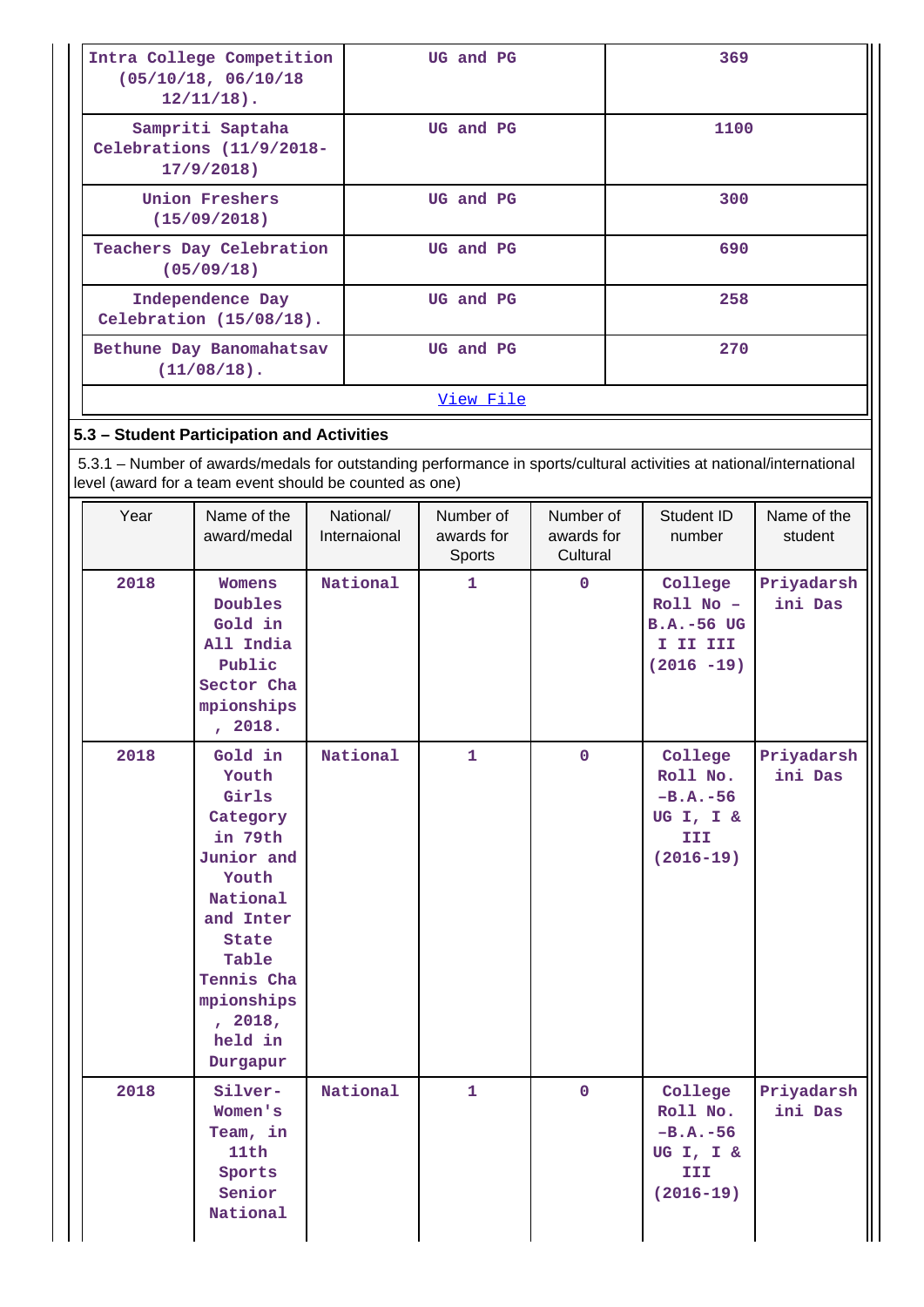|      | and Inter-<br><b>State</b><br>Table<br>Tennis Cha<br>mpionships<br>, 2018,<br>held at<br>Ranchi                                                                                                    |          |              |             |                                                                        |                       |
|------|----------------------------------------------------------------------------------------------------------------------------------------------------------------------------------------------------|----------|--------------|-------------|------------------------------------------------------------------------|-----------------------|
| 2018 | Silver in<br>Youth<br>Girls<br>Doubles in<br>79th<br>Junior and<br>Youth<br>National<br>and Inter<br>State<br>Table<br>Tennis Cha<br>mpionships<br>, 2018,<br>held in<br>Durgapur.                 | National | $\mathbf{1}$ | $\mathbf 0$ | College<br>Roll No.<br>$-B.A.-56$<br>UG I, I &<br>III<br>$(2016 - 19)$ | Priyadarsh<br>ini Das |
| 2018 | In 11th<br>Sports<br>Senior<br>National<br>and Inter-<br><b>State</b><br>Table<br>Tennis Cha<br>mpionships<br>, 2018,<br>held at<br>Ranchi,<br>the<br>Women's<br>Doubles<br>Team won<br>the Bronze | National | $\mathbf{1}$ | $\mathbf 0$ | College<br>Roll No.<br>$-B.A.-56$<br>UG I, I &<br>III<br>$(2016 - 19)$ | Priyadarsh<br>ini Das |
| 2019 | <b>Bronze</b><br>Medalist-<br>National<br>Ranking<br>Table<br>Tennis Cha<br>mpionship<br>(East<br>$Zone$ ) -<br>Mixed<br>doubles                                                                   | National | $\mathbf{1}$ | $\mathbf 0$ | College<br>Roll No.<br>$-B.A.-56$<br>UG I, I &<br>III<br>$(2016 - 19)$ | Priyadarsh<br>ini Das |
| 2019 | <b>Bronze</b><br>Medalist-<br>National<br>Ranking                                                                                                                                                  | National | $\mathbf{1}$ | $\mathbf 0$ | College<br>Roll No.<br>$-B.A.-56$<br>UG I, I &                         | Priyadarsh<br>ini Das |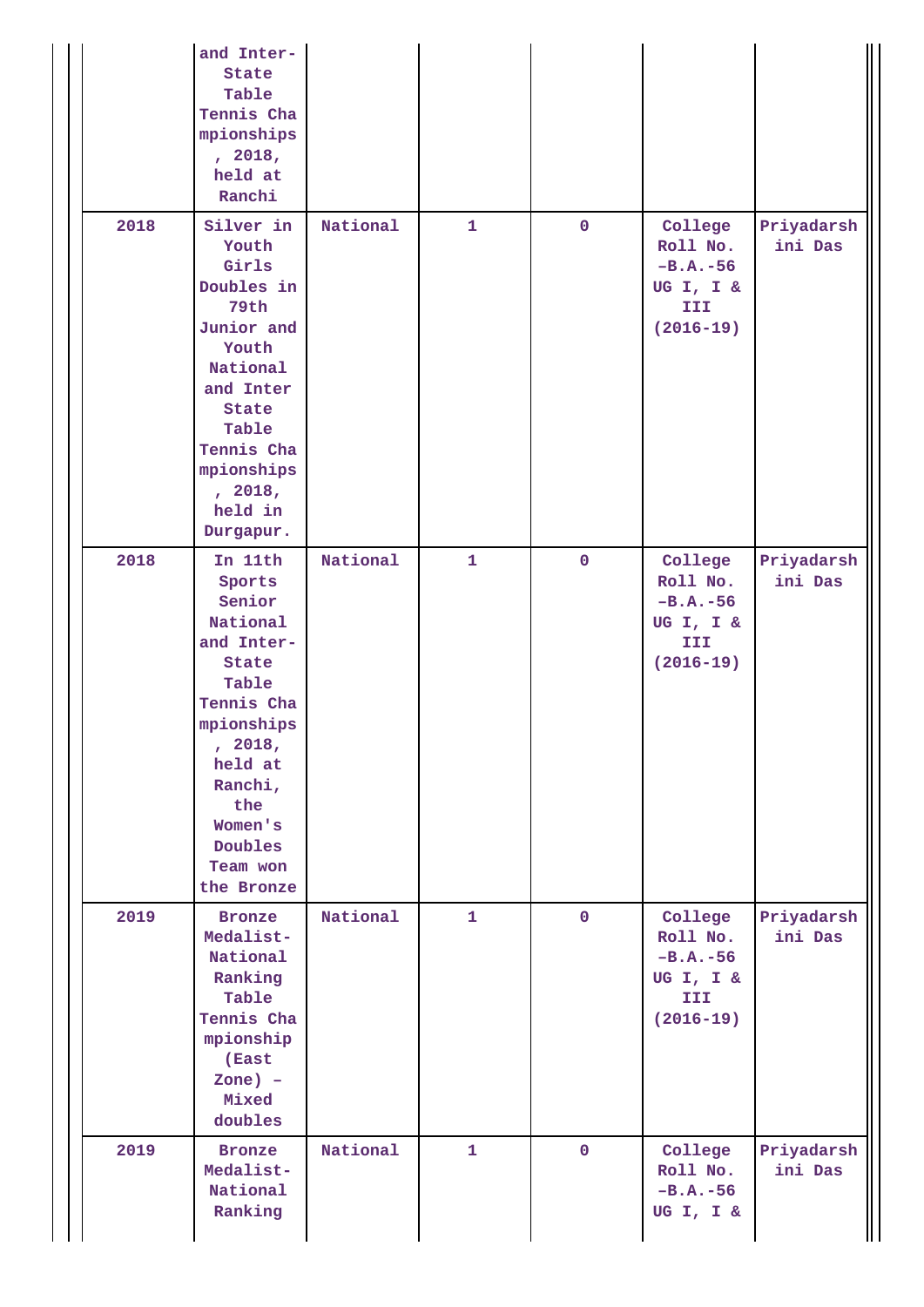|           | Table<br>Tennis Cha<br>mpionship<br>(West<br>$Zone$ ) -<br>Mixed<br>doubles                                                              |          |              |             | III<br>$(2016 - 19)$                                                   |                       |  |
|-----------|------------------------------------------------------------------------------------------------------------------------------------------|----------|--------------|-------------|------------------------------------------------------------------------|-----------------------|--|
| 2019      | All India<br>Public<br>Sector<br>Table<br>Tennis Tou<br>rnament-<br><b>Womens</b><br>Team<br><b>Bronze</b><br>Medalist                   | National | $\mathbf{1}$ | $\mathbf 0$ | College<br>Roll No.<br>$-B.A.-56$<br>UG I, I &<br>III<br>$(2016 - 19)$ | Priyadarsh<br>ini Das |  |
| 2019      | All India<br>Public<br>Sector<br>Table<br>Tennis<br>Tournament<br>-Womens<br>doubles<br>Silver<br>Medalist                               | National | $\mathbf{1}$ | $\mathbf 0$ | College<br>Roll No.<br>$-B.A.-56$<br>UG I, I &<br>III<br>$(2016 - 19)$ | Priyadarsh<br>ini Das |  |
| 2019      | 49th All<br>India<br>$Inter - In$<br>stitutiona<br>1 Table<br>Tennis Cha<br>mpionship<br>- Mixed<br>Doubles<br><b>Bronze</b><br>Medalist | National | $\mathbf{1}$ | $\mathbf 0$ | College<br>Roll No.<br>$-B.A.-56$<br>UG I, I &<br>III<br>$(2016 - 19)$ | Priyadarsh<br>ini Das |  |
| View File |                                                                                                                                          |          |              |             |                                                                        |                       |  |

 5.3.2 – Activity of Student Council & representation of students on academic & administrative bodies/committees of the institution (maximum 500 words)

 **1. From last Session a Students' Body, called Bethune College Students Committee, totally apolitical in nature , was formed instead of the Students' Union formed through election. It is constituted out of representative members of all levels of UG and PG of both Science and Arts stream. 2. Student representatives are members of quite a few administrative and academic bodies and Teacher's council committees of the college such as Governing Body, Anti Ragging, Backward class cell (SC/ST Cell). 3. On Bethune Day every year, one student representative speaks on the contribution of J.E.D.Bethune on women's education in India. A delegated body of Students along with Teachers visit the Cemetery to pay Homage to Sir Bethune. On Annual Prize Day the Students' Committee General Secretary presents a report of its yearlong activities before Guests and dignitaries. 4. The Students' Committee helps to organize Cultural activities, competitions in Bethune college such as Independence Day Celebrations, Intra College Competitions, Annual Fest "AALAP", Annual Sports,**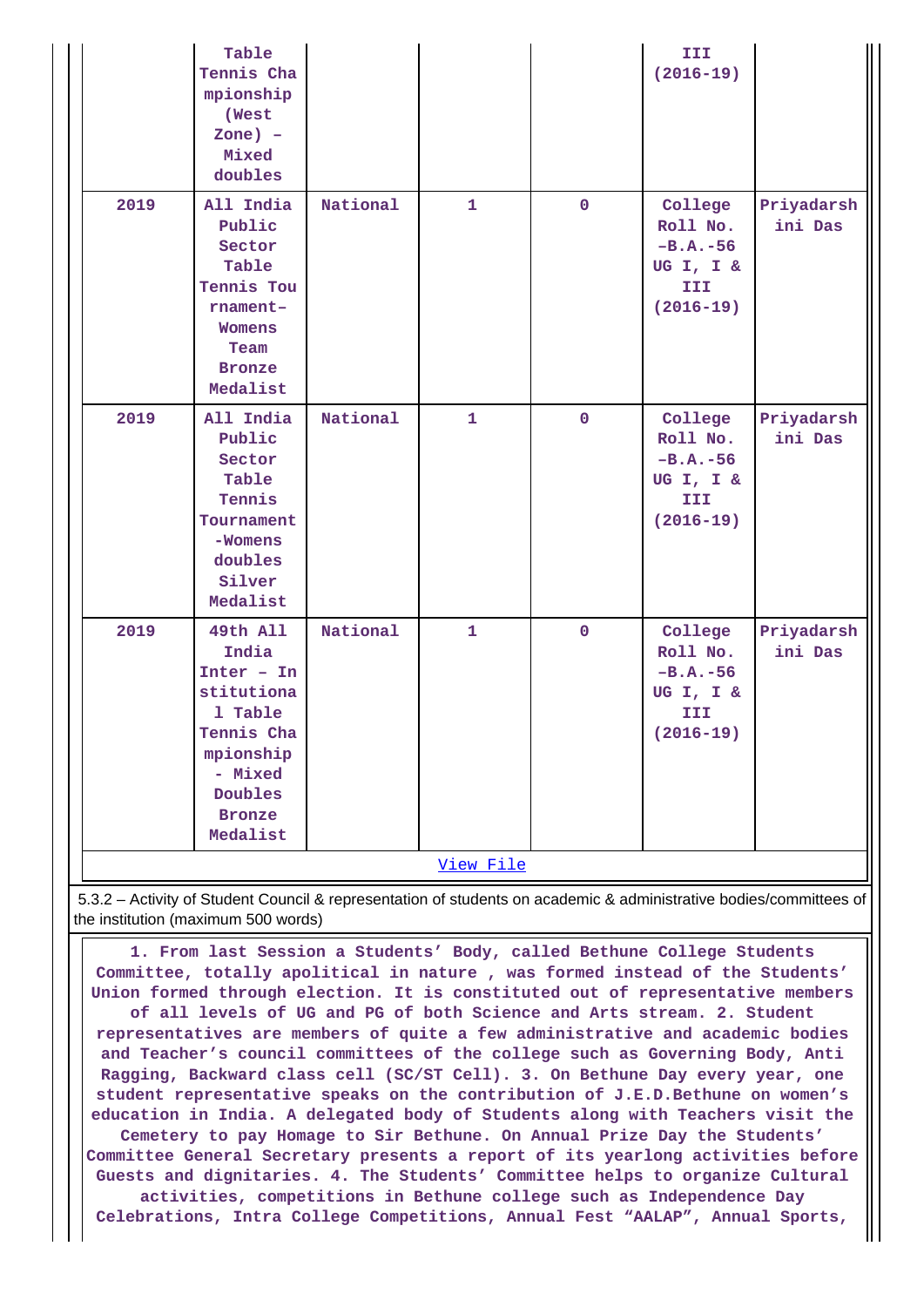**Republic Day Celebrations, Bethune College Annual Prize Day. This body also selects and nominates student participants for different Inter-college events.**

**5. The Student Activity Cell has different clubs under its umbrella-like Literary Club, Art Craft Club, Photography Club, Science Club, Cultural club etc. with nominated Student Secretary and members. They take initiative for new members of these clubs. 6. Students' Committee also helps NSS to organize many health awareness programmes and social awareness activities such as the Dengue and Thalassemia awareness programme. 7. Students' Committee also organizes programmes like Freshers' Welcome for first-year students and Farewell for Third year students.**

#### **5.4 – Alumni Engagement**

5.4.1 – Whether the institution has registered Alumni Association?

 **Yes**

 **Alumni Association of Bethune College, called Bethune College Sammilani is a registered body under the West Bengal Societies Registration Act, 1961(Registration no) from 10th of March 2015. It started the journey as an 'Old Students Guild' with encouragement from and then Principal of the college, Ms. G M Wright on 3rd September, 1921. Primarily it was an association only for ex-students, Now Sammilani (The name has been changed later) is a common platform of ex- students, present teachers ( serving the college for a certain period) and ex-teachers (served the college for a long period) of Bethune College. Sammilani, the oldest Alumni Association among the Government College of West Bengal , is an autonomous body and has always taken a keen interest in the activities of College and extends its the best efforts in various fields of life for the welfare of the College. In 1988 the Sammilani introduced several memorial prizes, e.g. Rupa Chakraborty Memorial Prize for cultural contribution, Aruna Mukhopadhyay Memorial Prize for Social Activities, Ishita Dutta Memorial Prize for over all contribution, Deeepti Tripathi Memorial Prize for Cultural Contribution etc. Besides, since 2010, on the day of Reunion, the ex-students who have completed 50 years of their graduation and are members of the Sammilani are felicitated and they are given, by way of gifts, the products of Self-Help groups (SHGOS). This attempt on the part of Sammilani, not only encourages the entrepreneurship of SHGOS, but also helps the weaker sections of women of our society in a humble way. From 2017, February Kadambini Ganguly Silver Medal has been introduced in the memory of Kadambini Ganguly, the 1st woman graduate and the practicing doctor of the British India. The First Kadambini Ganguly Silver Medal was awarded to Dr. Pushpa Misra, Former Principal of Bethune College and eminent psychologist. Smt Chandramukhi Basu, one of the first female graduates and first Lady Principal of this college, was not awarded her degree by the University of Calcutta when she graduated because she was an exception. This was, however, amended by the University in 2013, when it decided to confer the honour, posthumously, to Smt Chandramukhi Basu years after she actually graduated. Dr. Sunanda Ghosh, an ex-student of Bethune College and also the former Head of the Department of Political Science of this College brought into light in 2012 that Smt. Chandramukhi Basu was the first female candidate who passed the F.A. Examination from Calcutta University in 1877. A team comprising of alumnae of Bethune College made it possible for the University to recognize Chandramukhis rare achievement. When Smt Chandramukhi Basu had cleared her F.A. Examination, she was gifted the Collected Works of Shakespeare by Pandit Ishwarchandra Vidyasagar. One of the volumes of the collection was traced in Dehradun, the ancestral home of Smt Chandramukhi Basu. It was retrieved by the same team of teachers and restored to Bethune College in 2015. Bethune College Sammilani website www.bethunesammilani.org**

5.4.2 – No. of enrolled Alumni: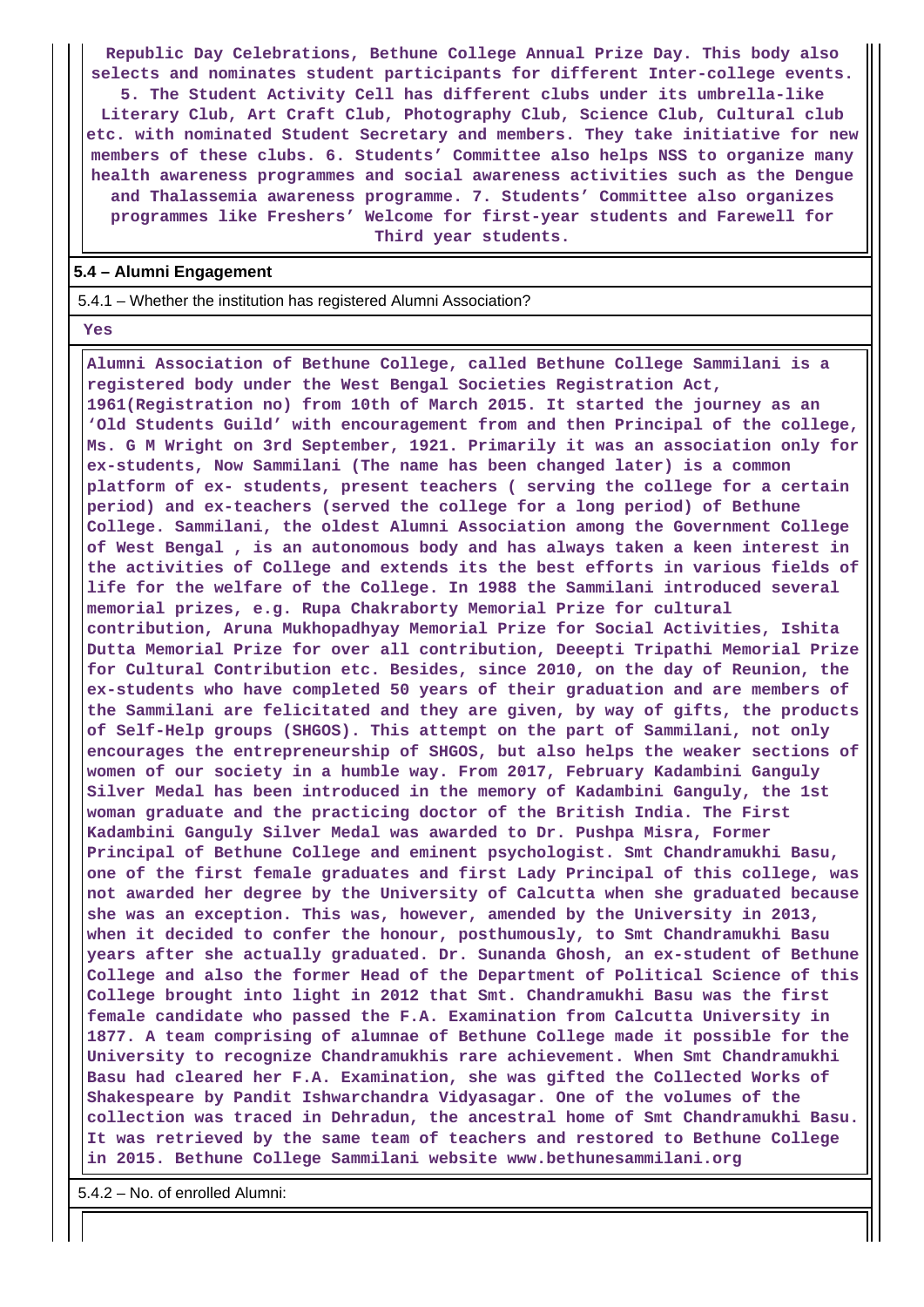5.4.3 – Alumni contribution during the year (in Rupees) :

**0**

5.4.4 – Meetings/activities organized by Alumni Association :

 **1. Activities- a) Active Participation at the Birthday Celebration of John Elliot Drinkwater Bethune on 12th July, No of Participants 13 from Alumni. b) Active Participation in Bethune Day and Banomohotsab Programme on 11th August, 2018. No of Participants 47 from Alumni. c) Mrinalini Emmersan Lecture, delivered by Prof. Sabujkali Sen , Acting Vice-Chancellor , Bethune College on the foundation day of Sammilani, 3rd September, 2018. No of participants 155. d) Anandamela , 8th September. No of Paricipants – 331. e)Celebration of Bijaya Sammilani on 25th November , 2018. No of participants 96. f) Present Students and Alumni Meet and Intra-College Prize Distribution was organised by the college in April, 2019. No of participants from Alumni 10. g) Active Participation in Annual College Sports in 2019. No of participants 10. h) Active Participation on 21st February, 2019 on International Mother Language Day. No of Participation from Alumni - 25. i) Reunion of Alumni was held in 29th January , 2019. Prizes arranged by Sammilani-1. Rupa Chakraborty Memorial Prize 2. Aruna Mukhopadhyay Memorial Prize 3.Dipti Tripathi Memorial Prize 4. Ishita Dutta Memorial Prize 5. Members, who completed 50 years of their graduation. No of participants 139. j) Participation at Annual Prize Day on , 30th January 2019. No of participation from Alumni- 29. k) Annual General Meeting and Condolence Meeting of Maumita Pramanik was held on 27th April , 2019 . No of participants 110. 2. Endowments- Two Endowment Funds created by the financial donation from the families of two Alumni ( personally) 1. Jyotsnamoyee Dey Endowment Fund for Mathematics and Computer Science for teaching. 2. Tarak Sudha Endowment Fund for Computer Science for teaching.**

#### **CRITERION VI – GOVERNANCE, LEADERSHIP AND MANAGEMENT**

#### **6.1 – Institutional Vision and Leadership**

 6.1.1 – Mention two practices of decentralization and participative management during the last year (maximum 500 words)

 **• Choice Based Credit System (CBCS) was introduced in last academic session, both at undergraduate and post-graduate level. This introduction brought a significant change in syllabus, pedagogy, infrastructure and functioning of the college. To counter and co-ordinate these changes a CBCS Committee, under Teachers' Council has been established. The committee has taken the responsibility to co-ordinate with all the departments of the college, as well as with the committees like Admission Committee, Students Data Management Committee, Time-Table Committee, Internal and External Examination Committees etc. CBCS committee has also coordinated relentlessly with the Principal's office during students' admission and university examinations. HODs of all the departments met regularly and in their meetings with the Principal continuously expressed their individual and departmental views or suggestions regarding issues like choices of subjects the college can offer as generic electives, how the number of sharply increased classes can be accommodated in the time-table, or whether remedial classes can be incorporated in the tight schedule. With this well-synchronised participation of all the departments, concerned committees and the college-office, the CBCS Committee has successfully built up an effective procedure to run the newly introduced Choice Based Credit System smoothly. • Bethune College successfully observed Sampriti Saptaha (11-17 September 2018) to commemorate the 125th Anniversary of Chicago Address delivered by Swami Vivekananda, in collaboration with the neighbouring Ramakrishna Mission establishment. The event was funded by the government of**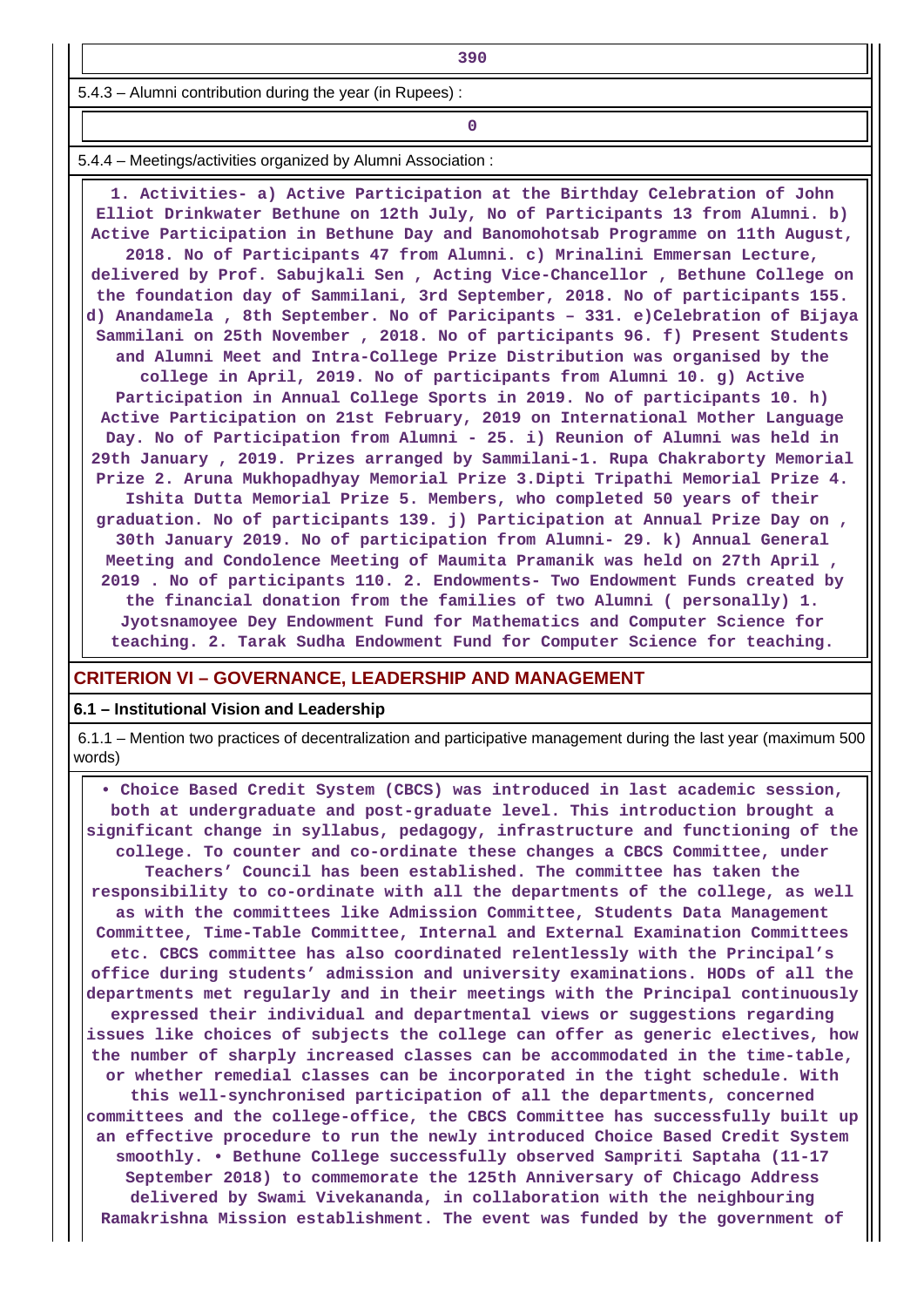**West Bengal. The college was selected as Nodal College (Kolkata Zone) for this event. The college organized various programmes, talks and cultural competitions in which students from almost 25 colleges participated. The Valedictory address was delivered by the Honourable Minister of State for Women and Child Welfare and Social Welfare, Dr. Shashi Panja. This mega-event was a grand success as all the faculty members, non-teaching staff and students from all the departments participated enthusiastically and members of different subcommittees performed their duties with perfection. An Organising Committee under the leadership of the Principal successfully co-ordinated with all the stakeholders of the event -- State Government, Ramakrishna Mission, Teachers, staff and students of the college and participants of the talks and cultural programmes to make it a meaningful observance of the great event of Chicago address.**

6.1.2 – Does the institution have a Management Information System (MIS)?

*Yes* 

#### **6.2 – Strategy Development and Deployment**

6.2.1 – Quality improvement strategies adopted by the institution for each of the following (with in 100 words each):

| <b>Strategy Type</b>   | Details                                                                                                                                                                                                                                                                                                                                                                                                                                                                                                                                                                                                                                                                                                                                                  |
|------------------------|----------------------------------------------------------------------------------------------------------------------------------------------------------------------------------------------------------------------------------------------------------------------------------------------------------------------------------------------------------------------------------------------------------------------------------------------------------------------------------------------------------------------------------------------------------------------------------------------------------------------------------------------------------------------------------------------------------------------------------------------------------|
| Curriculum Development | . This year the University of Calcutta<br>introduced a completely new syllabus<br>for undergraduate courses keeping<br>parity with the newly introduced Choice<br>Based Credit System (CBCS). At the<br>undergraduate level Bethune College has<br>followed the Syllabi designed by the<br>University. . At postgraduate level the<br>University introduced CBCS and the<br>syllabus of PG Courses were changed<br>accordingly. The academic autonomy of<br>the PG Departments has also been<br>withdrawn and PG Courses were brought<br>under the direct control of the<br>University. Therefore 6 PG Departments<br>of Bethune college have started<br>following the syllabus designed by the<br>University from this year.                            |
| Teaching and Learning  | • The emphasis is always on a value-<br>based teaching-learning process where<br>students get appropriate knowledge and<br>skill to achieve their goal. This could<br>be possible by intensifying the<br>physical and mental participation of<br>the students. To make the process more<br>attractive and effective, teachers are<br>always encouraged to adopt suitable and<br>innovative methods. Use of ICT, smart<br>classrooms and up-to-date software has<br>been increased. Efforts have been made<br>to make the Science laboratories and<br>Multifacility Centre for Science and<br>Arts up-to-date. Apart from remedial<br>and tutorial classes, mentoring is a<br>newly adopted process to supervise<br>holistic development of the students. |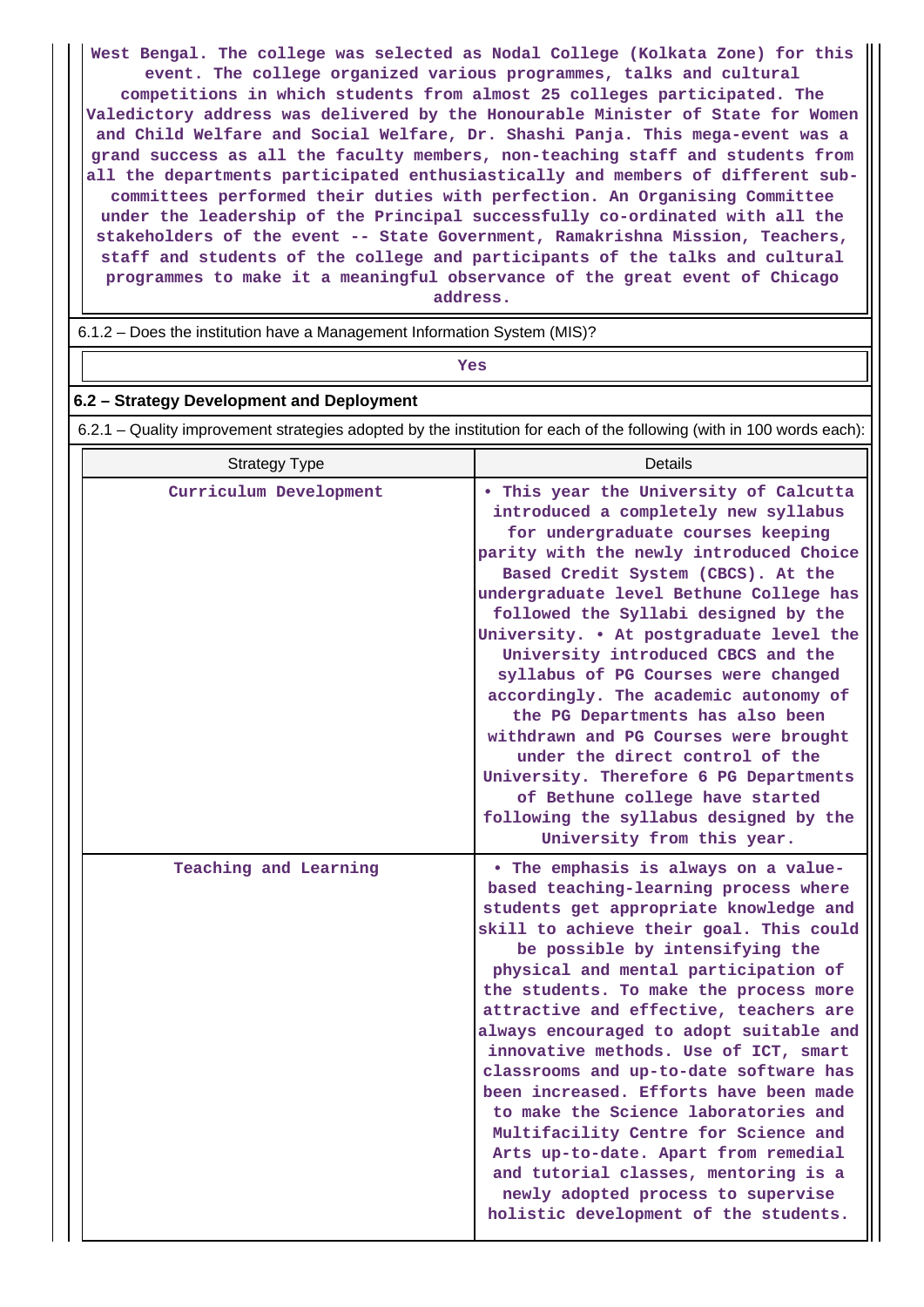| Examination and Evaluation                                    | Examination: • At the undergraduate<br>level, CBCS has developed a new<br>examination schedule. University<br>examinations come at the end of each<br>semester. After elaborate discussion<br>the college has decided to hold a mid-<br>semester assessment for students. • At<br>the postgraduate level, as the autonomy<br>of the PG Departments has been<br>withdrawn, the University of Calcutta<br>is conducting the semester-end<br>examinations. Evaluation: • After mid-<br>semester assessments, answer-scripts<br>are shown to the students and outcomes<br>are thoroughly discussed with them.<br>Feedbacks of the teachers have been<br>given to the guardians if necessary.                                        |
|---------------------------------------------------------------|---------------------------------------------------------------------------------------------------------------------------------------------------------------------------------------------------------------------------------------------------------------------------------------------------------------------------------------------------------------------------------------------------------------------------------------------------------------------------------------------------------------------------------------------------------------------------------------------------------------------------------------------------------------------------------------------------------------------------------|
| Research and Development                                      | · Bethune college encourages its<br>teachers in research work. Apart from 1<br>ongoing Major Research Project and 2<br>FDPs, 3 teachers have been awarded<br>Ph.D. in the last academic session.<br>Some of the faculties are also engaged<br>as Ph.D. supervisors. Teachers have<br>also contributed in the academic<br>journals and books of repute. .<br>Students, especially at postgraduate<br>level, are also encouraged to develop a<br>research-orientation. . Up-gradation of<br>Multifacility Centre for Science has<br>substantially helped the research<br>scholars and students of postgraduate<br>level. . The 5th Volume of<br>interdisciplinary peer reviewed Journal<br>'Heritage' was published in this year. |
| Library, ICT and Physical<br>Infrastructure / Instrumentation | . 1070 books have been added to the<br>open access and fully computerized<br>library having a repertoire of more<br>than 1 lakh books. E-books and e-<br>journals are accessed through INFLIBNET<br>- N-LIST consortium. Full Automation is<br>enabled by RFID technology . Nivedita<br>Prayer Hall, Girls' Common Room and<br>newly built Auditorium of the college<br>have been inaugurated. . The newly<br>built vertical extension of Kadambini<br>Bhawan has become useful in<br>accommodating more classes in the CBCS<br>curriculum. . A new hostel for girls is<br>almost on the verge of completion.                                                                                                                   |
| Human Resource Management                                     | • Principal supervises all kinds of<br>academic and administrative activities<br>of the college with the help of the<br>Governing Body (GB). Head of the<br>Departments have an important role to<br>play in decision making process. Apart<br>from classroom teaching teachers                                                                                                                                                                                                                                                                                                                                                                                                                                                 |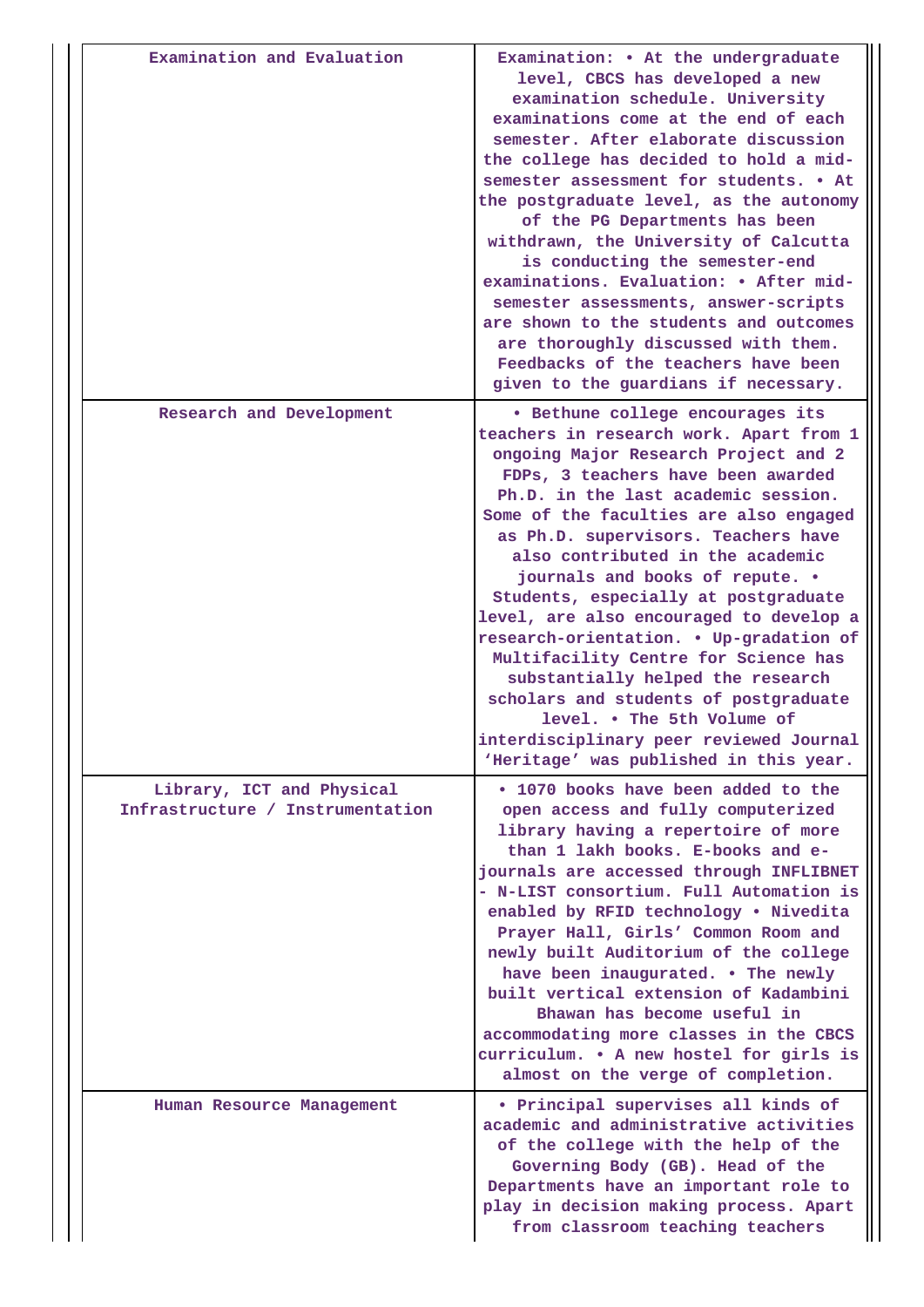|                                      | perform various duties as members of<br>different committees under the<br>Teachers' Council. Non-teaching staff<br>also participate in some activities of<br>Teachers' Council. Students are engaged<br>in committees related to anti-ragging,<br>Backward class cell, Sports, NSS etc.<br>They also participate in co-curricular<br>and extra-curricular activities. Alumni<br>Association extends their support in<br>organising various academic and<br>cultural programmes.                                                                                                                                                                                                                                                                                          |
|--------------------------------------|--------------------------------------------------------------------------------------------------------------------------------------------------------------------------------------------------------------------------------------------------------------------------------------------------------------------------------------------------------------------------------------------------------------------------------------------------------------------------------------------------------------------------------------------------------------------------------------------------------------------------------------------------------------------------------------------------------------------------------------------------------------------------|
| Industry Interaction / Collaboration | . In collaboration with WEBEL<br>INFORMATICS LTD., a Government of West<br>Bengal undertaking, the college offers<br>a 2-years (150 hours) on-campus<br>certificate course, Diploma in PC<br>Application. . Departments of Computer<br>Science and Physics jointly organised a<br>two-day Workshop in collaboration with<br>UGC-DAE Consortium for Scientific<br>Research, Kolkata Centre. . Career<br>Counselling Cell, Bethune College has<br>organised 2 seminars and 1 workshop in<br>collaboration with Catalyst Learning<br>Services, Calcutta Business School and<br>Globsyn Business School respectively. .<br>Workshop on Experimental physics was<br>organized by the Department of Physics<br>Indian in collaboration with<br>Association of Physics Teachers |
| Admission of Students                | · Admission of students at<br>undergraduate and postgraduate level<br>has been conducted as per directives of<br>the Government of West Bengal and<br>regulations of the University of<br>Calcutta. . An experienced admission<br>committee supervises the admission<br>process both at undergraduate and<br>postgraduate level. . This year the<br>admission procedure at undergraduate<br>level was completely online. .<br>Centralized admission was followed for<br>admission to PG courses in University<br>as well as in affiliated colleges.<br>Counselling was conducted by University<br>on notified dates                                                                                                                                                      |

# 6.2.2 – Implementation of e-governance in areas of operations:

| E-governace area         | Details                                                                                                                                                                                                                                                                |  |  |
|--------------------------|------------------------------------------------------------------------------------------------------------------------------------------------------------------------------------------------------------------------------------------------------------------------|--|--|
| Planning and Development | • Steps are being taken towards<br>implementation of e-governance in the<br>functioning of the college. Financial<br>transactions and Library works are<br>managed digitally. Teachers' and<br>students' data management have been, to<br>a large extent, digitalized. |  |  |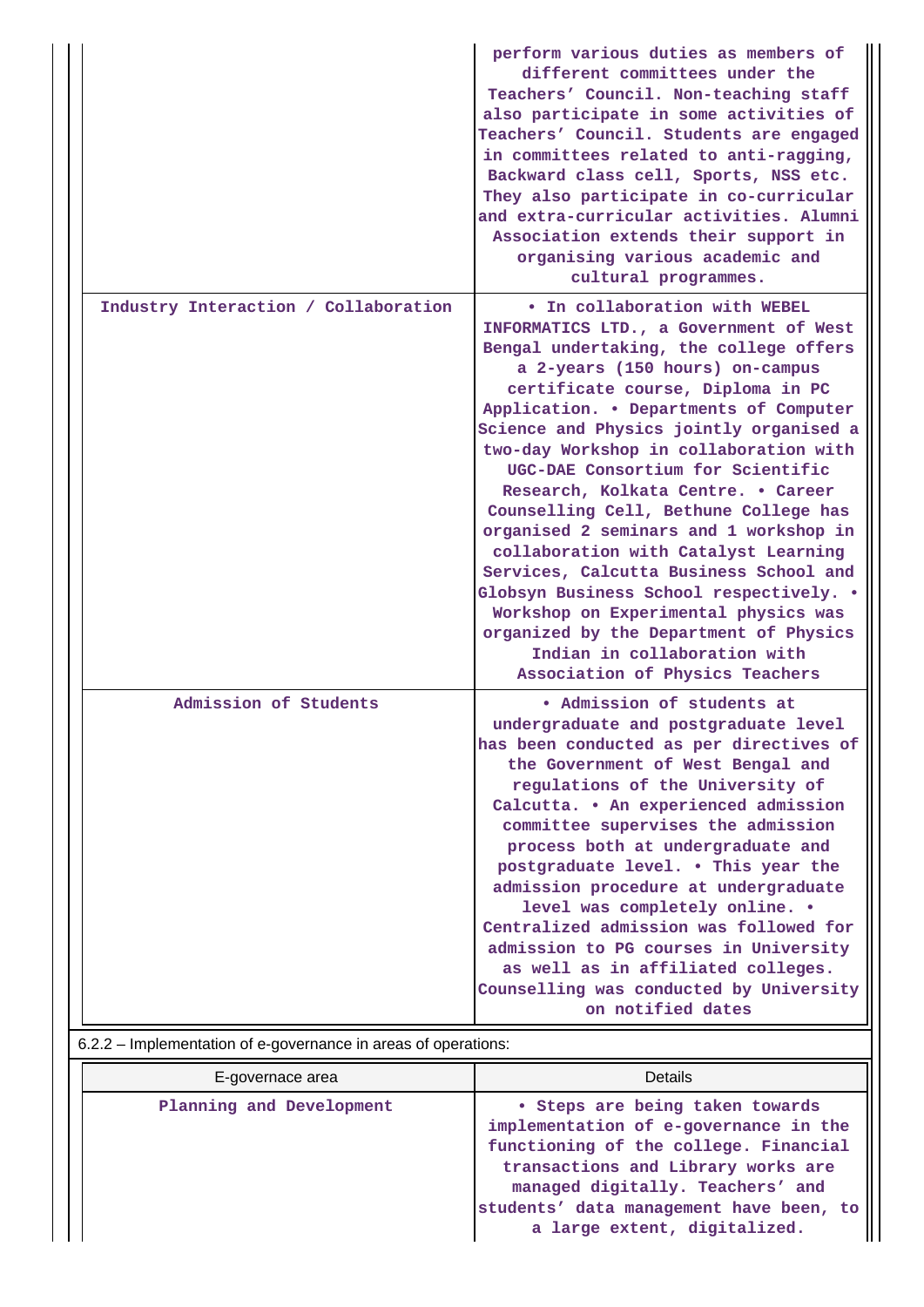|  |                               | Departments are operational with the<br>help of internet connectivity. The<br>Departments, office of the Principal<br>and different committees exchange and<br>store academic and administrative data<br>and information digitally. At the same<br>time exchange and submission of<br>information and correspondence with the<br>Governments both at state and centre,<br>regulatory authorities like UGC and<br>different funding agencies have become<br>completely digitalized.                                                                                                                                                                                                                                                                              |
|--|-------------------------------|-----------------------------------------------------------------------------------------------------------------------------------------------------------------------------------------------------------------------------------------------------------------------------------------------------------------------------------------------------------------------------------------------------------------------------------------------------------------------------------------------------------------------------------------------------------------------------------------------------------------------------------------------------------------------------------------------------------------------------------------------------------------|
|  | Administration                | • Principal's office is computerized.<br>Financial operations are done by e-<br>billing and WBIFMS. Students' Section<br>of the office manages their activities<br>(including the whole admission<br>procedure, university registration, and<br>form fill up) digitally. Students'<br>database are collected and maintained<br>digitally throughout the year by the<br>student counselling cell. Faculty<br>related data is collected and digitally<br>preserved by IQAC which has been used<br>for the All India Survey of Higher<br>Education (AISHE) and National<br>Institute Ranking Framework (NIRF). All<br>the departments and central library<br>have internet connection with adequate<br>number of computers for doing their<br>regular assignments. |
|  | Finance and Accounts          | • Apart from e-billing and e-Pradhan,<br>HRMS module of WBIFMS has been<br>introduced for dealing the financial<br>matters and salary of staff. . Tax<br>related procedures are executed and<br>supervised digitally. . Dealings with<br>Central research and development funds<br>are entirely done through PFMS portal<br>of Govt.                                                                                                                                                                                                                                                                                                                                                                                                                            |
|  | Student Admission and Support | . This year undergraduate admission was<br>conducted completely online. Submission<br>of application forms, selections and<br>deposition of admission fees have been<br>done online. At postgraduate level<br>major parts of the admission process<br>have been conducted online following<br>University notification. During<br>admission students' data is collected<br>and preserved digitally by the<br>admission committee. These data, after<br>being digitally processed by the<br>students' section of the Principal's<br>office, is used for registration and<br>form fill up before examinations. Other<br>students' related data is maintained by<br>the student counselling cell throughout                                                         |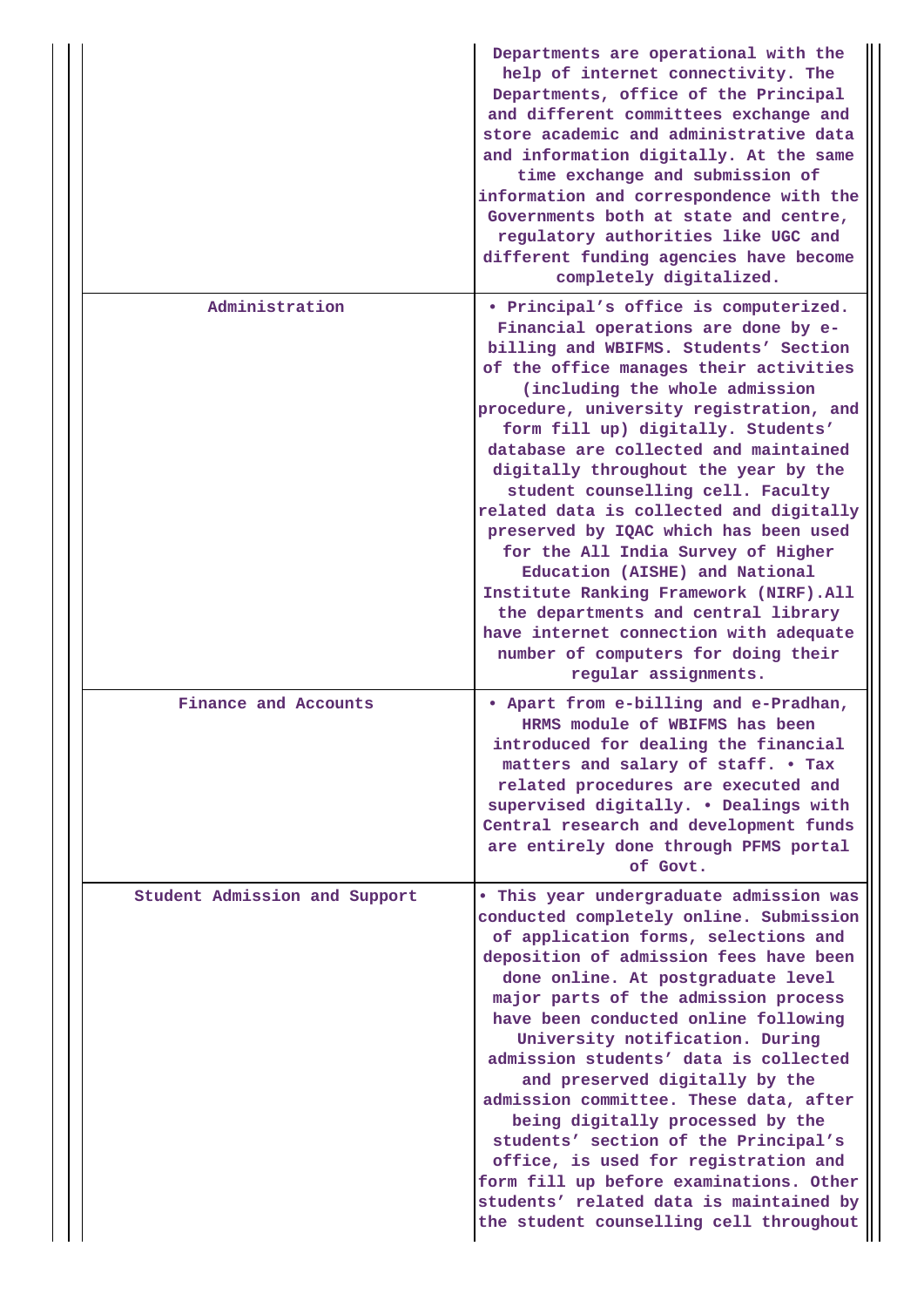|             | the year. . In central library book<br>search, issue and return systems are<br>fully computerized with the help of<br>OPAC and LSEase 4.0. Upgraded version<br>of LIBSYS-7.0 is being used. INFLIBNET-<br>NLIST program is used for Electronic<br>Resource Package of e-journals.<br>Institutional Repository is maintained<br>using D-space software. There is a<br>digital Lab for digitization of old and<br>rare books.                                                                                                                                                                                                                                                                                                                                                                                                                                                                          |
|-------------|------------------------------------------------------------------------------------------------------------------------------------------------------------------------------------------------------------------------------------------------------------------------------------------------------------------------------------------------------------------------------------------------------------------------------------------------------------------------------------------------------------------------------------------------------------------------------------------------------------------------------------------------------------------------------------------------------------------------------------------------------------------------------------------------------------------------------------------------------------------------------------------------------|
| Examination | . Under Choice Based Credit System,<br>need to digitalize the examination<br>management have been increased further.<br>The college is trying hard for<br>digitalisation of examination process<br>to make it smooth, transparent and to<br>preserve the relevant information<br>properly. For university examinations<br>at the undergraduate level pre-exam<br>activities, such as university<br>registration, form fill-up etc. are<br>done digitally. For digital<br>surveillance on examinees cctv-cameras<br>have been installed in the examination<br>hall. During college examinations<br>tabulation, framing of mark sheets and<br>preservation of results are done<br>digitally. . At postgraduate level,<br>process of tabulation, preservation of<br>data and submission of results to the<br>competent authority are also maintained<br>and done digitally for internal<br>assessments. |

## **6.3 – Faculty Empowerment Strategies**

 6.3.1 – Teachers provided with financial support to attend conferences / workshops and towards membership fee of professional bodies during the year

| Year              | Name of Teacher | Name of conference/<br>workshop attended<br>for which financial<br>support provided | Name of the<br>professional body for<br>which membership<br>fee is provided | Amount of support |  |
|-------------------|-----------------|-------------------------------------------------------------------------------------|-----------------------------------------------------------------------------|-------------------|--|
| 2019              | <b>NA</b>       | <b>NA</b>                                                                           | <b>NA</b>                                                                   |                   |  |
| No file uploaded. |                 |                                                                                     |                                                                             |                   |  |

 6.3.2 – Number of professional development / administrative training programmes organized by the College for teaching and non teaching staff during the year

| Year | Title of the<br>professional<br>development<br>programme<br>organised for<br>teaching staff | Title of the<br>administrative<br>training<br>programme<br>organised for<br>non-teaching<br>staff | From date  | To Date    | Number of<br>participants<br>(Teaching<br>staff) | Number of<br>participants<br>(non-teaching<br>staff) |
|------|---------------------------------------------------------------------------------------------|---------------------------------------------------------------------------------------------------|------------|------------|--------------------------------------------------|------------------------------------------------------|
| 2018 | Workshop<br>A<br><b>on</b>                                                                  | <b>NA</b>                                                                                         | 19/07/2018 | 20/07/2018 | 30                                               |                                                      |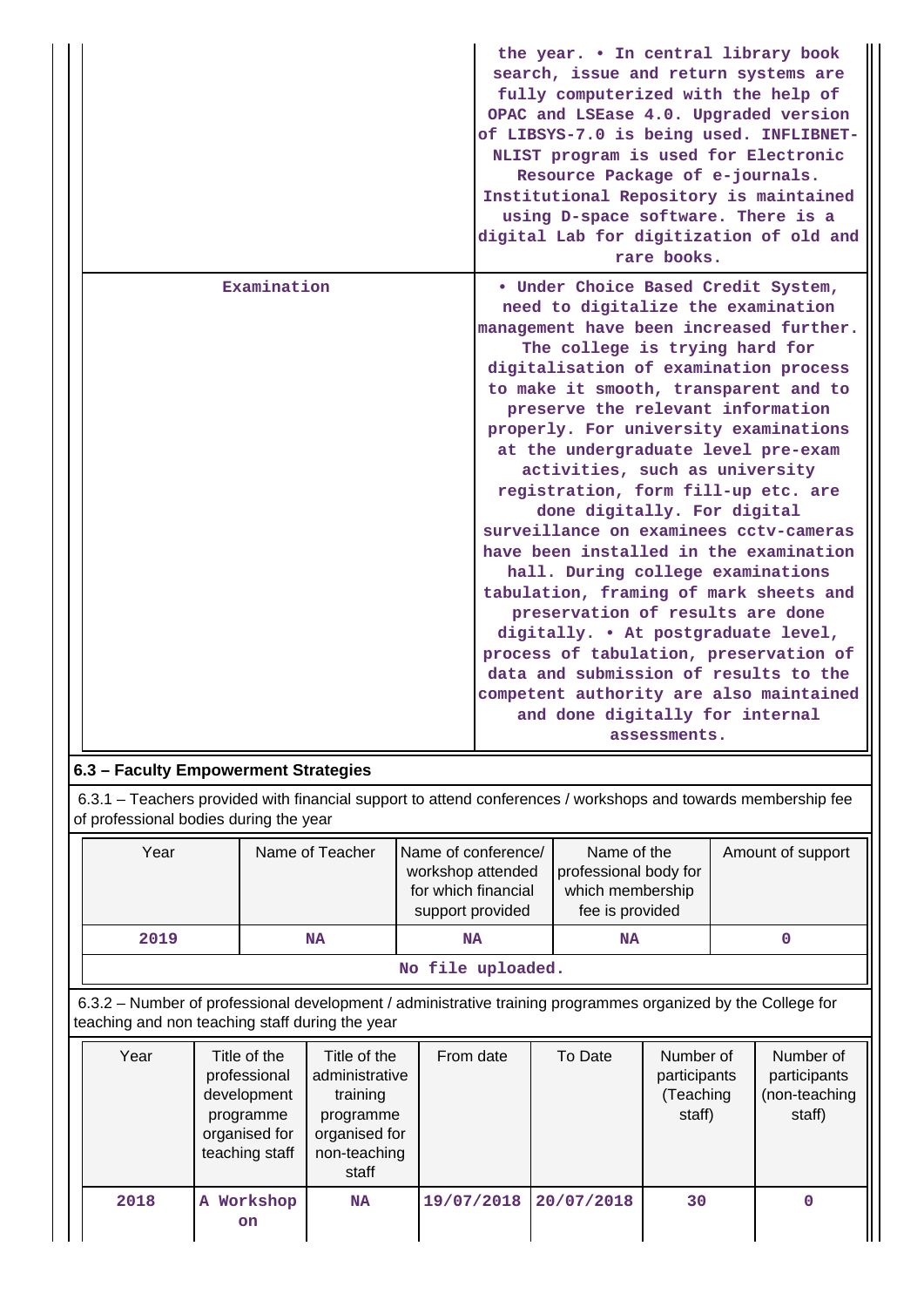|                                                                        | Innovative<br>Computatio<br>nal experi<br>ments for<br>UG<br>Teachers                                                                                                                      |                |                          |                                                                                                                                                                             |                        |  |  |  |  |
|------------------------------------------------------------------------|--------------------------------------------------------------------------------------------------------------------------------------------------------------------------------------------|----------------|--------------------------|-----------------------------------------------------------------------------------------------------------------------------------------------------------------------------|------------------------|--|--|--|--|
|                                                                        |                                                                                                                                                                                            |                | No file uploaded.        |                                                                                                                                                                             |                        |  |  |  |  |
|                                                                        | 6.3.3 - No. of teachers attending professional development programmes, viz., Orientation Programme, Refresher<br>Course, Short Term Course, Faculty Development Programmes during the year |                |                          |                                                                                                                                                                             |                        |  |  |  |  |
| Title of the<br>professional<br>development<br>programme               | Number of teachers<br>who attended                                                                                                                                                         | From Date      |                          | To date                                                                                                                                                                     | Duration               |  |  |  |  |
| Refresher<br>Course                                                    | 1                                                                                                                                                                                          | 18/09/2018     |                          | 11/10/2018                                                                                                                                                                  | 24                     |  |  |  |  |
| Refresher<br>Course                                                    | $\mathbf{1}$                                                                                                                                                                               | 01/08/2018     |                          | 21/08/2018                                                                                                                                                                  | 21                     |  |  |  |  |
| Refresher<br>Course                                                    | 1                                                                                                                                                                                          | 04/01/2019     |                          | 24/01/2019                                                                                                                                                                  | 21                     |  |  |  |  |
| Refresher<br>Course                                                    | 1                                                                                                                                                                                          |                | 12/11/2018               | 04/12/2018                                                                                                                                                                  | 23                     |  |  |  |  |
| Refresher<br>Course                                                    | 1                                                                                                                                                                                          |                | 17/08/2018<br>23/07/2018 |                                                                                                                                                                             | 26                     |  |  |  |  |
| Refresher<br>Course                                                    | 1                                                                                                                                                                                          |                | 29/10/2018<br>21/11/2018 |                                                                                                                                                                             | 23                     |  |  |  |  |
| Orientation<br>Programme                                               | 1                                                                                                                                                                                          |                | 04/02/2019<br>04/03/2019 |                                                                                                                                                                             | 29                     |  |  |  |  |
| Orientation<br>Programme                                               | 1                                                                                                                                                                                          | 06/02/2019     |                          | 06/03/2019                                                                                                                                                                  | 29                     |  |  |  |  |
| Orientation<br>Programme                                               | $\overline{a}$                                                                                                                                                                             | 19/11/2018     |                          | 18/12/2018                                                                                                                                                                  | 30                     |  |  |  |  |
| Orientation<br>Programme                                               | 1                                                                                                                                                                                          |                | 03/09/2018<br>01/10/2018 |                                                                                                                                                                             | 29                     |  |  |  |  |
|                                                                        |                                                                                                                                                                                            |                | View File                |                                                                                                                                                                             |                        |  |  |  |  |
| 6.3.4 - Faculty and Staff recruitment (no. for permanent recruitment): |                                                                                                                                                                                            |                |                          |                                                                                                                                                                             |                        |  |  |  |  |
|                                                                        |                                                                                                                                                                                            | Permanent      | Non-teaching             |                                                                                                                                                                             |                        |  |  |  |  |
|                                                                        | Permanent<br>Full Time                                                                                                                                                                     |                |                          |                                                                                                                                                                             | <b>Full Time</b>       |  |  |  |  |
| 1                                                                      |                                                                                                                                                                                            | $\overline{a}$ | $\overline{\mathbf{2}}$  |                                                                                                                                                                             | $\mathbf 0$            |  |  |  |  |
| 6.3.5 - Welfare schemes for                                            |                                                                                                                                                                                            | Non-teaching   |                          |                                                                                                                                                                             | <b>Students</b>        |  |  |  |  |
| Teaching<br>GPF, West Bengal Health                                    | GPF, West Bengal Health                                                                                                                                                                    |                |                          |                                                                                                                                                                             |                        |  |  |  |  |
| Scheme                                                                 |                                                                                                                                                                                            | Scheme         |                          | Kanyasree, Free<br>Studentship of Govt. Of<br>West Bengal (Half/ Full<br>tuition fee free),<br>Inspire Scholarship, S.<br>R. Jindal Scholarship,<br>Swami Vivekananda Merit |                        |  |  |  |  |
|                                                                        |                                                                                                                                                                                            |                |                          |                                                                                                                                                                             | Cum Means Scholarship, |  |  |  |  |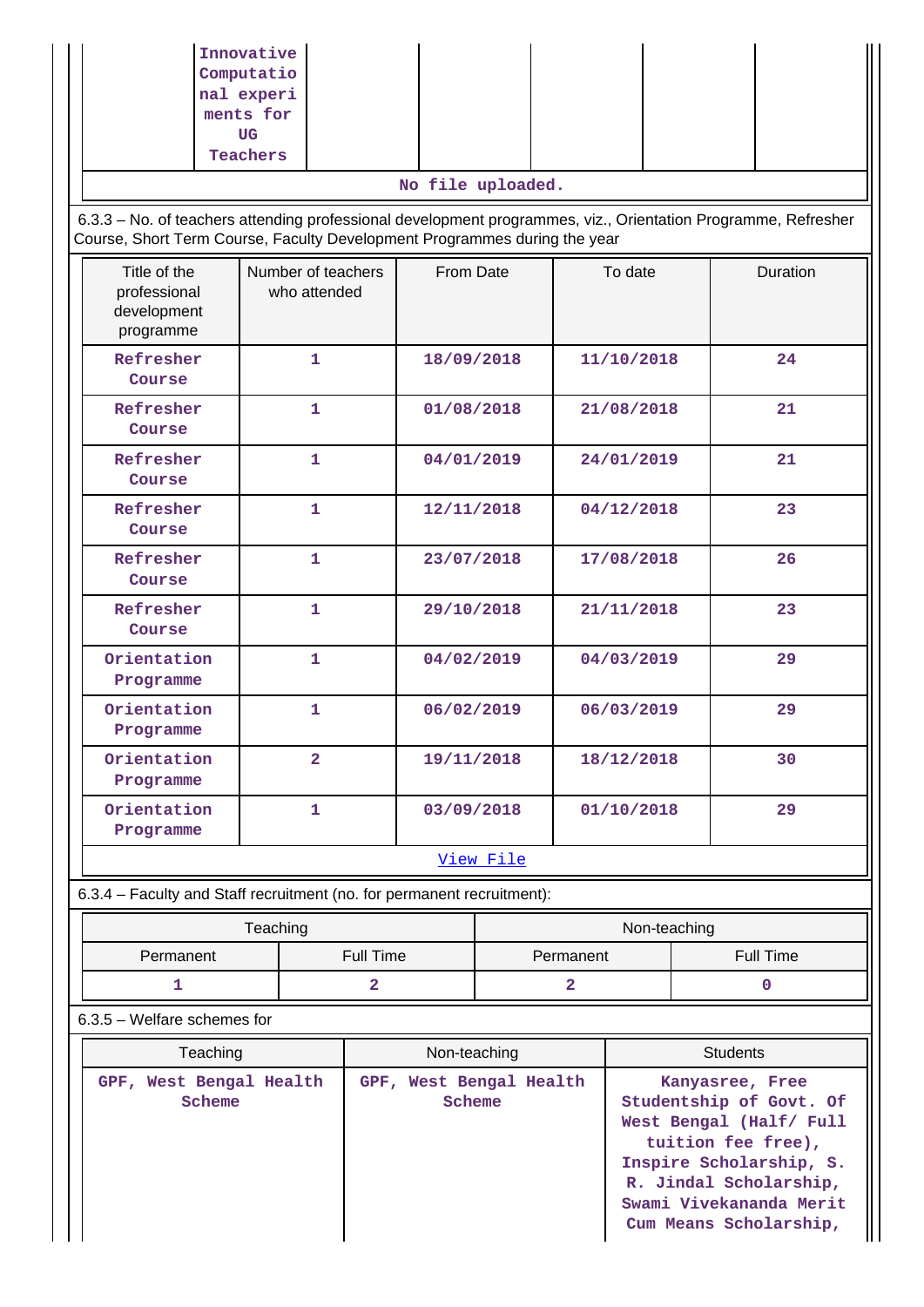|  | Indira Gandhi Single Girl |
|--|---------------------------|
|  | Child Scholarship,        |
|  | different departmental    |
|  | scholarships and          |
|  | fellowships etc. The      |
|  | College also has a        |
|  | Student Aid Fund          |
|  | (generated by both        |
|  | teachers and students)    |
|  | which provides Half       |
|  | tuition fee and exam fee  |
|  | to selected students.     |

#### **6.4 – Financial Management and Resource Mobilization**

6.4.1 – Institution conducts internal and external financial audits regularly (with in 100 words each)

 **Internal Audit Internal audit committee, a unit of the Teachers' Council, conducts audits of some non-government fund used for various purposes. First, it examines the financial expenditure of various committees (Students aid fund, Annual Fest, Annual Prize, Annual Sports, Canteen and Refreshments, etc.) of the Teachers Council. Secondly, it audits the postgraduate funds of all the PG Departments for every academic session. External Audit Financial audit of the College is done by the government agencies at regular intervals. Audit of committee-fund like NSS is also done in every financial year, by external agency. For more detail regarding audit see 6.5.6 below.**

 6.4.2 – Funds / Grants received from management, non-government bodies, individuals, philanthropies during the year(not covered in Criterion III)

| Name of the non government<br>funding agencies /individuals                                                                                                        | Funds/ Grnats received in Rs. | Purpose                                                                                                          |
|--------------------------------------------------------------------------------------------------------------------------------------------------------------------|-------------------------------|------------------------------------------------------------------------------------------------------------------|
| JyotsnamoyeeDey/<br>TarakSudha/ PapiaDutta<br>Roy/ Biplab Tirtha<br>Endowment Fund, Abha Bose<br>Memorial/ Aditi Nag<br>Chowdhury and several<br>other prize funds | 16420293                      | For salary of fulltime<br>fellows And Conducting<br>seminars, For giving<br>prizes, scholarships and<br>stipends |

[View File](https://assessmentonline.naac.gov.in/public/Postacc/Funds_or_Grants/7424_Funds_or_Grants_1603317022.xlsx)

6.4.3 – Total corpus fund generated

**0**

## **6.5 – Internal Quality Assurance System**

6.5.1 – Whether Academic and Administrative Audit (AAA) has been done?

| Audit Type     | External         |           | Internal |                |  |
|----------------|------------------|-----------|----------|----------------|--|
|                | Yes/No<br>Agency |           | Yes/No   | Authority      |  |
| Academic       | <b>No</b>        | <b>NA</b> | Yes      | College (IQAC) |  |
| Administrative | <b>No</b>        | <b>NA</b> | Yes      | College        |  |

6.5.2 – Activities and support from the Parent – Teacher Association (at least three)

 **• Although, no such association exists in Bethune College, teachers regularly meet with parents / guardians, particularly through parent-teacher's meetings, which are convened in regular intervals. • Academic and intellectual progress of the students remains the centre of discussion in these meetings. Opinions of both sides are exchanged thoroughly. Observation of guardians helps a lot to**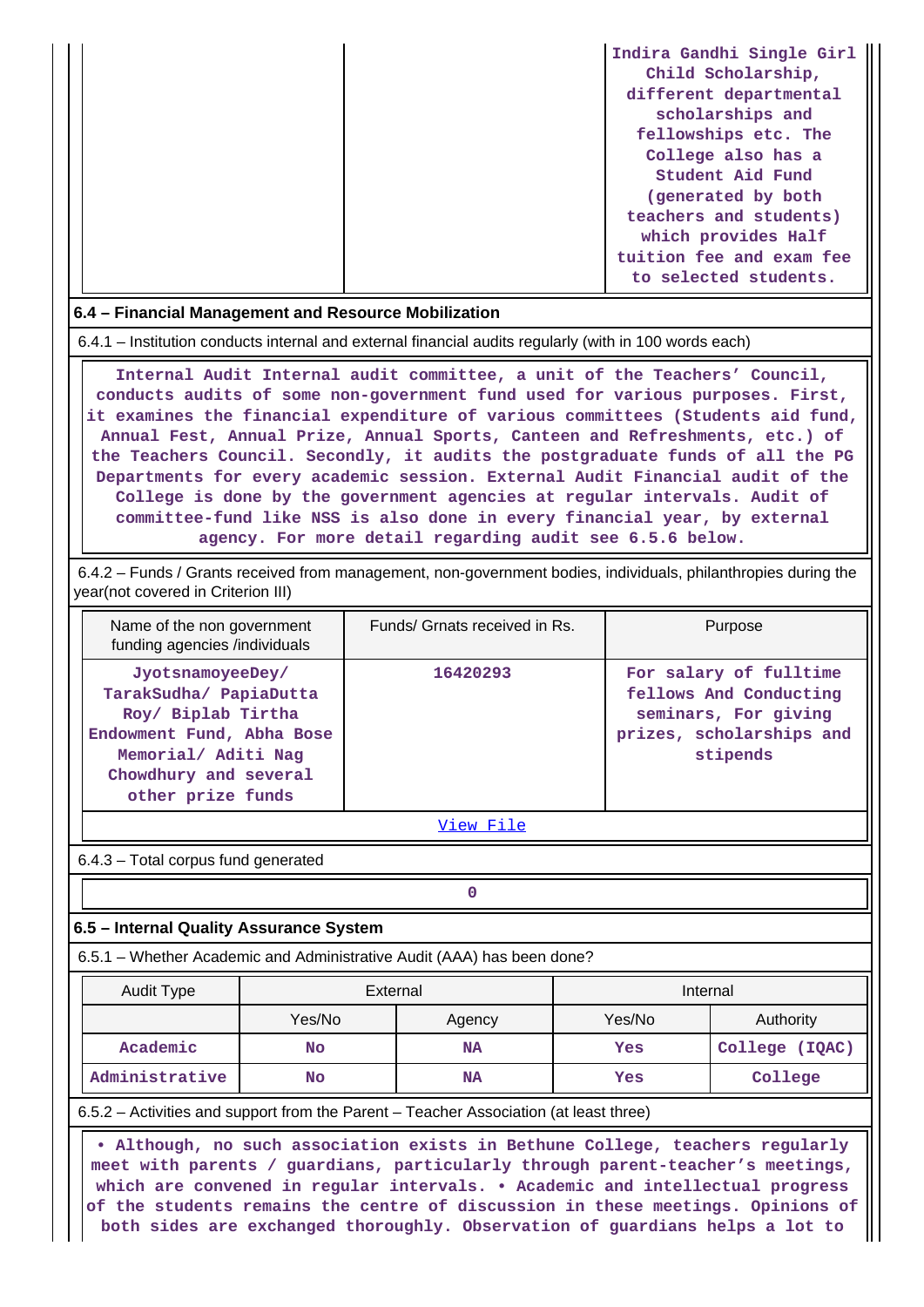**nurture students properly. • Parents' feedback on administrative and academic issue sis collected in written formats. Their opinion, assessment and suggestions significantly help to improve the academic functioning and campus environment of the college. • Enthusiastic presence of the guardians in the events like Annual Prize day makes these events livelier and more colourful.**

6.5.3 – Development programmes for support staff (at least three)

 **• Yoga workshop was organised on 21st June, 2019 to commemorate International Yoga Day in which support staff enthusiastically participated along with teachers. • Support staff is encouraged to go for computer literacy training programmes. Internet access is available to them during Office hours. • Non-Teaching Staff of the college are covered under medical insurance scheme of State Govt., namely West Bengal Health Scheme 2008. All staff also get free medical treatment at all Govt. Hospitals • During Annual Prize Ceremony Prizes and financial help in the form of Books/ notebooks etc are given to children of support staff as a token of encouragement and solidarity. • Non- teaching Staff members eagerly take part in different events of Annual Sports. Prizes are given away to winners.**

6.5.4 – Post Accreditation initiative(s) (mention at least three)

 **• Girls' hostel is a long-pending demand for Bethune college. NAAC Peer Team also recommended for that in 2015.The initiative our college took at that time to build a hostel for girl-students is now at the verge of completion. • Two new courses, namely Sociology and Food and Nutrition at undergraduate level will be introduced in near future in accordance with NAAC Peer Team's recommendations in 2015. The college has received necessary permission from the State Government and the University of Calcutta.**

6.5.5 – Internal Quality Assurance System Details

| a) Submission of Data for AISHE portal | Yes |  |
|----------------------------------------|-----|--|
| b) Participation in NIRF               | Yes |  |
| c)ISO certification                    | No  |  |
| d)NBA or any other quality audit       | No  |  |

6.5.6 – Number of Quality Initiatives undertaken during the year

| Year | Name of quality<br>Date of<br>initiative by IQAC<br>conducting IQAC |            | Duration From | Duration To | Number of<br>participants |  |
|------|---------------------------------------------------------------------|------------|---------------|-------------|---------------------------|--|
| 2018 | Meeting of<br>Internal<br>Quality<br><b>Assurance</b><br>Cell       | 07/08/2018 | 07/08/2018    | 07/08/2018  | 12                        |  |
| 2019 | Meeting of<br>Internal<br>Quality<br>Assurance<br>Cell              | 02/01/2019 | 02/01/2019    | 02/01/2019  | 6                         |  |
| 2019 | Meeting of<br>Internal<br>Quality<br>Assurance<br>Cell              | 06/03/2019 | 06/03/2019    | 06/03/2019  | 11                        |  |
| 2019 | Meeting of<br>Internal                                              | 09/04/2019 | 09/04/2019    | 09/04/2019  | 8                         |  |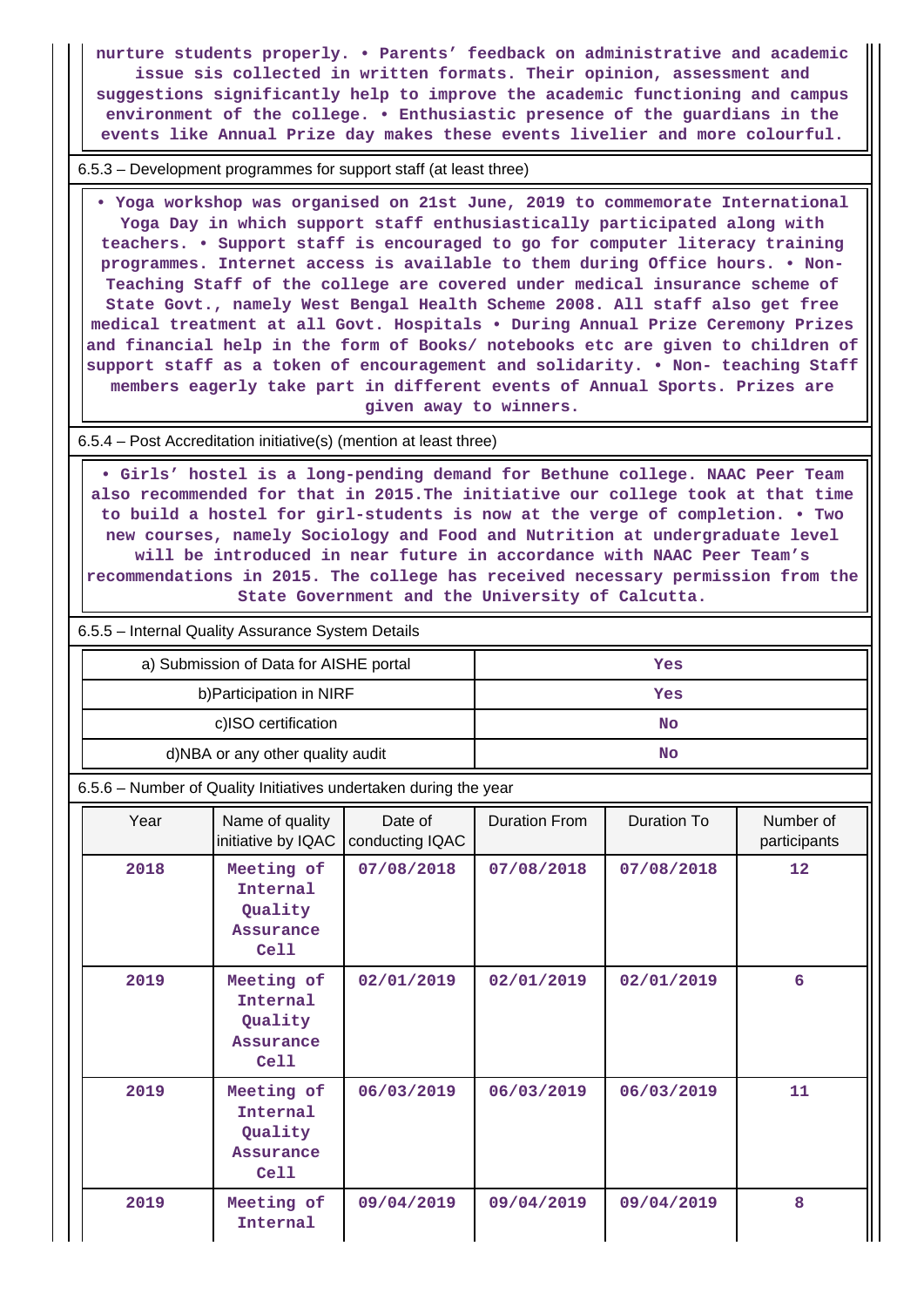|      | Quality<br>Assurance<br>Cell                                                                                                                                                                                                                                      |            |            |            |                |
|------|-------------------------------------------------------------------------------------------------------------------------------------------------------------------------------------------------------------------------------------------------------------------|------------|------------|------------|----------------|
| 2019 | Meeting of<br>Internal<br>Quality<br>Assurance<br>Cell                                                                                                                                                                                                            | 21/05/2019 | 21/05/2019 | 21/05/2019 | 7 <sup>1</sup> |
| 2018 | Orientation<br>Programme<br>for Freshers<br>at the<br>beginning of<br>Academic<br>Year                                                                                                                                                                            | 02/07/2018 | 02/07/2018 | 02/07/2019 | 450            |
| 2019 | Submission<br>of Instituti<br>onal data to<br><b>AISHE</b>                                                                                                                                                                                                        | 14/02/2019 | 14/02/2019 | 19/02/2019 | 5              |
| 2018 | Participatio<br>n in NIRF                                                                                                                                                                                                                                         | 04/12/2018 | 27/11/2018 | 04/12/2018 | 6              |
| 2018 | Observance<br>of "Sampriti<br>Saptaha" to<br>commemorate<br>the 125th<br>Anniversary<br>of Chicago<br>Address<br>delivered by<br>Swami<br>Vivekananda<br>in collabora<br>tion with<br>RKM Swami Vi<br>vekananda's<br>Ancestral<br>Home and<br>Cultural<br>Centre. | 11/09/2018 | 11/09/2018 | 17/09/2018 | 1100           |
| 2019 | One Day<br>National<br>Seminar<br>entitled<br>Mathematics<br>and<br>Applications<br>was<br>organised by<br>the<br>Department<br>of<br>Mathematics                                                                                                                 | 21/01/2019 | 21/01/2019 | 21/01/2019 | 220            |
|      |                                                                                                                                                                                                                                                                   |            | View File  |            |                |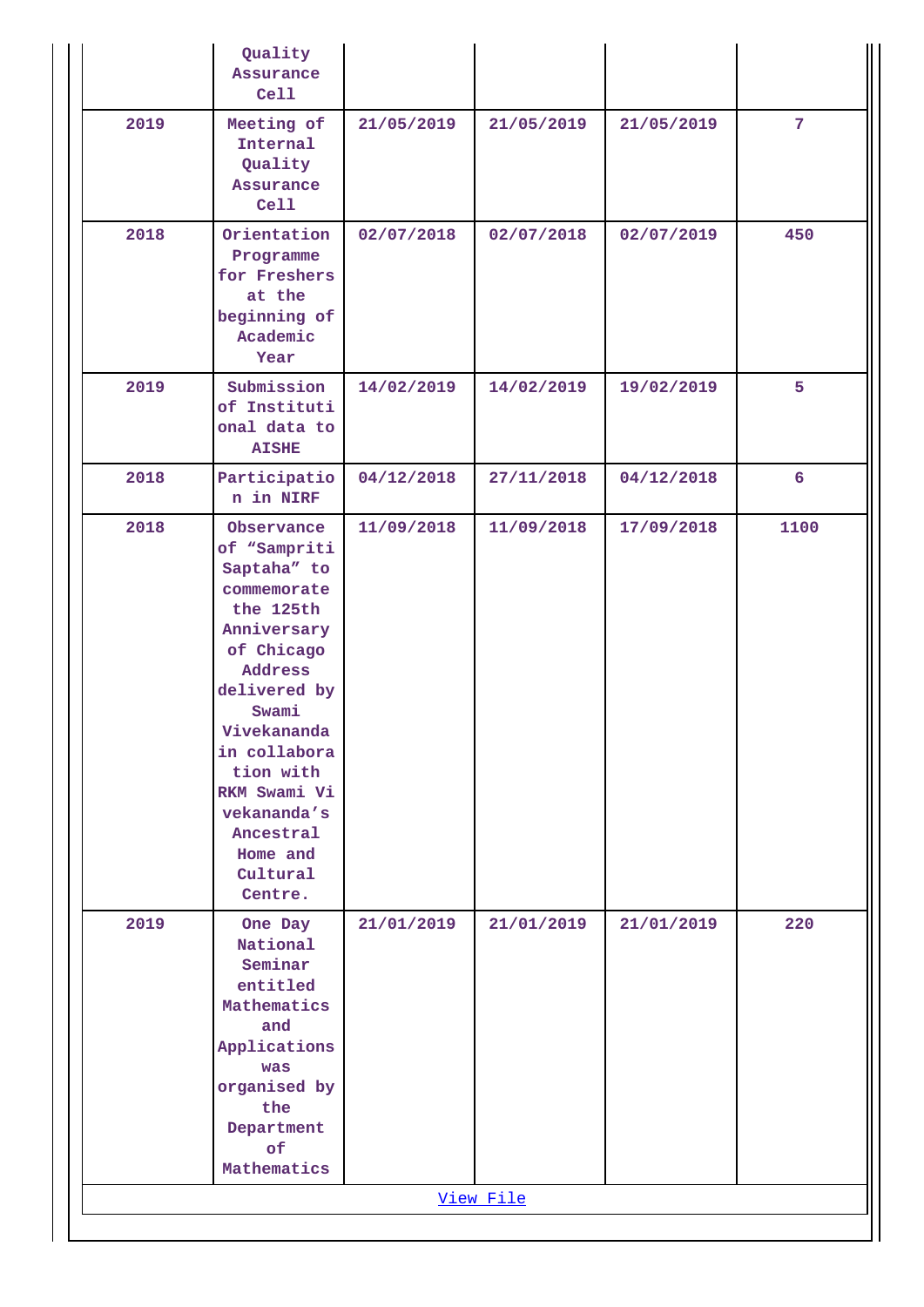## **CRITERION VII – INSTITUTIONAL VALUES AND BEST PRACTICES**

## **7.1 – Institutional Values and Social Responsibilities**

 7.1.1 – Gender Equity (Number of gender equity promotion programmes organized by the institution during the year)

| Title of the<br>programme                                                                                                                                                                                      | Period from<br>Period To |            | Number of Participants |             |  |
|----------------------------------------------------------------------------------------------------------------------------------------------------------------------------------------------------------------|--------------------------|------------|------------------------|-------------|--|
|                                                                                                                                                                                                                |                          |            | Female                 | Male        |  |
| An awareness<br>Programme on<br>Crime against<br>human and Anti-<br>human<br>trafficking                                                                                                                       | 16/02/2019               | 16/02/2019 | 243                    | 9           |  |
| The NSS<br>volunteers and<br>members visited<br>the nearby<br>Swikriti Sangha<br>Club, Goabagan<br>slum to<br>sensitize the<br>slum dwellers<br>regarding<br>Domestic<br>Violence and<br>Sexual<br>Harassment. | 29/03/2019               | 29/03/2019 | 12                     | 3           |  |
| The syllabus<br>covers topics<br>like feminist<br>thoughts,<br>patriarchy,<br>foeticide,<br>infanticide,<br>rape, dowry,<br>indecent<br>representation<br>of Women in<br>Media etc. to<br>name some.           | 02/07/2018               | 30/06/2019 | 75                     | $\mathbf 0$ |  |
| Stree Vimarsh:<br>Dasha aur Disha                                                                                                                                                                              | 18/04/2019               | 18/04/2019 | 38                     | 1           |  |
| Dr. Abinash<br>Chandra Ray,<br>eminent<br>Gynaecologist<br>and social<br>activist in<br>Kolkata spoke<br>on Public<br>awareness on<br>women's health.                                                          | 01/10/2018               | 01/10/2018 | 118                    | 7           |  |
| 7.1.2 - Environmental Consciousness and Sustainability/Alternate Energy initiatives such as:                                                                                                                   |                          |            |                        |             |  |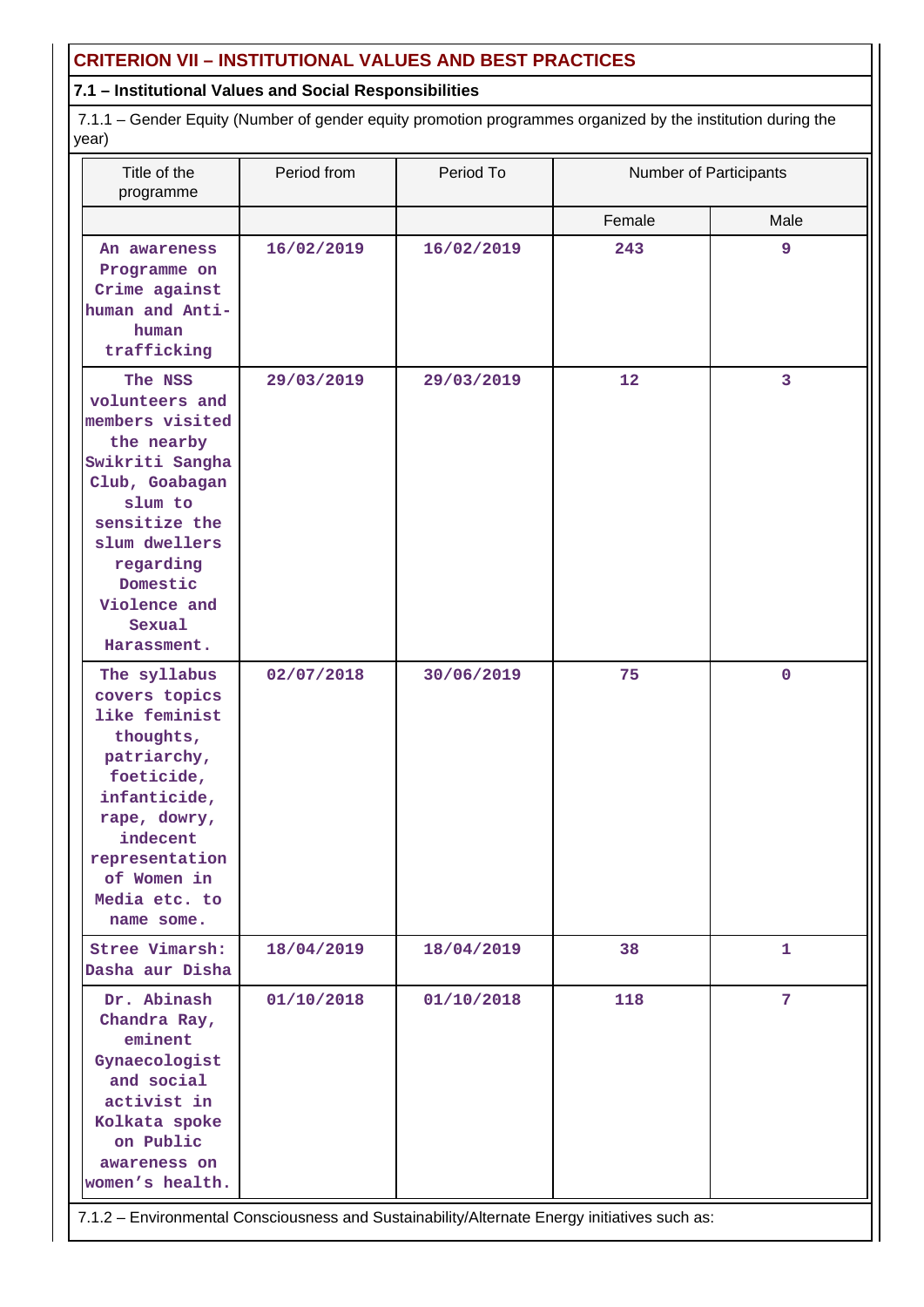Percentage of power requirement of the University met by the renewable energy sources

**(a) Afforestation programme was held on the occasion of Bethune Day and Bonomohatsav on 11.08.2018 with about 270 participants. (b) An exhibition was held on the occasion of Bethune Day and Independence Day over a span of seven days from 12.08.18-19.08.18. Students of different clubs organised the exhibition on the theme 'Water: Creation, Crises and Conservation' (18 teachers and 45 students participated). (c) To invigorate, environmental consciousness, Tree plantation on done on 29.08.2018 in Bethune College Campus, by the NSS volunteers and members of NSS Unit (4 teachers and 10 students participated). (d) As a measure of vector control management program, the NSS volunteers of Bethune College visited different Departments to sprinkle bleaching powder on 25.09.2018 (4 teachers and 8 students participated). (e) In a similar attempt, campus cleaning activity was done on 27.09.2018 by the NSS volunteers, members of the NSS sub-committee, teachers, students and staff of Bethune College (3 teachers and 14 students participated). (f) A Dengue and Chikungunya awareness programme was held on 28.09.2018 by the NSS Unit of Bethune College Kolkata at 1.00 pm at Centenary Hall. Dr. Sumi Mukhopadhyay, Research Scientist, Department of Laboratory Medicine, Calcutta School of Tropical Medicine, Kolkata spoke on 'Dengue Chikungunya and its vector in Rural and Urban surroundings' (11 teachers and 74 students participated). (g) An awareness programme on Environmental issues was organized by the NSS Unit of Bethune College Kolkata on 25.03.2019 at Centenary Hall. Dr. Kalyan Rudra, Chairman,West Bengal Pollution Control Board spoke on above topic (15 teachers and 74 students participated). (h) A detail documentation of biodiversity in the College campus and attempt to conserve the same is done on a regular basis. (i) In an attempt to conserve the surrounding nature, the NSS volunteers and members participated for maintaining garden in College premises on 20.12.2018 and 21.12.2018 (3 teachers and 10 students participated). (j) The NSS volunteers escorted by teachers went to the adopted slum at Swikriti Sangha Club, Goabagan, Kolkata on 28.03.2019 and they shared the Knowledge with the slum dwellers regarding Dengue and its prevention (2 teachers and 6 students participated). (k) Harmful chemicals and hazardous waste used in the departments of chemistry, zoology and botany are carefully handled and not allowed to mix with the general waste of College. (l) Out of use electronic items are stored safely since this College does not dispose of its electronic wastes without the permission of the Government (m) A seminar on environmental awareness was organized by Ethics value education committee. Tagore's concept**

|  |  |  |  |  |  |  |  |  |  |  | of environment and nature was the topic of Dr. Kumkum Chattopadhyay's lecture. |  |
|--|--|--|--|--|--|--|--|--|--|--|--------------------------------------------------------------------------------|--|
|--|--|--|--|--|--|--|--|--|--|--|--------------------------------------------------------------------------------|--|

|  |  |  |  |  | 7.1.3 - Differently abled (Divyangjan) friendliness |
|--|--|--|--|--|-----------------------------------------------------|
|--|--|--|--|--|-----------------------------------------------------|

| Item facilities                       | Yes/No     | Number of beneficiaries |
|---------------------------------------|------------|-------------------------|
| Physical facilities                   | <b>Yes</b> |                         |
| Provision for lift                    | Yes        |                         |
| Ramp/Rails                            | Yes        |                         |
| <b>Braille</b><br>Software/facilities | Yes        |                         |
| Scribes for examination               | Yes        |                         |

#### 7.1.4 – Inclusion and Situatedness

| Year | Number of<br>initiatives to<br>address                  | Number of<br>initiatives<br>taken to | Date | <b>Duration</b> | Name of<br>initiative | <b>Issues</b><br>addressed | Number of<br>participating<br>students |
|------|---------------------------------------------------------|--------------------------------------|------|-----------------|-----------------------|----------------------------|----------------------------------------|
|      | locational<br>advantages<br>and disadva   contribute to | engage with<br>and                   |      |                 |                       |                            | and staff                              |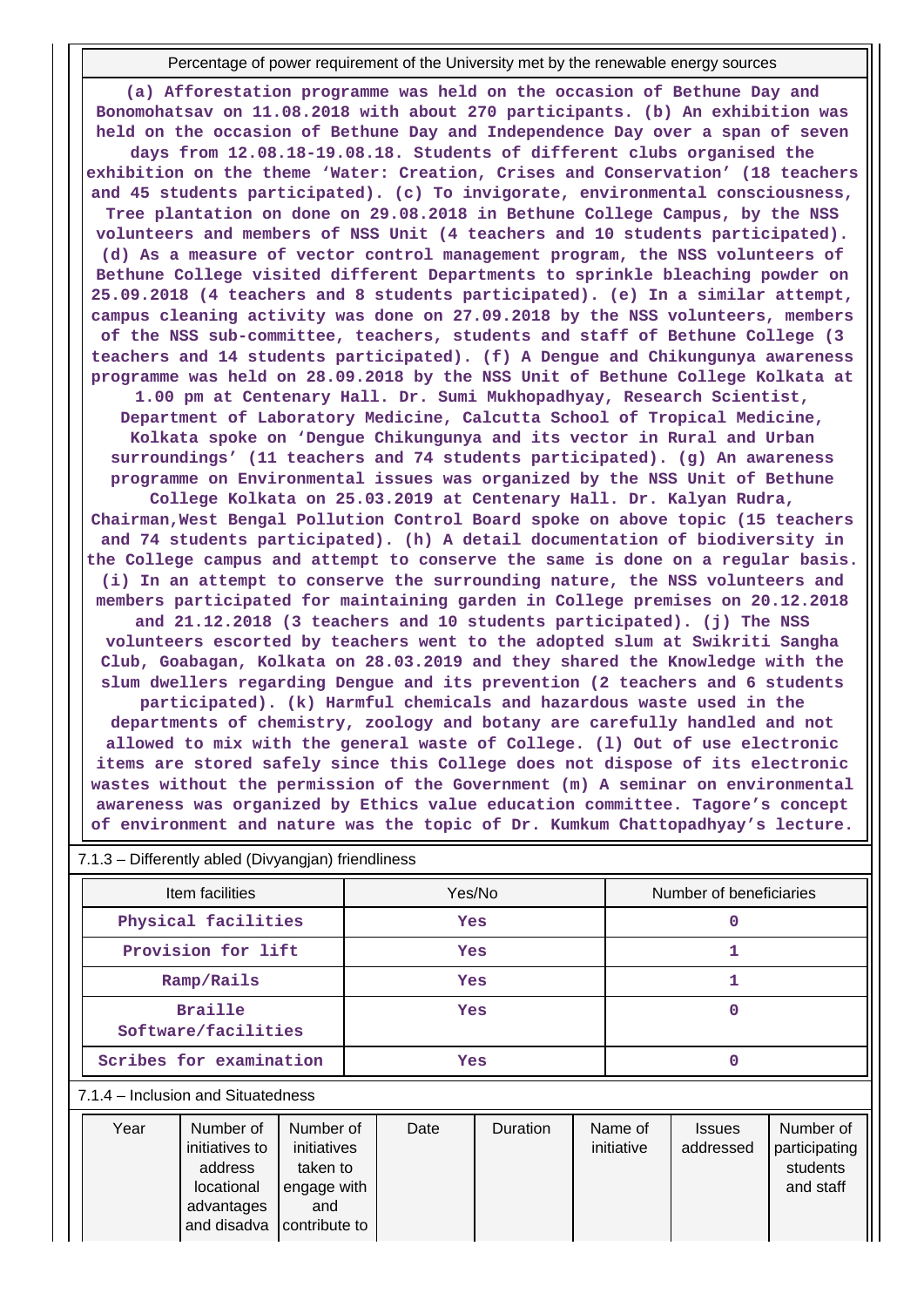|      | ntages       | local<br>community |                |              |                                                                                                                                                                                                                                                   |                                                 |     |
|------|--------------|--------------------|----------------|--------------|---------------------------------------------------------------------------------------------------------------------------------------------------------------------------------------------------------------------------------------------------|-------------------------------------------------|-----|
| 2018 | $\pmb{0}$    | $\mathbf{1}$       | 01/10/201<br>8 | $\mathbf{1}$ | <b>NSS</b><br>Activity:<br>Public<br>awareness<br>programme<br>where Dr.<br>Abinash<br>Chandra<br>Ray,<br>eminent G<br>ynaecolog<br>ist and<br>social<br>activist<br>in<br>Kolkata<br>spoke on<br>Public<br>awareness<br>on<br>women's<br>health. | Public<br>awareness<br>on Women<br>Health       | 225 |
| 2018 | $\mathbf{1}$ | $\mathbf{1}$       | 13/12/201<br>8 | $\mathbf{1}$ | <b>NSS</b><br>Activity: t and con<br>Distribut<br>ion of<br>old<br>clothes<br>among the<br>footpath<br>dwellers<br>and Slum<br>dwellers<br>at<br>Ramdulal<br>Street<br>area                                                                       | Engagemen<br>tribution<br>to local<br>community | 19  |
| 2018 | $\mathbf{1}$ | $\mathbf{1}$       | 20/12/201<br>8 | $\mathbf{1}$ | NSS volun Awareness<br>teers and programme<br>members p<br>articipat<br>ed in<br>slum<br>visit at<br>Goabagan<br>and made<br>aware<br>slum<br>dwellers<br>on<br>different<br>diseases<br>on                                                       |                                                 | 10  |
| 2019 | $\mathbf{1}$ | $\mathbf{1}$       | 25/03/201<br>9 | $\mathbf{1}$ | <b>NSS</b><br>Special                                                                                                                                                                                                                             | Engagemen<br>t with                             | 47  |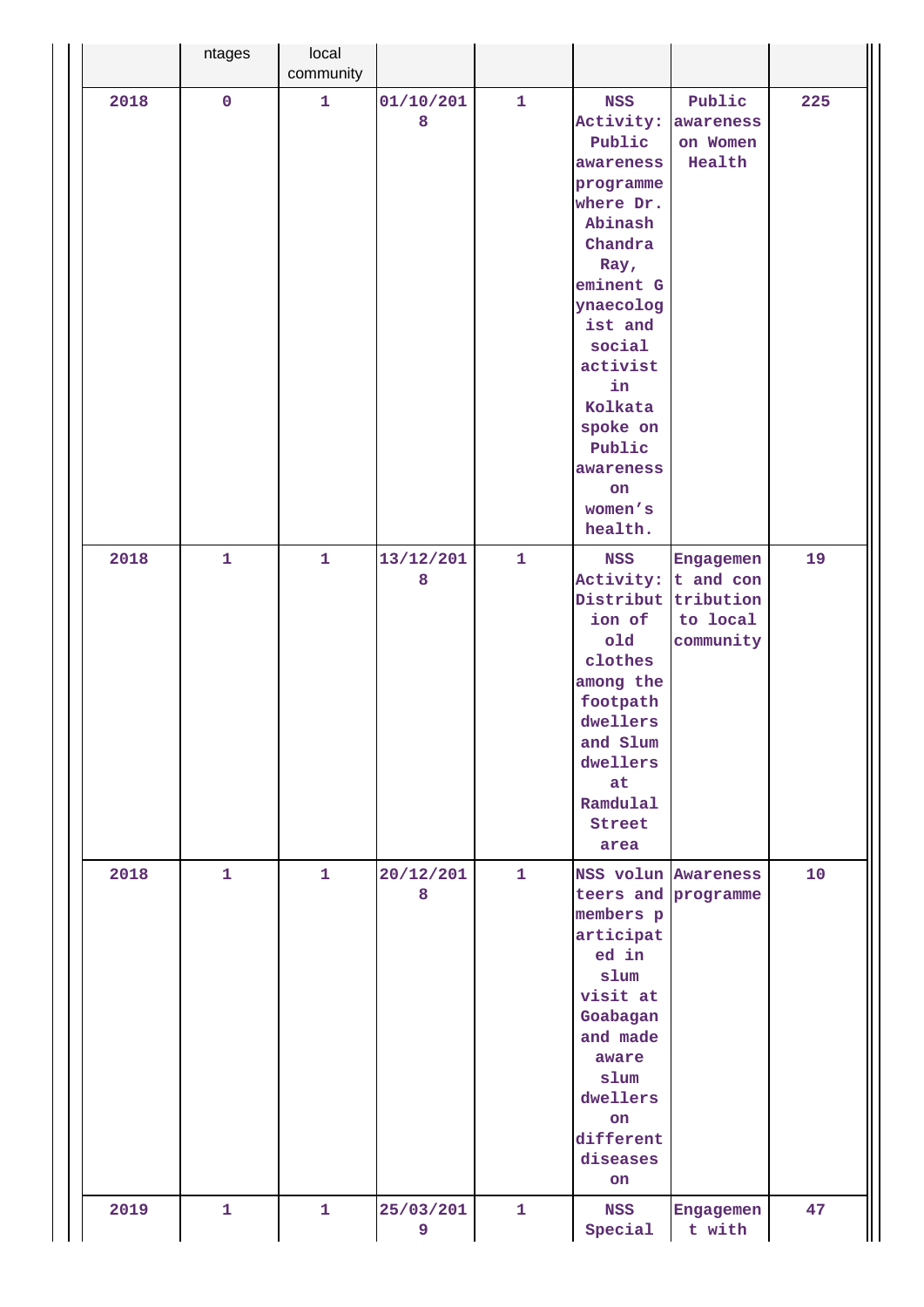|      |              |              |                |              | Camp: The<br>NSS volun community<br>teers<br>escorted<br>by<br>teachers<br>and<br>Ongikar<br>members<br>went to<br>the<br>adopted<br>slum area<br>at<br>Swikriti<br>Sangha<br>Club,<br>Goabagan,<br>Kolkata.                                                                                               | local                                                                                              |    |
|------|--------------|--------------|----------------|--------------|------------------------------------------------------------------------------------------------------------------------------------------------------------------------------------------------------------------------------------------------------------------------------------------------------------|----------------------------------------------------------------------------------------------------|----|
| 2019 | $\mathbf{1}$ | $\mathbf{1}$ | 26/03/201<br>9 | $\mathbf{1}$ | <b>NSS</b><br>Special<br>Camp: The<br>NSS volun<br>teers<br>escorted<br>by<br>teachers<br>went to<br>the<br>adopted<br>slum at<br>Swikriti<br>Sangha<br>Club,<br>Goabagan,<br>Kolkata<br>and they<br>shared<br>the<br>Knowledge<br>of enviro<br>nmental c<br>onsciousn<br>ess with<br>the slum<br>dwellers | Awareness<br>programme                                                                             | 8  |
| 2019 | $\mathbf{1}$ | $\mathbf{1}$ | 27/03/201<br>9 | $\mathbf{1}$ | <b>NSS</b><br>Special<br>Camp                                                                                                                                                                                                                                                                              | Engagemen<br>t and con<br>tribution<br>to local<br>community<br>and Sensi<br>tization<br>programme | 25 |
| 2019 | $\mathbf{1}$ | $\mathbf{1}$ | 28/03/201<br>9 | $\mathbf{1}$ | <b>NSS</b><br>Special<br>Camp: The programme                                                                                                                                                                                                                                                               | Sensitiza<br>tion                                                                                  | 8  |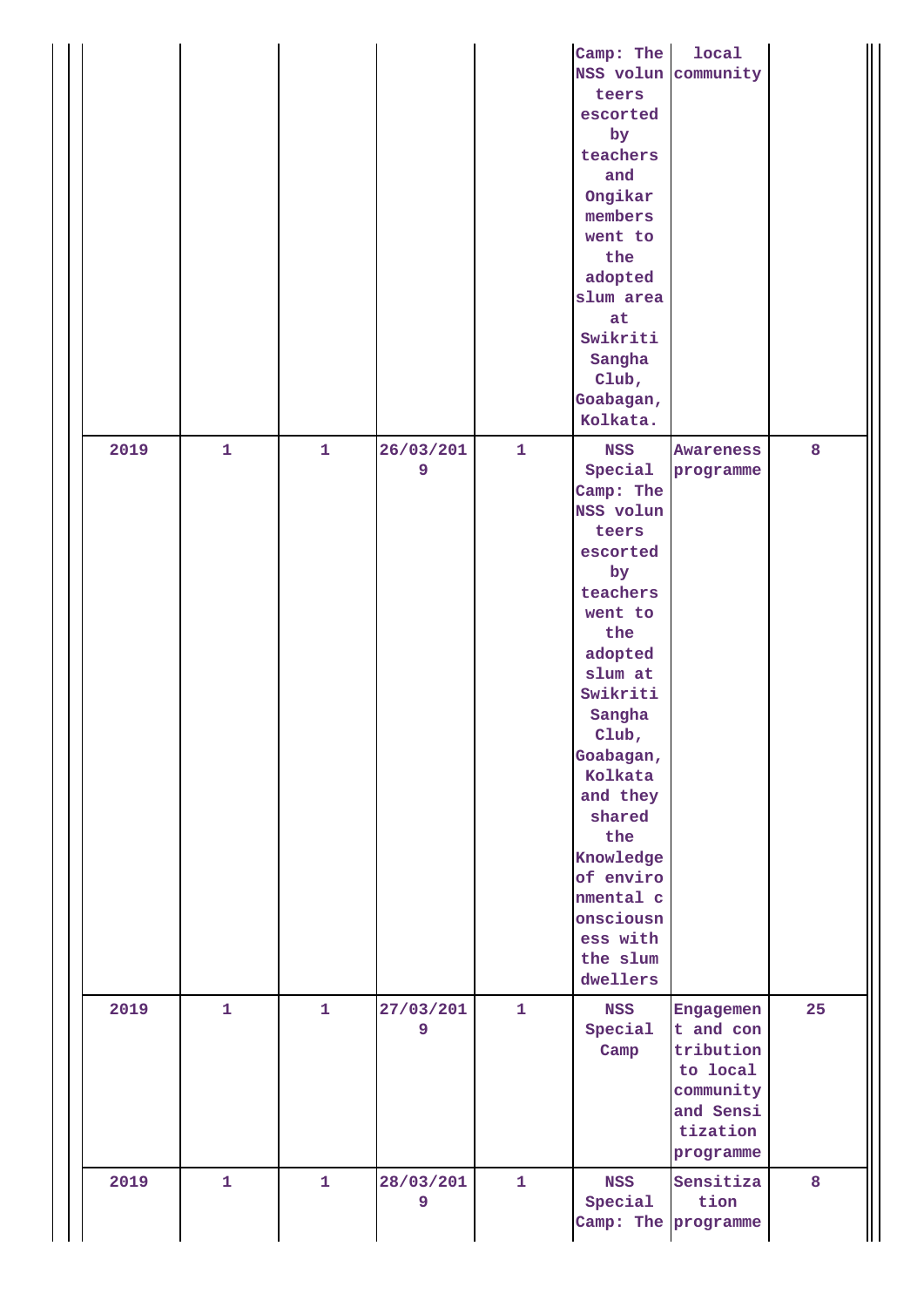|                           |                         |              |                                                                                                   |              | NSS volun  |                          |    |
|---------------------------|-------------------------|--------------|---------------------------------------------------------------------------------------------------|--------------|------------|--------------------------|----|
|                           |                         |              |                                                                                                   |              | teers      |                          |    |
|                           |                         |              |                                                                                                   |              | escorted   |                          |    |
|                           |                         |              |                                                                                                   |              | by         |                          |    |
|                           |                         |              |                                                                                                   |              | teachers   |                          |    |
|                           |                         |              |                                                                                                   |              | went to    |                          |    |
|                           |                         |              |                                                                                                   |              | the        |                          |    |
|                           |                         |              |                                                                                                   |              | adopted    |                          |    |
|                           |                         |              |                                                                                                   |              | slum at    |                          |    |
|                           |                         |              |                                                                                                   |              | Swikriti   |                          |    |
|                           |                         |              |                                                                                                   |              | Sangha     |                          |    |
|                           |                         |              |                                                                                                   |              |            |                          |    |
|                           |                         |              |                                                                                                   |              | Club,      |                          |    |
|                           |                         |              |                                                                                                   |              | Goabagan,  |                          |    |
|                           |                         |              |                                                                                                   |              | Kolkata    |                          |    |
|                           |                         |              |                                                                                                   |              | and they   |                          |    |
|                           |                         |              |                                                                                                   |              | shared     |                          |    |
|                           |                         |              |                                                                                                   |              | the        |                          |    |
|                           |                         |              |                                                                                                   |              | Knowledge  |                          |    |
|                           |                         |              |                                                                                                   |              | with the   |                          |    |
|                           |                         |              |                                                                                                   |              | slum       |                          |    |
|                           |                         |              |                                                                                                   |              | dwellers   |                          |    |
|                           |                         |              |                                                                                                   |              | regarding  |                          |    |
|                           |                         |              |                                                                                                   |              | Dengue     |                          |    |
|                           |                         |              |                                                                                                   |              | and its p  |                          |    |
|                           |                         |              |                                                                                                   |              | revention  |                          |    |
|                           |                         |              |                                                                                                   |              |            |                          |    |
|                           |                         |              |                                                                                                   |              |            |                          |    |
| 2019                      | $\mathbf{1}$            | $\mathbf{1}$ | 29/03/201                                                                                         | $\mathbf{1}$ | <b>NSS</b> | Sensitiza                | 15 |
|                           |                         |              | 9                                                                                                 |              | Special    | tion                     |    |
|                           |                         |              |                                                                                                   |              |            | Camp: The programme      |    |
|                           |                         |              |                                                                                                   |              | volunteer  |                          |    |
|                           |                         |              |                                                                                                   |              | s visited  |                          |    |
|                           |                         |              |                                                                                                   |              | the slum   |                          |    |
|                           |                         |              |                                                                                                   |              | to         |                          |    |
|                           |                         |              |                                                                                                   |              | sensitize  |                          |    |
|                           |                         |              |                                                                                                   |              | the slum   |                          |    |
|                           |                         |              |                                                                                                   |              | dwellers   |                          |    |
|                           |                         |              |                                                                                                   |              | regarding  |                          |    |
|                           |                         |              |                                                                                                   |              | Domestic   |                          |    |
|                           |                         |              |                                                                                                   |              | Violence   |                          |    |
|                           |                         |              |                                                                                                   |              | and        |                          |    |
|                           |                         |              |                                                                                                   |              | Sexual Ha  |                          |    |
|                           |                         |              |                                                                                                   |              | rassment.  |                          |    |
|                           |                         |              |                                                                                                   |              |            |                          |    |
| 2019                      | $\mathbf{1}$            | $\mathbf{1}$ | 30/03/201                                                                                         | $\mathbf{1}$ | <b>NSS</b> | Engagemen                | 28 |
|                           |                         |              | 9                                                                                                 |              | Special    | t with                   |    |
|                           |                         |              |                                                                                                   |              | Camp       | local com                |    |
|                           |                         |              |                                                                                                   |              |            | munity: R                |    |
|                           |                         |              |                                                                                                   |              |            | ecreation                |    |
|                           |                         |              |                                                                                                   |              |            | a <sub>1</sub>           |    |
|                           |                         |              |                                                                                                   |              |            | programme                |    |
|                           |                         |              |                                                                                                   | View File    |            |                          |    |
|                           |                         |              | 7.1.5 - Human Values and Professional Ethics Code of conduct (handbooks) for various stakeholders |              |            |                          |    |
|                           | <b>Title</b>            |              | Date of publication                                                                               |              |            | Follow up(max 100 words) |    |
| Prospectus of the College |                         |              | 02/07/2018                                                                                        |              |            | Follow up actions are    |    |
| which contains: (a)       |                         |              |                                                                                                   |              |            | taken on the basis of    |    |
|                           | General Code of Conduct |              |                                                                                                   |              |            | particular instances of  |    |
|                           |                         |              |                                                                                                   |              |            |                          |    |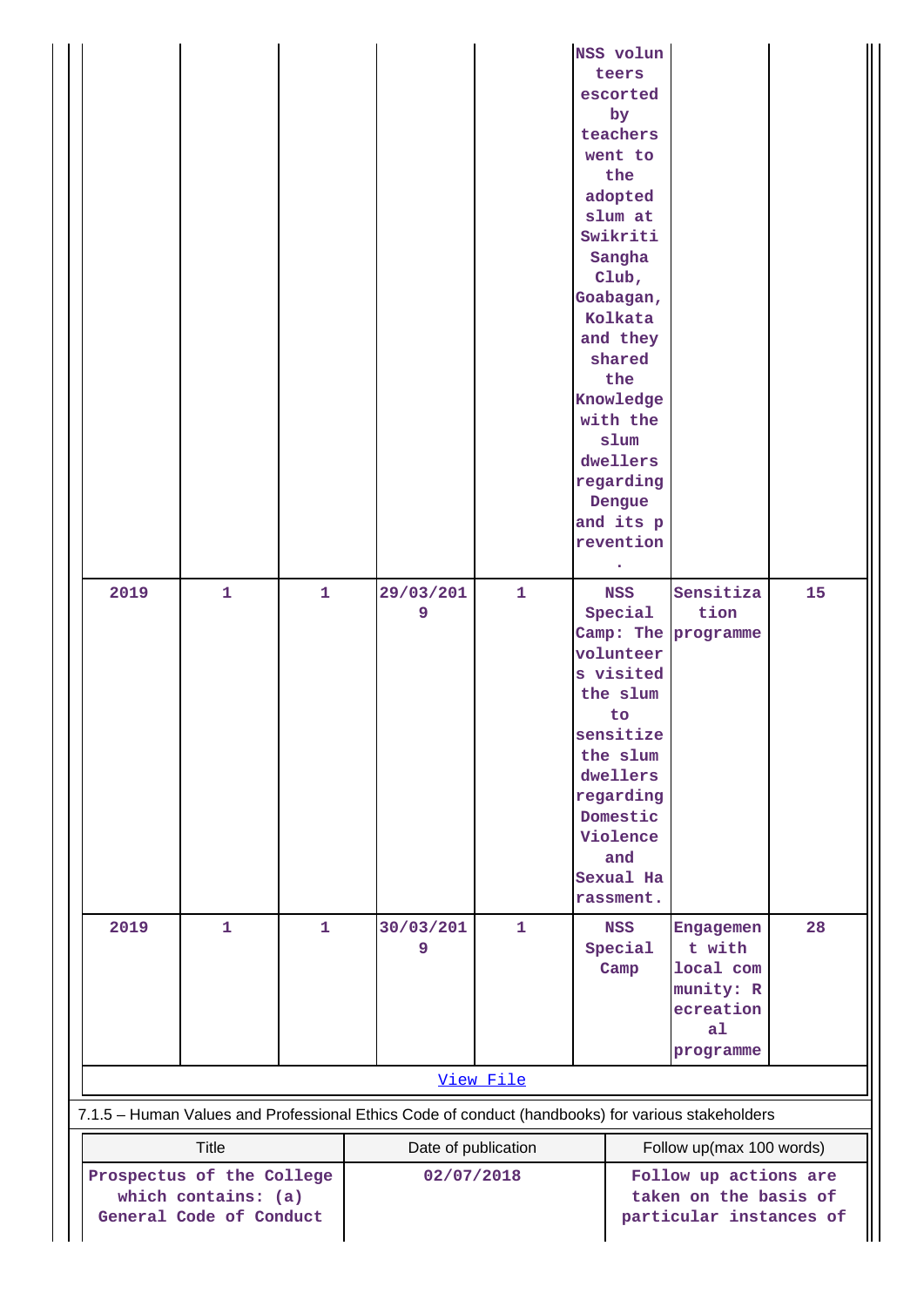**for Students within College premises (b) Admission Rules for UG and PG courses and (C) Library Rules.**

| 7.1.6 - Activities conducted for promotion of universal Values and Ethics                                                                                                                                                                  |                      |                    |                        |
|--------------------------------------------------------------------------------------------------------------------------------------------------------------------------------------------------------------------------------------------|----------------------|--------------------|------------------------|
| Activity                                                                                                                                                                                                                                   | <b>Duration From</b> | <b>Duration To</b> | Number of participants |
| One-year<br>Certificate Course<br>in Ethics and Value<br>Education for first<br>year students- 3<br>lectures                                                                                                                               | 29/09/2018           | 27/03/2019         | 349                    |
| Bethune Day and<br>Banomahotsav<br>celebration- Tree<br>Plantation                                                                                                                                                                         | 11/08/2018           | 11/08/2018         | 270                    |
| Observance of<br>Independence Day                                                                                                                                                                                                          | 15/08/2018           | 15/08/2018         | 258                    |
| Raksha Bandhan<br>celebration                                                                                                                                                                                                              | 15/08/2018           | 15/08/2018         | 258                    |
| NSS orientation<br>programme                                                                                                                                                                                                               | 18/08/2018           | 18/08/2018         | 39                     |
| Teachers' Day<br>celebration                                                                                                                                                                                                               | 05/09/2018           | 05/09/2018         | 690                    |
| Observance of<br>"Sampriti Saptaha"<br>to commemorate the<br>125th Anniversary<br>of Chicago Address<br>delivered by Swami<br>Vivekananda in<br>collaboration with<br>RKM Swami<br>Vivekananda's<br>Ancestral Home and<br>Cultural Centre. | 11/09/2018           | 17/09/2018         | 1100                   |
| University<br>foundation Day<br>Programme in<br>Bethune College,<br>Kolkata on<br>24.01.2019.                                                                                                                                              | 24/01/2019           | 24/01/2019         | 11                     |
| Republic Day<br>Celebration                                                                                                                                                                                                                | 26/01/2019           | 26/01/2019         | 199                    |
| International<br>Mother Language Day<br>celebration                                                                                                                                                                                        | 21/02/2019           | 21/02/2019         | 150                    |

7.1.7 – Initiatives taken by the institution to make the campus eco-friendly (at least five)

**(a) An exhibition was held on the occasion of Bethune Day and Independence Day**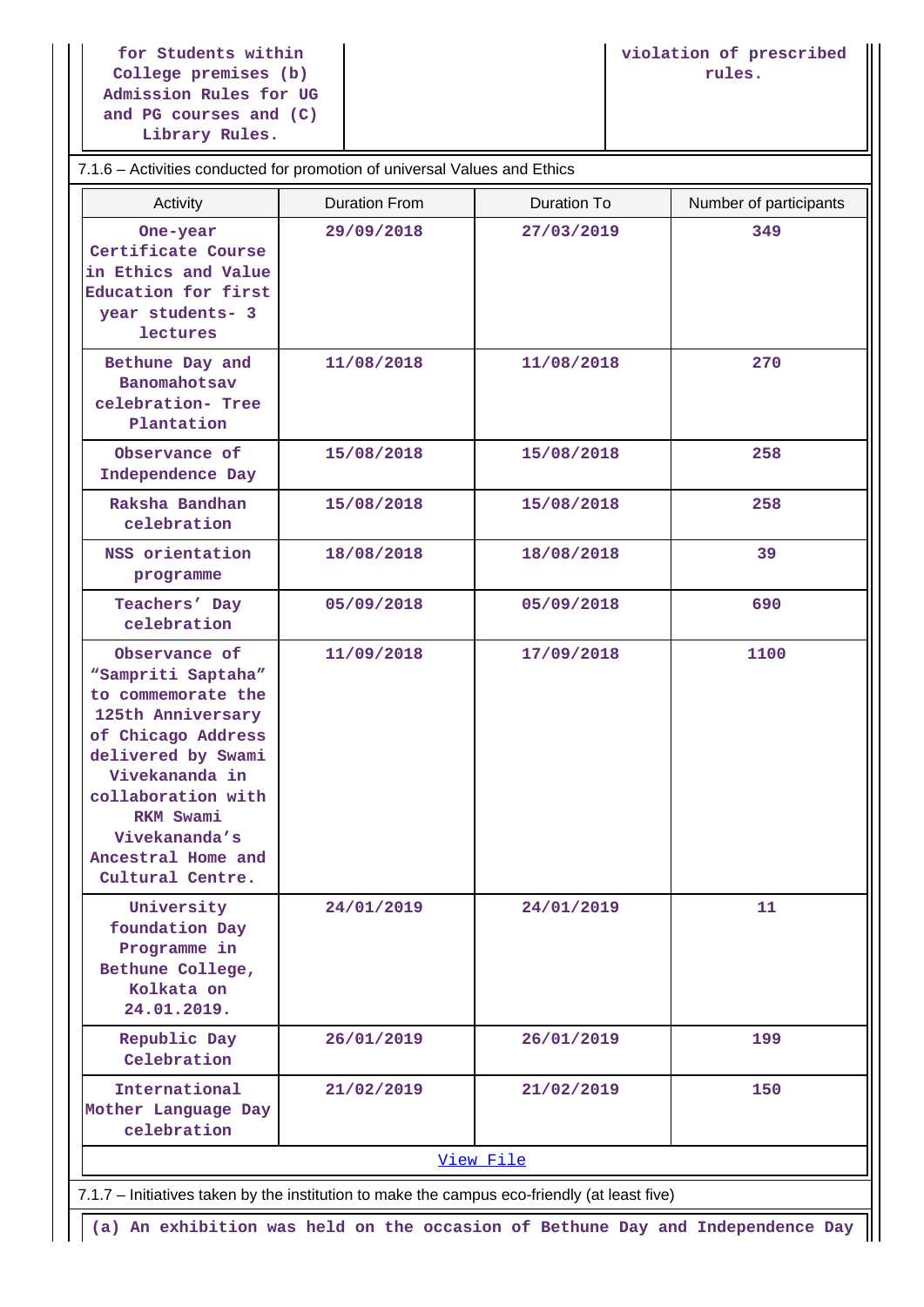**over a span of seven days from 12.08.18-19.08.18. Students of different clubs organised the exhibition on the theme 'Water: Creation, Crises and Conservation' (18 teachers and 45 students participated). (b) Plantation-Saplings are planted in the campus during Banamahotsav. A medicinal garden is maintained by the Department of Botany. (c) Afforestation programme was held on the occasion of Bethune Day and Banamohatsav on 11.08.2018 with about 270 participants. (d) Documentation and necessary conservation of biodiversity in the College campus. (e) Care is taken to ensure that hazardous waste of Chemistry Department do not mix with the general waste of College. (f) This College does not dispose of its electronic wastes without the permission of the Government out of use electronic items are stored safely. (g) A number of environmental awareness seminars were organized by NSS unit. (h) Initiatives are taken for a plastic free college campus and segregation of wastes. Separate coloured tubs are maintained for this purpose. (i) Efforts for Carbon neutrality : The greenery in the College campus effectively neutralizes the harmful carbon dioxide. Utmost care is taken to maintain the lush green environment**

#### **7.2 – Best Practices**

#### 7.2.1 – Describe at least two institutional best practices

 **Best Practice- 1: Organising Seminars on luminaries of the Bengal Renaissance: In Bethune College, instructive Seminars are regularly held to commemorate the birth centenary and sesquicentennial birth anniversary of luminaries, many of them being leading figures of the Bengal Renaissance. On certain occasions exhibitions are arranged in order to give the students a feel of the time and familiarise them with the lives of these great personalities. Seminars, invited lectures and cultural programmes and inter college competitions are also organised to pay tribute to the world-renowned personalities. Commemorative volumes are published and often an issue of the Annual College magazine is dedicated to these luminaries. These lectures, seminars, exhibitions and commemorative volumes give the students the required exposure –over and above classroom study – to a range of issues which have both direct reference to current social, political and ideological questions and remind them of their invaluable heritage. This year Bethune College acted as the nodal college for the Kolkata in celebration of the Sampriti Saptaha, an initiative of the Govt. of West Bengal, commemorating the 125th anniversary of Chicago speech delivered**

**by Swami Vivekananda. A week-long program was organized from 11.09.2018-17.09.2018 in collaboration with RKM Swami Vivekananda's Ancestral Home and Cultural Centre where more than 25 colleges took part. Various theme based activities like essay writing competition, elocution competition, poster painting competition, seminar, workshop and quiz competition were conducted. There were more than 1100 participants. 2) Best Practice- 2: Conservation and documentation of wild bio-diversity in the college campus and establishment of medicinal plant garden within the college campus : Conservation of wild, ornamental, rare and endangered species. This helps in inculcating the interest, awareness and responsibility towards our environment and its protection for sustainable development and also to maintain greenery in our campus. The wild flora and fauna in the College campus and its surroundings have already been documented as a first step towards its conservation. Some plants already existed in the College campus and some more have been planted. Establishment of medicinal plant garden to popularise the values of medicinal plants for primary healthcare. Some important medicinal herbs are planted and maintained in flower pots. An attempt has also been made to utilise tissue**

**culture methods to develop some over exploited medicinal plants (like Bacopamonnieri, common name Brahmi) which would protect these from getting depleted due to continuous extraction of active principles from such plants. It has been possible to document more than 30 plants, some of which are roosting**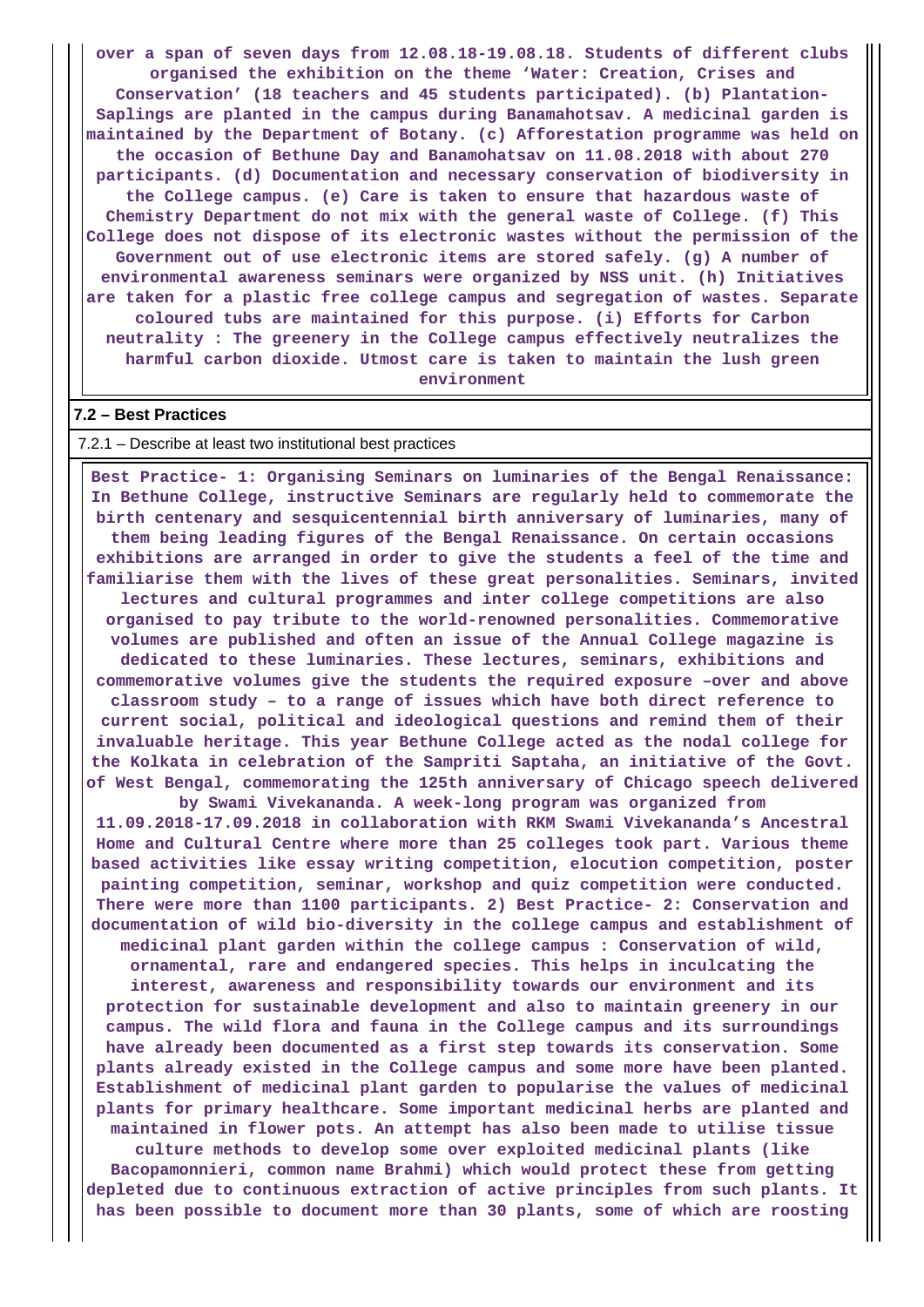Upload details of two best practices successfully implemented by the institution as per NAAC format in your institution website, provide the link

[http://www.bethunecollege.ac.in/BethuneCollege/BethuneCollege.htm#Institutional](http://www.bethunecollege.ac.in/BethuneCollege/BethuneCollege.htm#InstitutionalDistinctiveness) [Distinctiveness](http://www.bethunecollege.ac.in/BethuneCollege/BethuneCollege.htm#InstitutionalDistinctiveness)

### **7.3 – Institutional Distinctiveness**

 7.3.1 – Provide the details of the performance of the institution in one area distinctive to its vision, priority and thrust in not more than 500 words

 **As a college that was established primarily because a student wanted to study further, Bethune College, has always had students at its core, defining and distinctively shaping an institution of national repute in its long journey of 141 years. Students, past and present, give to this heritage institution its unique character and distinctiveness. Bethune College Alumni Association, Sammilani, an autonomous body, has always taken a keen interest in the activities of the College and extends its best efforts for the betterment of the Institution and its learners. The members, besides coming up with ideas about the welfare and up - liftment of the College, also come forward with financial assistance whenever needed and participate in the cultural and academic activities of the college. The members of Alumni contributed wholeheartedly to the fund for bringing out the second and enlarged volume of the college publication In the footsteps of Chandramukhi which was released this year. They also contributed articles to the same. One of the key contributions of the Alumni Association of Bethune College has been making it possible for Calcutta University to recognize Chandramukhi Basu's ( the first woman Principal of this College) rare achievement of being the first woman passing the F.A. Examination in 1877. Again, Pandit Ishwarchandra Vidyasagars gift, the signed copy of Collected Works of Shakespeare, was traced in Dehradun, the ancestral home of Smt Chandramukhi Basu and restored to Bethune College in 2015 by the members of Sammilani. In the recent past, we have had students like Dr Aditi Sen De and Dr. Neena Gupta who have won the Shanti Swarup Bhatnagar Prize. Our students achieve several ranks at the University level examinations every year, carrying forward the legacy of their illustrious seniors. They excel in Sports, Priyadarshini Das, being a National Level Table Tennis Player. The college that was established with a vision of empowering women with education has indeed shaped generations of students equipped not only to engage with the world around them but to effect changes for the better. The presence of an apolitical Students body, rare of its kind, adds to the affable atmosphere in the College. Students work harmoniously with the College administration and the Teachers Council for the sustenance and enhancement of the academic and cultural ethos of the College.**

Provide the weblink of the institution

[http://www.bethunecollege.ac.in/BethuneCollege/BethuneCollege.htm#Institutional](http://www.bethunecollege.ac.in/BethuneCollege/BethuneCollege.htm#InstitutionalDistinctiveness) [Distinctiveness](http://www.bethunecollege.ac.in/BethuneCollege/BethuneCollege.htm#InstitutionalDistinctiveness)

#### **8.Future Plans of Actions for Next Academic Year**

 **1. Continued proper implementation of CBCS system introduced by the University. 2. Emphasis on Preparation and submission of pending AQARs. 3. Participation in NIRF for the next session to continue 4. To apply for DBT Star college scheme of Government of India 5. NAAC steering committee to be formed to initiate preparation of NAAC accreditation 3rd cycle. 6. IQAC to organize seminars on preparation of NAAC 7. Strengthening of Management Information System in Administration, finance and student support. Students Central Database committee formed for proper management of Students'data. 8. Remedial classes to be**